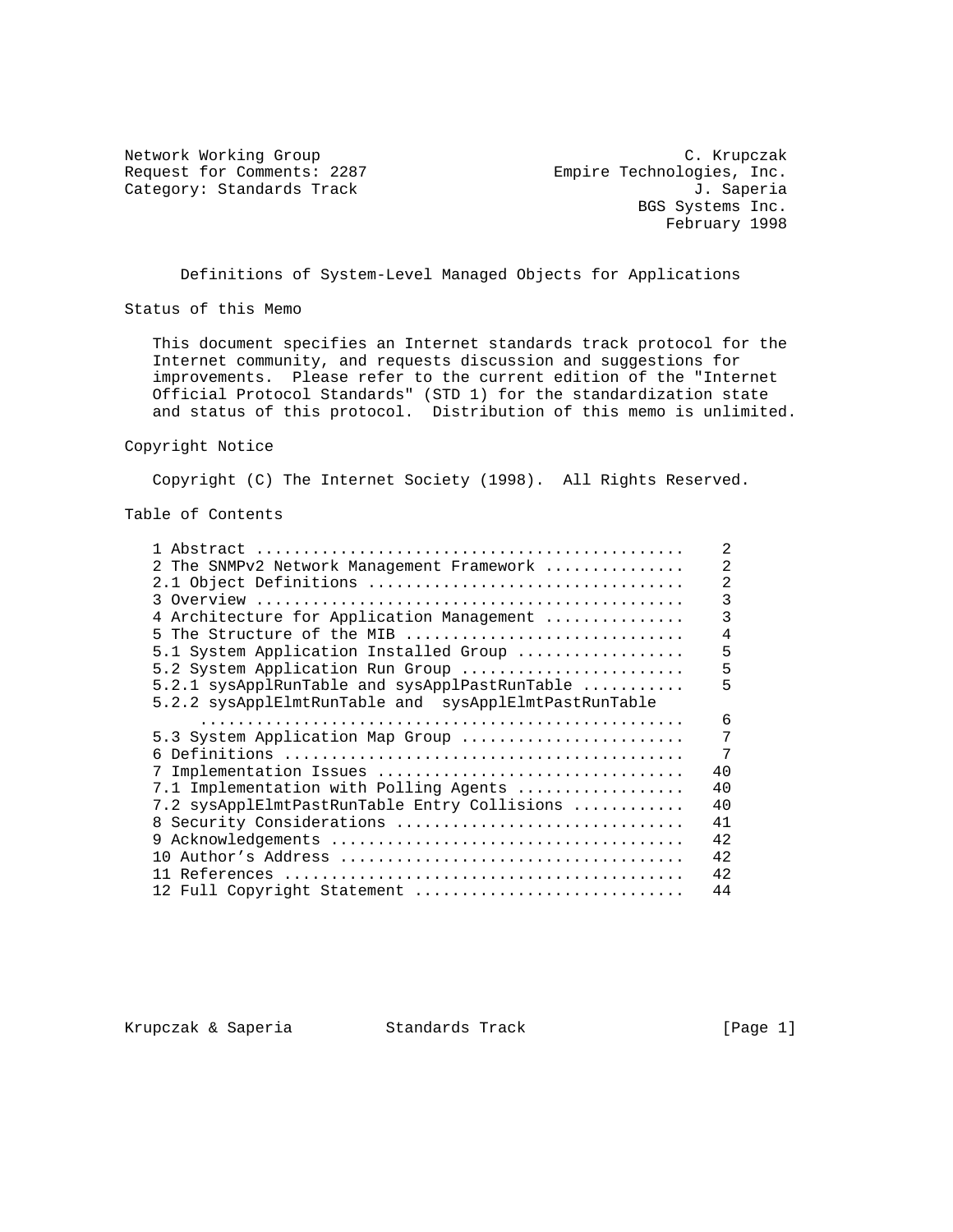- 
- 1. Abstract

 This memo defines a portion of the Management Information Base (MIB) for use with network management protocols in the Internet community. In particular, it describes a basic set of managed objects for fault, configuration and performance management of applications from a systems perspective. More specifically, the managed objects are restricted to information that can be determined from the system itself and which does not require special instrumentation within the applications to make the information available.

This memo does not specify a standard for the Internet community.

2. The SNMPv2 Network Management Framework

 The SNMPv2 Network Management Framework consists of the following major components:

- o RFC 1902 Structure of Management Information for Version 2 of the Simple Network Management Protocol (SNMPv2) [2]
- o RFC 1903 Textual Conventions for Version 2 of the Simple Network Management Protocol (SNMPv2) [3]
- o RFC 1904 Conformance Statements for Version 2 of the Simple Network Management Protocol (SNMPv2) [4]
- o RFC 1905 Protocol Operations for Version 2 of the Simple Network Management Protocol (SNMPv2) [5]
- o RFC 1906 Transport Mappings for Version 2 of the Simple Network Management Protocol (SNMPv2) [6]
- o RFC 1907 Management Information Base for Version 2 of the Simple Network Management Protocol (SNMPv2) [7]
- o RFC 1908 Coexistence between Version 1 and Version 2 of the Internet-standard Network Management Framework [8]

 The Framework permits new objects to be defined for the purpose of experimentation and evaluation.

#### 2.1. Object Definitions

 Managed objects are accessed via a virtual information store, termed the Management Information Base or MIB. Objects in the MIB are defined using the subset of Abstract Syntax Notation One (ASN.1) [1], defined in the Structure of Management Information (SMI) (See RFC

Krupczak & Saperia Standards Track (Page 2)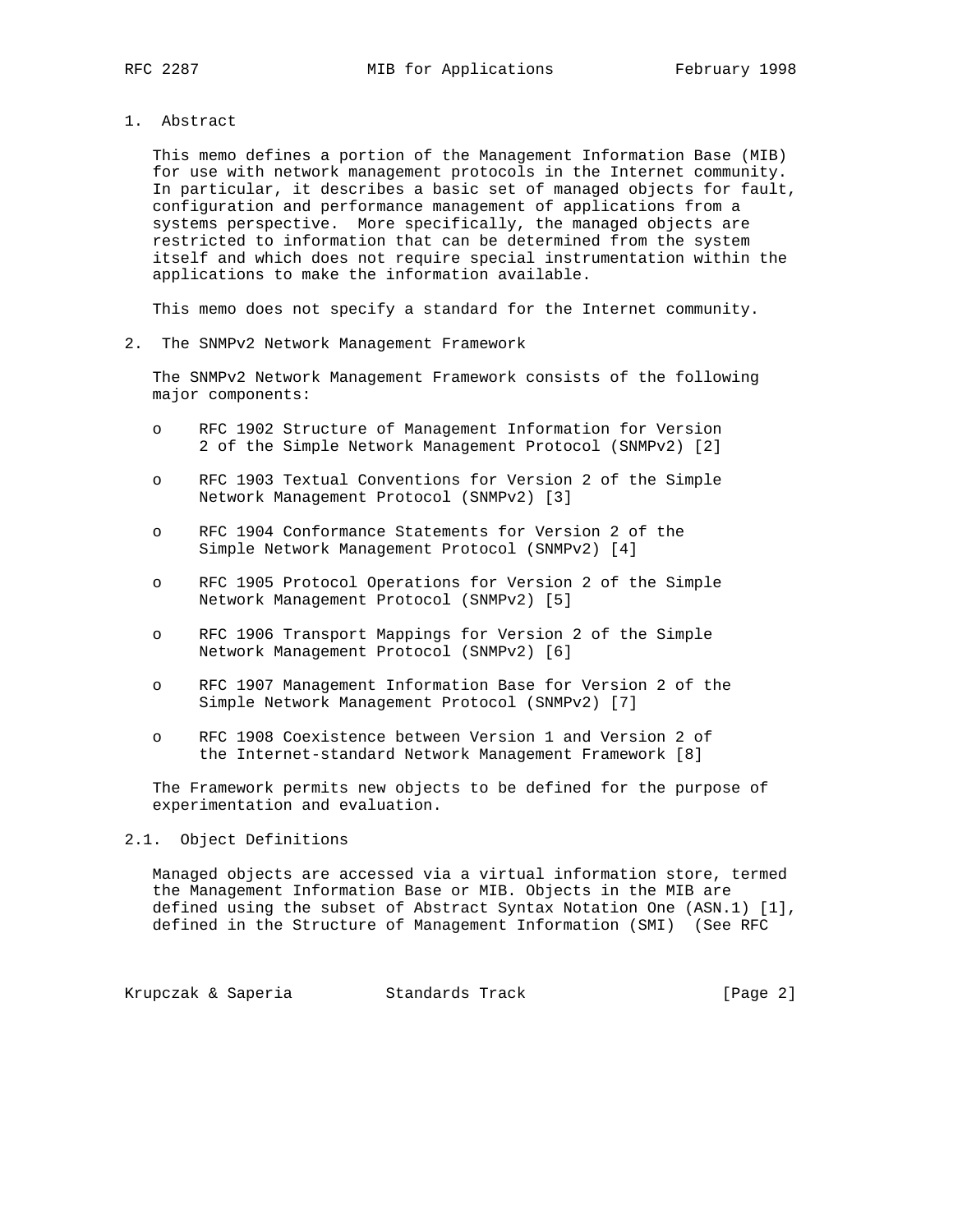1902 [2]). In particular, each object type is named by an OBJECT IDENTIFIER, an administratively assigned name. The object type together with an object instance serves to uniquely identify a specific instantiation of the object. For human convenience, we often use a textual string, termed the object descriptor, to refer to the object type.

3. Overview

 The primary purpose of computing technologies is the execution of application software. These applications, typically specialized collections of executables, files, and interprocess communications, exist to solve business, scientific or other "problems". The configuration, fault detection, performance monitoring and control of application software across its life on a host computer is of great economic importance. For the purposes of our work, we define applications as one or more units of executable code and other resources, installed on a single host system that a manager may think of as a single object for management purposes.

 The information described by the objects in the System Application MIB support configuration, fault, and performance management; they represent some of the basic attributes of application software from a systems (non-application specific) perspective. The information allows for the description of applications as collections of executables and files installed and executing on a host computer.

 This memo is concerned primarily with, and defines a model for, application information resident on a host computer which can be determined from the system itself, and not from the individual applications. This system-level view of applications is designed to provide information about software applications installed and running on the host system without requiring modifications and code additions to the applications themselves. This approach was taken to insure ease and speed of implementation, while allowing room for future growth.

4. Architecture for Application Management

 In the area of application management it is fully acknowledged and even expected that additional MIB modules will be defined over time to provide an even greater level of detail regarding applications. This MIB module presents the most general case: a set of management objects for providing generic information about applications and whose object values can be determined from the computer system itself without requiring instrumentation within the application.

Krupczak & Saperia Standards Track [Page 3]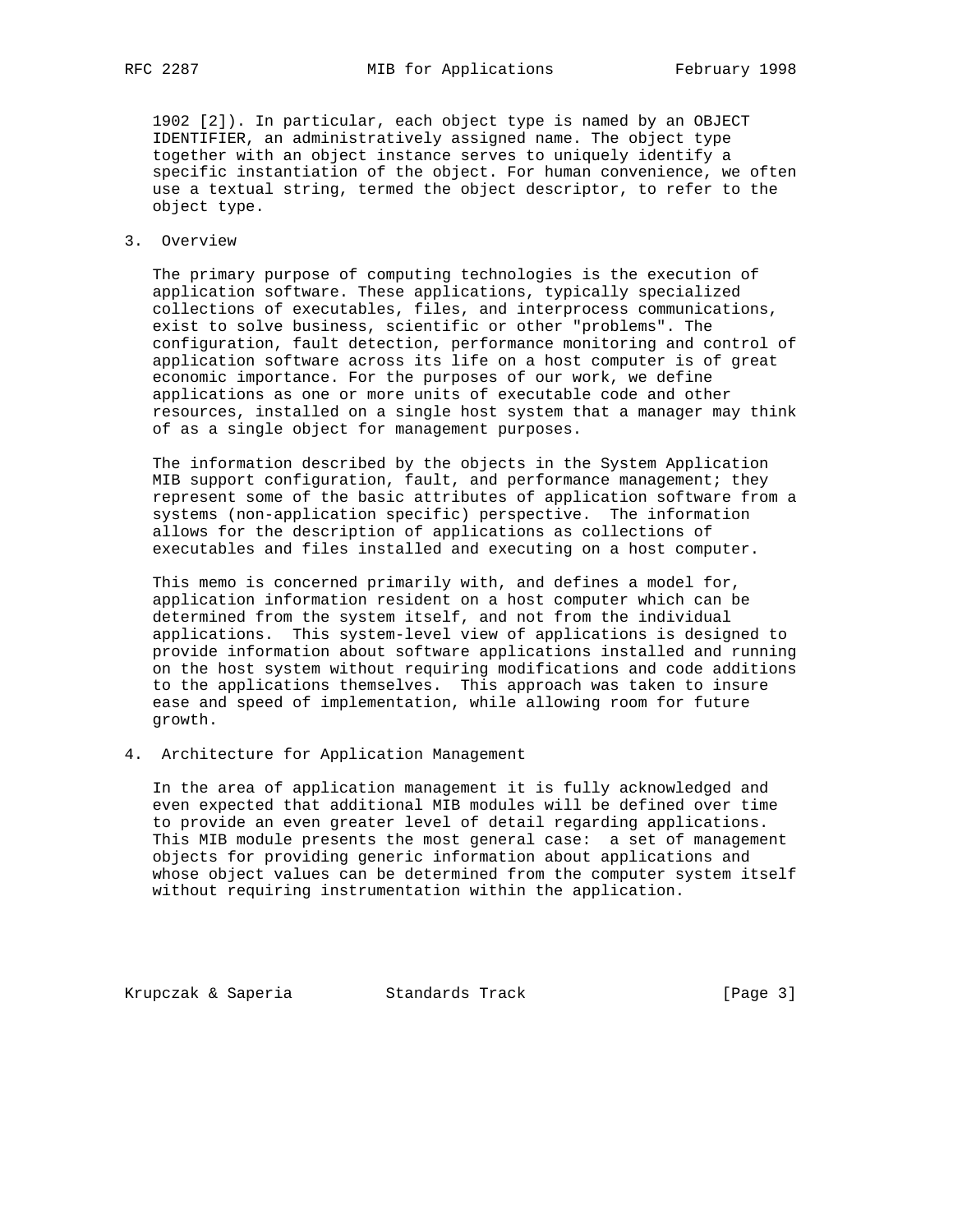A finer-grained level of detail is planned for the future "appl MIB" which will be a common set of management objects relating to generic applications, but which require some type of instrumentation in the application in order to be determined. Since the applmib MIB module will provide a finer level of detail, any connection to the sysAppl MIB should be made by having references from the more detailed appl MIB back to the more generic sysAppl MIB. Likewise, as application specific MIB modules such as the WWW MIB, etc., are developed over time, these more specific MIBs should reference back to the more generic MIBs.

 While this MIB module does not attempt to provide every detailed piece of information for managing applications, it does provide a basic systems-level view of the applications and their components on a single host system.

5. The Structure of the MIB

 The System Application MIB structure models application packages as a whole, and also models the individual elements (files and executables) which collectively form an application. The MIB is structured to model information regarding installed application packages and the elements which make up each application package. The MIB also models activity information on applications (and in turn, their components) that are running or have previously run on the host system. In modeling applications and their elements, this MIB module provides the necessary link for associating executing processes with the applications of which they are a part.

The objects are arranged into the following groups:

- System Application Installed Group
	- sysApplInstallPkgTable
	- sysApplInstallElmtTable
- System Application Run Group
	- sysApplRunTable
	- sysApplPastRunTable
	- sysApplElmtRunTable
	- sysApplElmtPastRunTable
	- (scalars for restricting table sizes)
- System Application Map Group
	- sysApplMapTable

Krupczak & Saperia Standards Track [Page 4]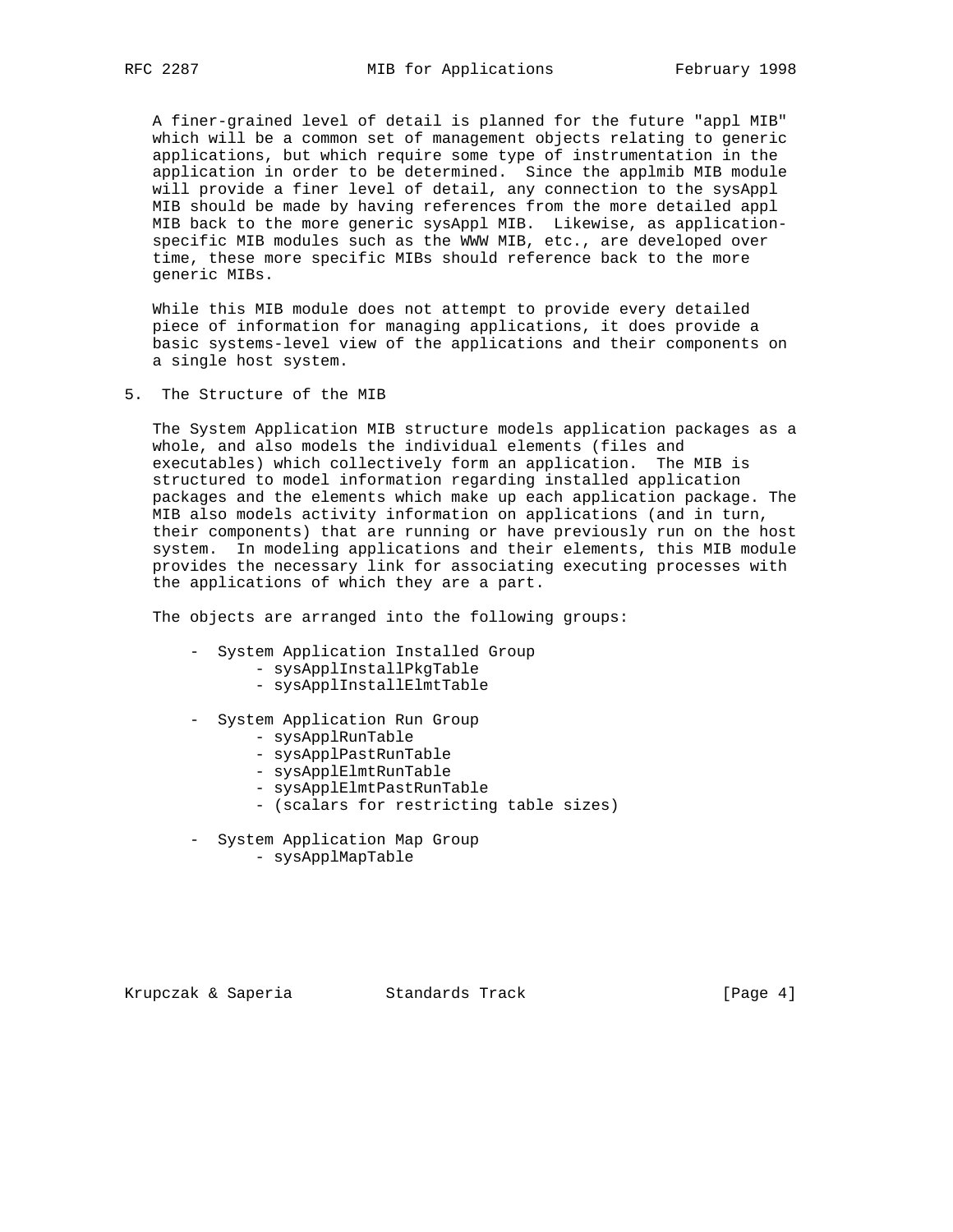As can be seen by the arrangement above, for each category, the MIB first treats an application package as a whole, and then breaks down the package to provide information about each of the elements (executable and non-executable files) of the package.

## 5.1. System Application Installed Group

 The System Application Installed group consists of two tables. Through these two tables, administrators will be able to determine which applications have been installed on a system and what their constituent components are. The first table, the sysApplInstallPkgTable, lists the application packages installed on a particular host. The second, the sysApplInstallElmtTable, provides information regarding the executables and non-executable files, or elements, which collectively compose an application.

 NOTE: This MIB is intended to work with applications that have been installed on a particular host, where "installed" means that the existence of the application and the association between an application and its component files can be discovered without requiring additional instrumentation of the application itself. This may require that certain conventions be used, such as using a central software installation mechanism or registry, when installing application packages. For example, many UNIX systems utilize a "pkgadd" utility to track installed application packages, while many PC systems utilize a global registry.

#### 5.2. System Application Run Group

 This group models activity information for applications that have been invoked and are either currently running, or have previously run, on the host system. Likewise, the individual elements of an invoked application are also modeled to show currently running processes, and processes that have run in the past. This information is modeled using two pairs of tables: a pair of tables for currently running applications and past run applications, and a pair of tables for the currently running elements and the past run elements. Seven scalars are also defined to control the size of the past run tables.

### 5.2.1. sysApplRunTable and sysApplPastRunTable

 The sysApplRunTable and the sysApplPastRunTable make up the first pair of tables. The sysApplRunTable contains the application instances which are currently running on the host. Each time an application is invoked, a new entry is created in the sysApplRunTable to provide information about that particular invocation of the application. An entry will remain in this table until the

Krupczak & Saperia Standards Track (Page 5)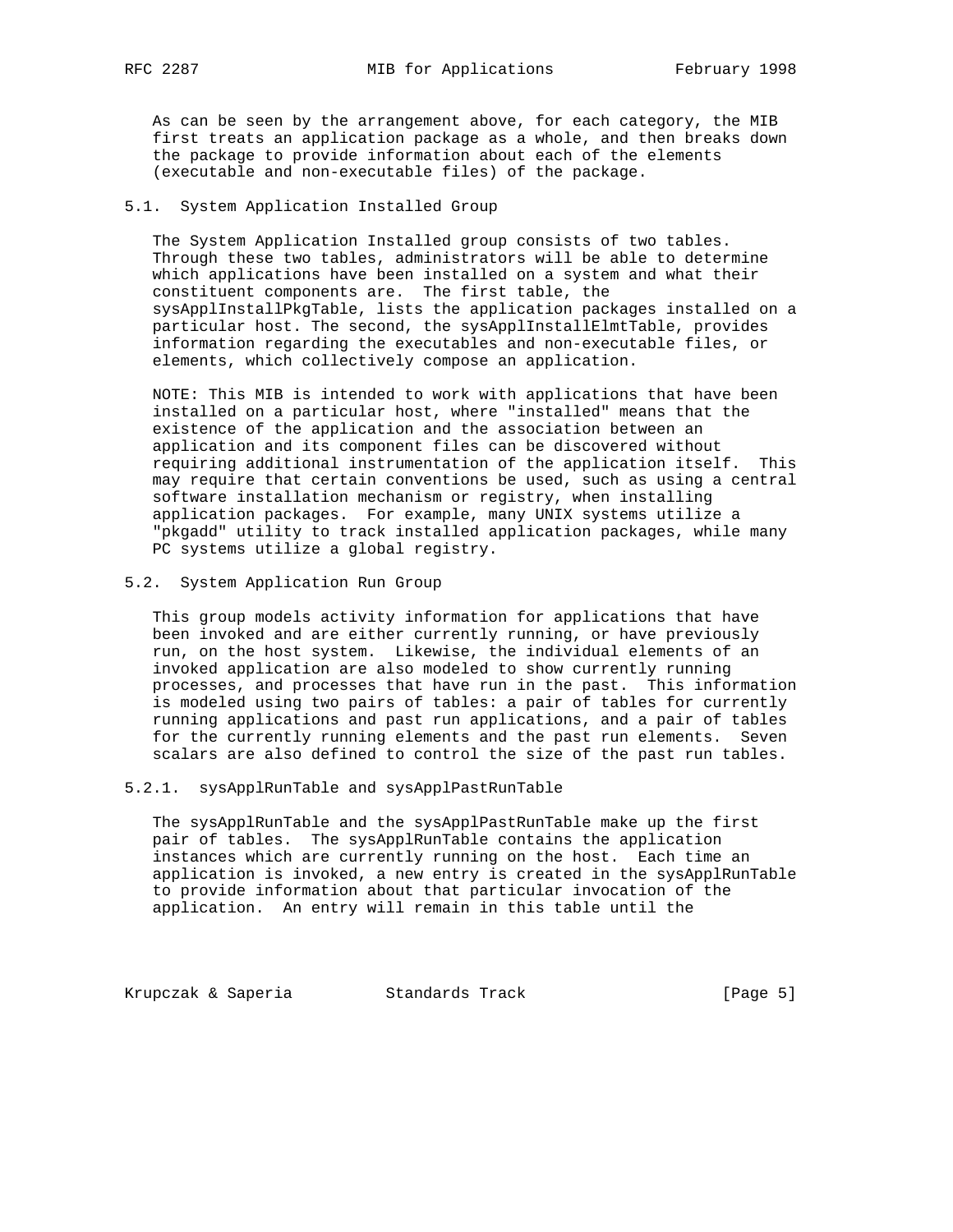application instance terminates, at which time the entry will be deleted from the sysApplRunTable and placed in the sysApplPastRunTable.

 The sysApplPastRunTable maintains a history of instances of applications which have previously executed on the host. Entries to this table are made when an invoked application from the sysApplRunTable terminates; the table entry which represents the application instance is removed from the SysApplRunTable and a corresponding entry is added to the sysApplPastRunTable.

 Because the sysApplPastRunTable will continuously grow as applications are executed and terminate, two scalars are defined to control the aging-out of table entries. The value of sysApplPastRunMaxRows specifies the maximum number of entries the table may contain, while the sysApplPastRunTblTimeLimit specifies the maximum age of the table entries. Oldest entries are removed first.

 It is important to note that the sysApplRunTable and sysApplPastRunTable contain entries for each INVOCATION of an application. A single application package might be invoked multiple times; each invocation is properly recorded by a separate entry in the sysApplRunTable.

 In order to implement this group, the agent must be able to recognize that an application has been invoked, and be able to determine when that invocation terminates. This poses a complex problem since a single application invocation may involve numerous processes, some of which may be required to remain running throughout the duration of the application, others which might come and go. The sysApplInstallElmtRole columnar object in the sysApplInstallElmtTable is meant to assist in this task by indicating which element is the application's primary executable, which elements must be running in order for the application to be running, which elements are dependent on required elements, etc. See the description of sysApplInstallElmtRole for more details.

5.2.2. sysApplElmtRunTable and sysApplElmtPastRunTable

 While the sysApplRunTable and sysApplPastRunTable focus on applications as a whole, the sysApplElmtRunTable and sysApplElmtPastRunTable provide information regarding an application's executable elements, (processes), which are either currently executing or have executed in the past.

 The sysApplElmtRunTable contains an entry for every process currently running on the host. An entry is created in this table for each process at the time it is started, and will remain in the table until

Krupczak & Saperia Standards Track [Page 6]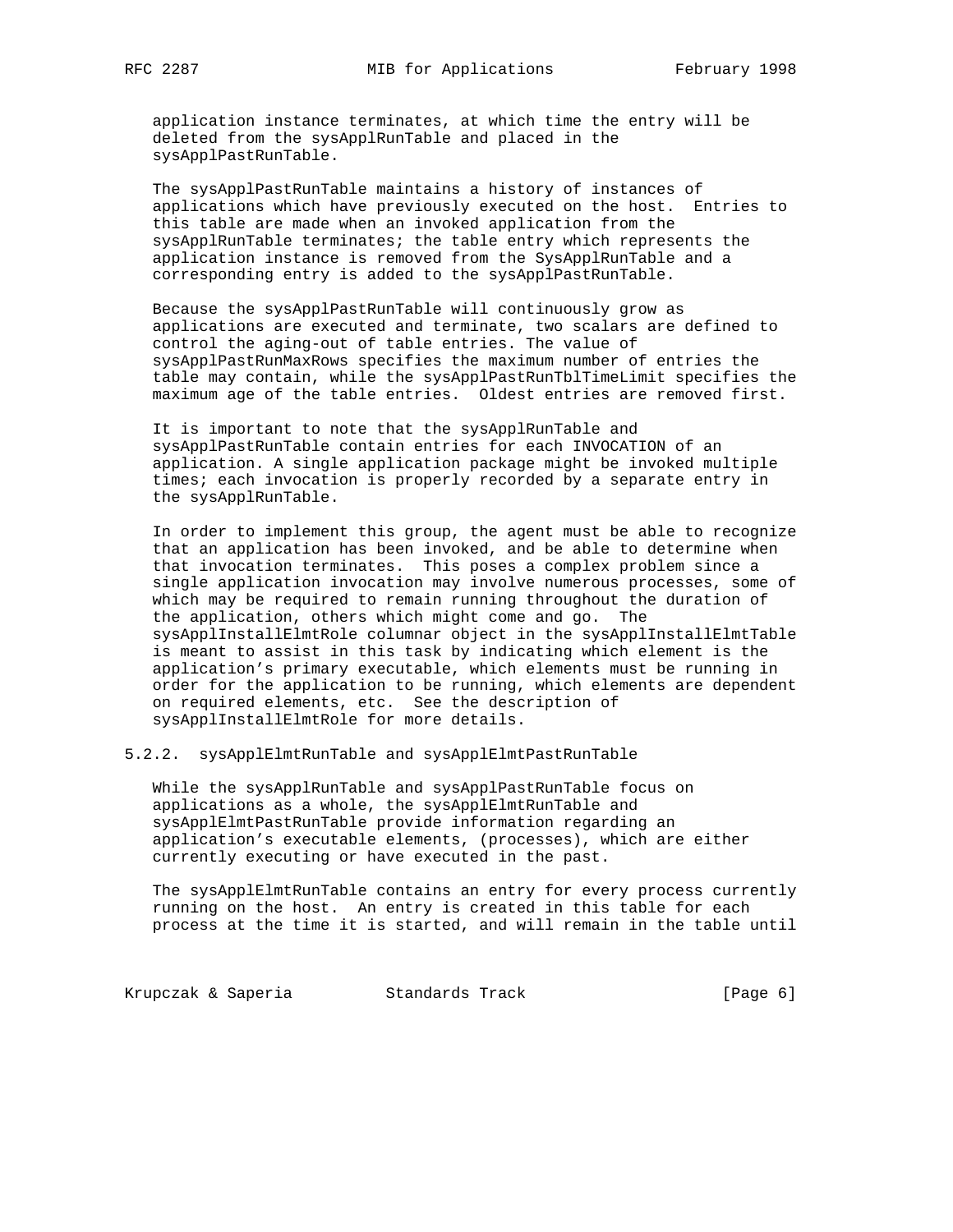the process terminates. Note that in order to provide complete information on the load on the system, this table lists EVERY running process, not just those processes that are running as part of an identified application. However, when processes terminate, only information from entries corresponding to elements of an identified application are moved to the sysApplElmtPastRunTable.

 The sysApplElmtPastRunTable maintains a history of processes which have previously executed on the host as part of an application. When a process from the sysApplElmtRunTable terminates, the entry's information is moved to this sysApplElmtPastRunTable provided that the process was part of an identified application. If the process cannot be associated with any 'parent' application, then it is simply removed from the sysApplElmtRunTable. This allows for processes like 'ps' or 'grep' to show up in the sysApplElmtRunTable, (where they are consuming resources and are thus "interesting"), but not in the sysApplElmtPastRunTable.

 Because the sysApplElmtPastRunTable will continuously grow as processes are executed and terminate, two scalars are defined to control the aging-out of table entries. The value of sysApplElmtPastRunMaxRows specifies the maximum number of entries the table may contain, while the sysApplElmtPastRunTblTimeLimit specifies the maximum age of the table entries. Oldest entries are removed first.

## 5.3. System Application Map Group

 The System Application Map group contains a single table, the sysApplMapTable, whose sole purpose is to provide a backwards mapping for determining the invoked application, installed element, and installed application package given a known process identification number.

6. Definitions

SYSAPPL-MIB DEFINITIONS ::= BEGIN

IMPORTS

 MODULE-IDENTITY, OBJECT-TYPE, Unsigned32, TimeTicks, Counter32, Gauge32 FROM SNMPv2-SMI DateAndTime, TEXTUAL-CONVENTION FROM SNMPv2-TC MODULE-COMPLIANCE, OBJECT-GROUP FROM SNMPv2-CONF mib-2 FROM SNMPv2-SMI;

Krupczak & Saperia Standards Track [Page 7]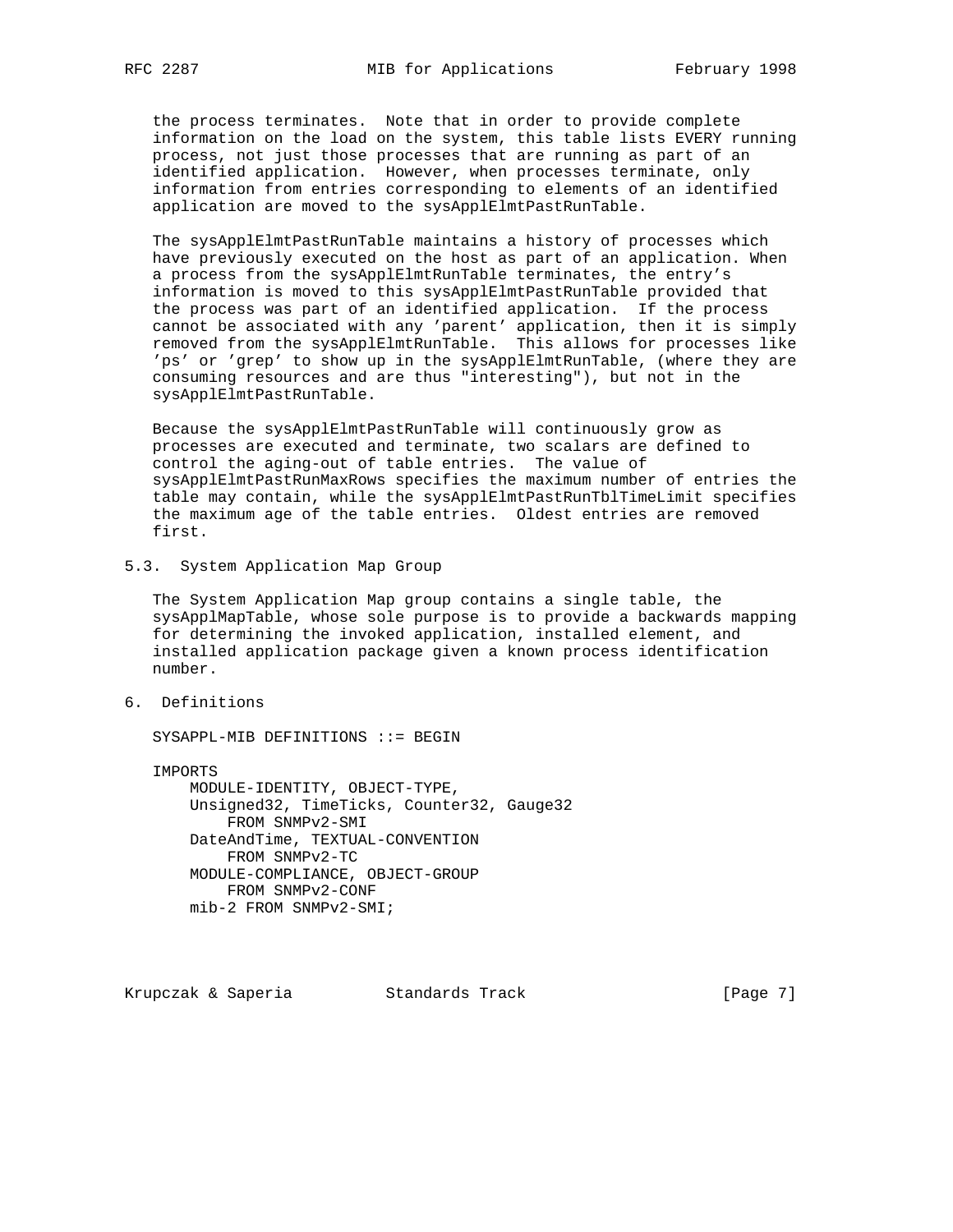```
 -- System Application MIB
   sysApplMIB MODULE-IDENTITY
       LAST-UPDATED "9710200000Z"
       ORGANIZATION "IETF Applications MIB Working Group"
       CONTACT-INFO
             "Cheryl Krupczak (Editor, WG Advisor)
              Postal: Empire Technologies, Inc.
              541 Tenth Street NW
              Suite 169
              Atlanta, GA 30318
              USA
              Phone: (770) 384-0184
              Email: cheryl@empiretech.com
              Jon Saperia (WG Chair)
              Postal: BGS Systems, Inc.
              One First Avenue
              Waltham, MA 02254-9111
              USA
              Phone: (617) 891-0000
              Email: saperia@networks.bgs.com"
       DESCRIPTION
           "The MIB module defines management objects that model
           applications as collections of executables and files
           installed and executing on a host system. The MIB
           presents a system-level view of applications; i.e.,
           objects in this MIB are limited to those attributes
           that can typically be obtained from the system itself
           without adding special instrumentation to the applications."
      ::= \{ \text{mib-2 54 } \} sysApplOBJ OBJECT IDENTIFIER ::= { sysApplMIB 1 }
 sysApplInstalled OBJECT IDENTIFIER ::= { sysApplOBJ 1 }
 sysApplRun OBJECT IDENTIFIER ::= { sysApplOBJ 2 }
 sysApplMap OBJECT IDENTIFIER ::= { sysApplOBJ 3 }
 sysApplNotifications OBJECT IDENTIFIER ::= { sysApplMIB 2 }
 sysApplConformance OBJECT IDENTIFIER ::= { sysApplMIB 3 }
   -- Textual Conventions
   RunState ::= TEXTUAL-CONVENTION
       STATUS current
       DESCRIPTION
           "This TC describes the current execution state of
           a running application or process. The possible
           values are:
```
Krupczak & Saperia Standards Track (Page 8)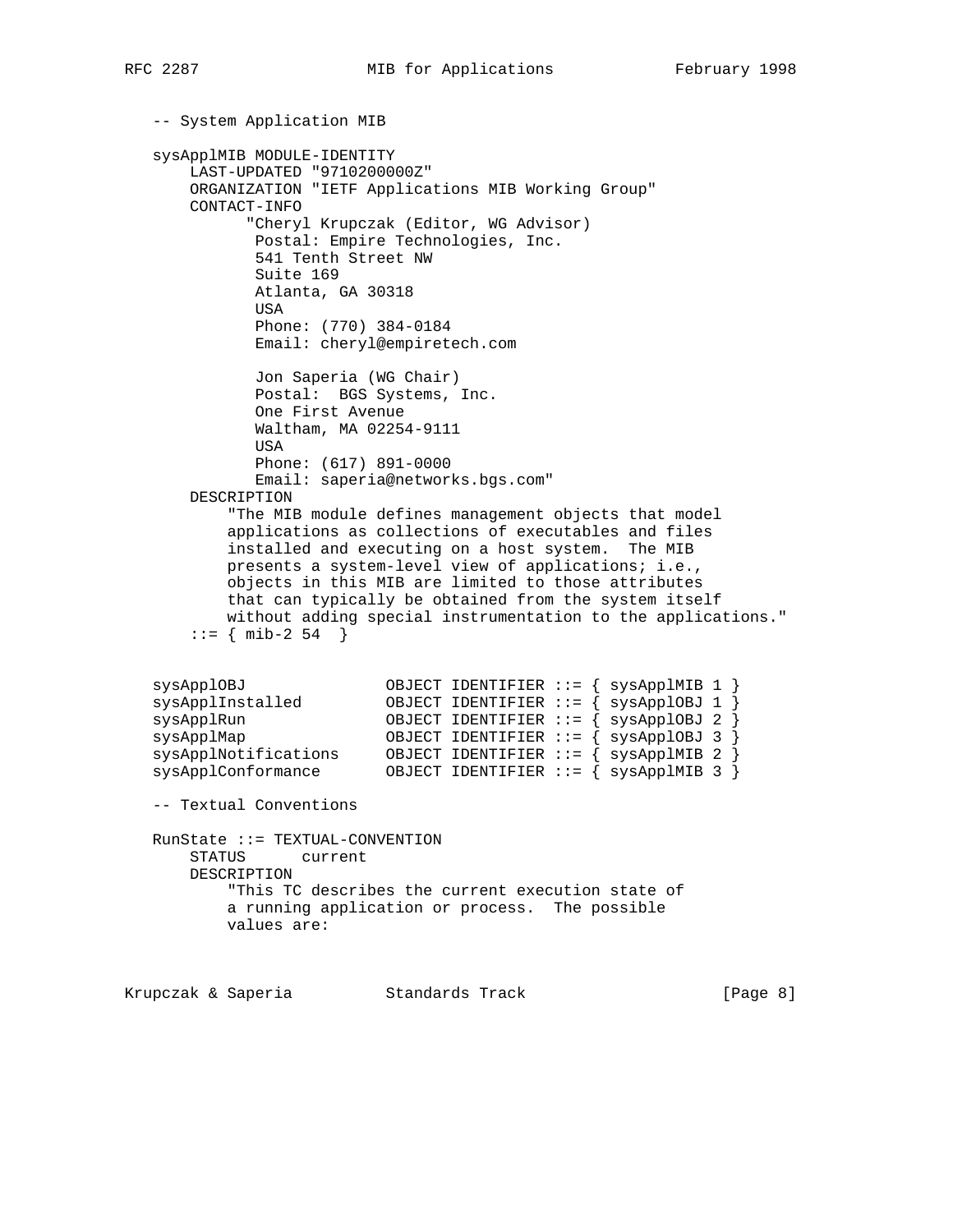running(1), runnable(2), - waiting for a resource (CPU, etc.) waiting(3),  $-$  waiting for an event exiting(4),  $other(5)$  - other invalid state" SYNTAX INTEGER { running (1), runnable (2), -- waiting for resource (CPU, etc.) waiting  $(3)$ , -- waiting for event exiting (4), other (5) -- other invalid state } LongUtf8String ::= TEXTUAL-CONVENTION DISPLAY-HINT "1024a" STATUS current DESCRIPTION "To facilitate internationalization, this TC represents information taken from the ISO/IEC IS 10646-1 character set, encoded as an octet string using the UTF-8 character encoding scheme described in RFC 2044 [10]. For strings in 7-bit US-ASCII, there is no impact since the UTF-8 representation is identical to the US-ASCII encoding." SYNTAX OCTET STRING (SIZE (0..1024)) Utf8String ::= TEXTUAL-CONVENTION DISPLAY-HINT "255a" STATUS current DESCRIPTION "To facilitate internationalization, this TC represents information taken from the ISO/IEC IS 10646-1 character set, encoded as an octet string using the UTF-8 character encoding scheme described in RFC 2044 [10]. For strings in 7-bit US-ASCII, there is no impact since the UTF-8 representation is identical to the US-ASCII encoding." SYNTAX OCTET STRING (SIZE (0..255)) -- sysApplInstalled Group -- This group provides information about application packages -- that have been installed on the host computer. The group -- contains two tables. The first, the sysApplInstallPkgTable, -- describes the application packages, the second, the -- sysApplInstallElmtTable, describes the constituent elements -- (files and executables) which compose an application package.

Krupczak & Saperia Standards Track (Page 9)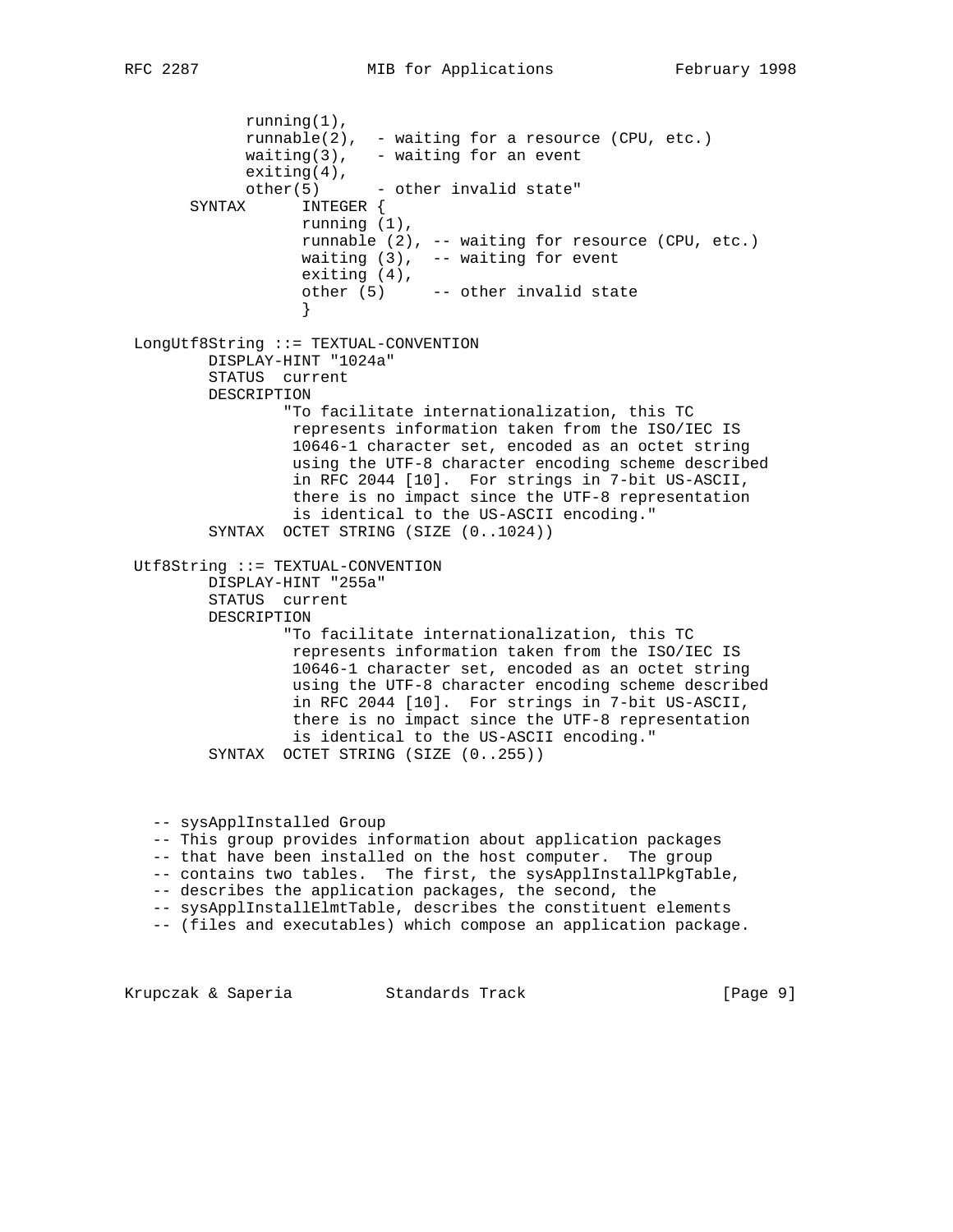RFC 2287 MIB for Applications February 1998

 -- -- In order to appear in this group, an application and its -- component files must be discoverable by the system itself, -- possibly through some type of software installation mechanism -- or registry. -- sysApplInstallPkgTable -- The system installed application packages table provides -- information on the software packages installed on a system. -- These packages may consist of many different files including -- executable and non-executable files. sysApplInstallPkgTable OBJECT-TYPE SYNTAX SEQUENCE OF SysApplInstallPkgEntry MAX-ACCESS not-accessible STATUS current DESCRIPTION "The table listing the software application packages installed on a host computer. In order to appear in this table, it may be necessary for the application to be installed using some type of software installation mechanism or global registry so that its existence can be detected by the agent implementation." ::= { sysApplInstalled 1 } sysApplInstallPkgEntry OBJECT-TYPE SYNTAX SysApplInstallPkgEntry MAX-ACCESS not-accessible STATUS current DESCRIPTION "The logical row describing an installed application package." INDEX { sysApplInstallPkgIndex } ::= { sysApplInstallPkgTable 1 } SysApplInstallPkgEntry ::= SEQUENCE { sysApplInstallPkgIndex Unsigned32, sysApplInstallPkgManufacturer Utf8String, sysApplInstallPkgProductName Utf8String, sysApplInstallPkgVersion butf8String, sysApplInstallPkgSerialNumber Utf8String, sysApplInstallPkgDate DateAndTime, sysApplInstallPkgLocation LongUtf8String } sysApplInstallPkgIndex OBJECT-TYPE SYNTAX Unsigned32 (1..'ffffffff'h)

Krupczak & Saperia Standards Track [Page 10]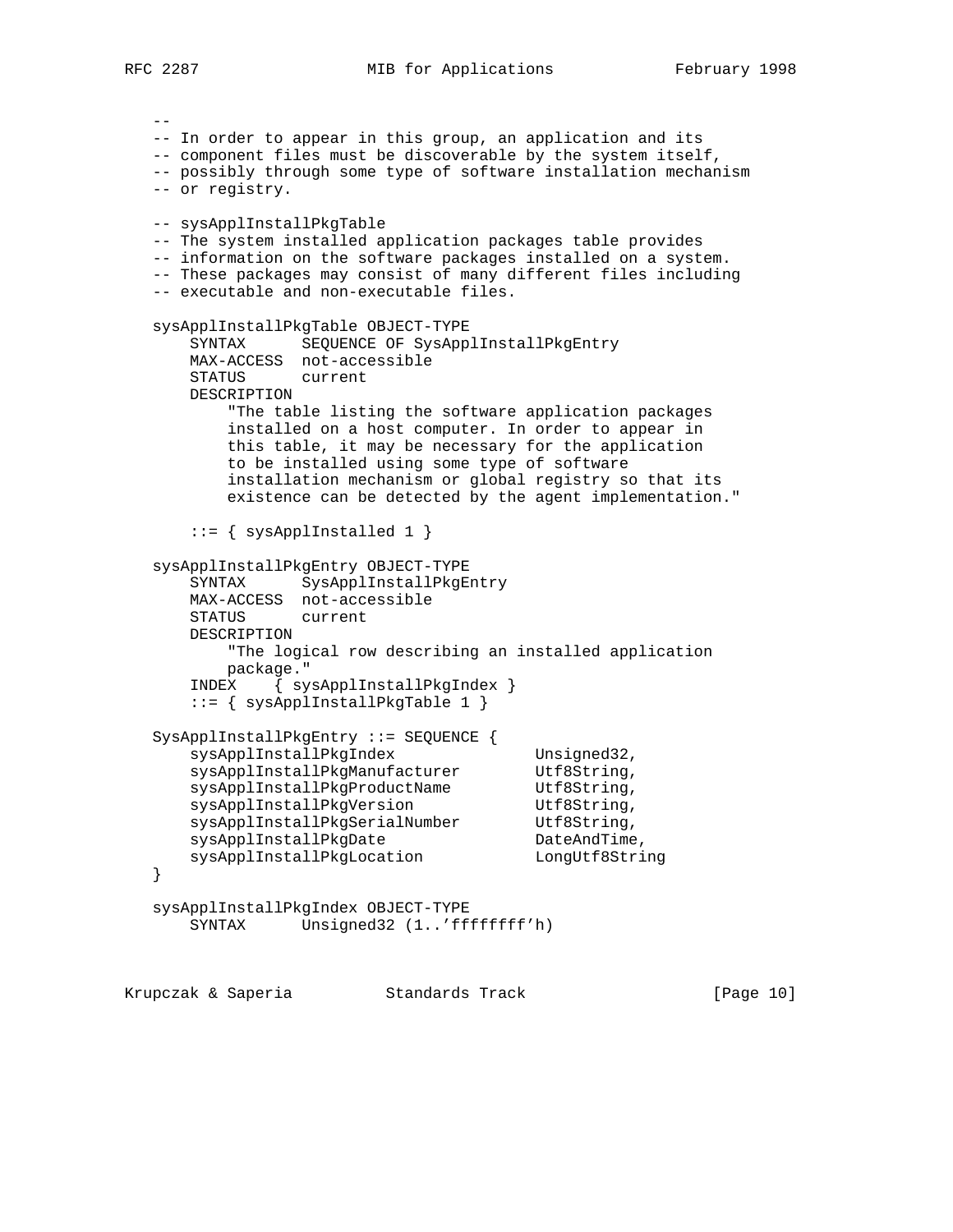```
 MAX-ACCESS not-accessible
       STATUS current
       DESCRIPTION
            "An integer used only for indexing purposes.
           Generally monotonically increasing from 1 as new
           applications are installed.
           The value for each installed application must
           remain constant at least from one re-initialization of
            the network management entity which implements this
           MIB module to the next re-initialization.
           The specific value is meaningful only within a given SNMP
            entity. A sysApplInstallPkgIndex value must not be re-used
           until the next agent entity restart in the event the
            installed application entry is deleted."
        ::= { sysApplInstallPkgEntry 1 }
    sysApplInstallPkgManufacturer OBJECT-TYPE
        SYNTAX Utf8String
       MAX-ACCESS read-only
       STATUS current
       DESCRIPTION
            "The Manufacturer of the software application package."
        ::= { sysApplInstallPkgEntry 2 }
    sysApplInstallPkgProductName OBJECT-TYPE
        SYNTAX Utf8String
       MAX-ACCESS read-only
       STATUS current
       DESCRIPTION
           "The name assigned to the software application package
           by the Manufacturer."
        ::= { sysApplInstallPkgEntry 3 }
    sysApplInstallPkgVersion OBJECT-TYPE
       SYNTAX Utf8String
       MAX-ACCESS read-only
       STATUS current
       DESCRIPTION
            "The version number assigned to the application package
           by the manufacturer of the software."
        ::= { sysApplInstallPkgEntry 4 }
    sysApplInstallPkgSerialNumber OBJECT-TYPE
       SYNTAX Utf8String
       MAX-ACCESS read-only
       STATUS current
Krupczak & Saperia             Standards Track                     [Page 11]
```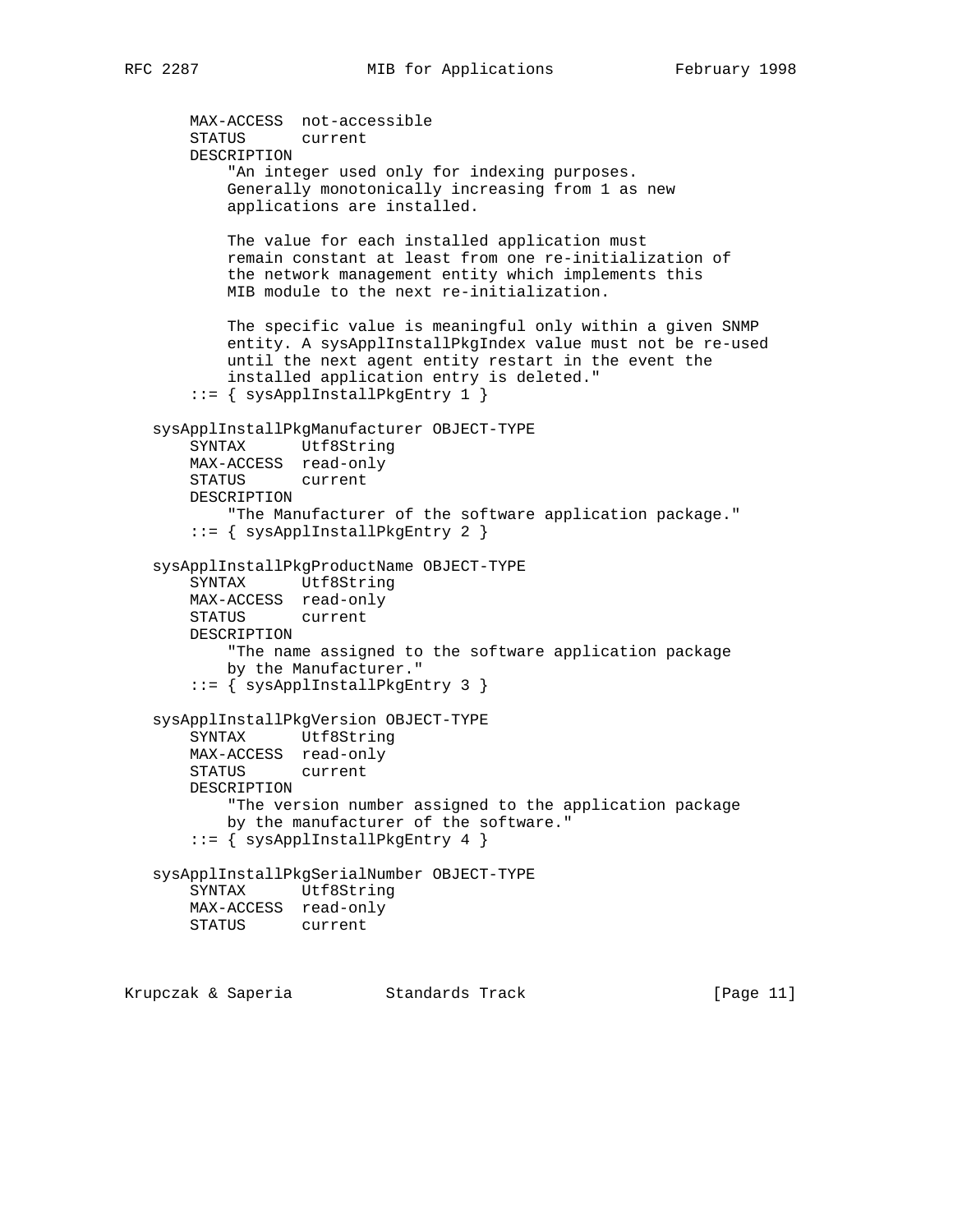```
 DESCRIPTION
         "The serial number of the software assigned by the
         manufacturer."
     ::= { sysApplInstallPkgEntry 5 }
 sysApplInstallPkgDate OBJECT-TYPE
     SYNTAX DateAndTime
    MAX-ACCESS read-only
    STATUS current
    DESCRIPTION
         "The date and time this software application was installed
        on the host."
     ::= { sysApplInstallPkgEntry 6 }
 sysApplInstallPkgLocation OBJECT-TYPE
     SYNTAX LongUtf8String
   MAX-ACCESS read-only<br>STATUS current
   STATUS
    DESCRIPTION
         "The complete path name where the application package
         is installed. For example, the value would be
         '/opt/MyapplDir' if the application package was installed
         in the /opt/MyapplDir directory."
     ::= { sysApplInstallPkgEntry 7 }
 -- sysApplInstallElmtTable
 -- The table describing the individual application package
 -- elements (files and executables) installed on the host computer.
 sysApplInstallElmtTable OBJECT-TYPE
    SYNTAX SEQUENCE OF SysApplInstallElmtEntry
    MAX-ACCESS not-accessible
    STATUS current
    DESCRIPTION
         "This table details the individual application package
         elements (files and executables) which comprise the
         applications defined in the sysApplInstallPkg Table.
         Each entry in this table has an index to the
         sysApplInstallPkg table to identify the application
         package of which it is a part. As a result, there may
         be many entries in this table for each instance in the
         sysApplInstallPkg Table.
         Table entries are indexed by sysApplInstallPkgIndex,
         sysApplInstallElmtIndex to facilitate retrieval of
         all elements associated with a particular installed
         application package."
```
Krupczak & Saperia Standards Track [Page 12]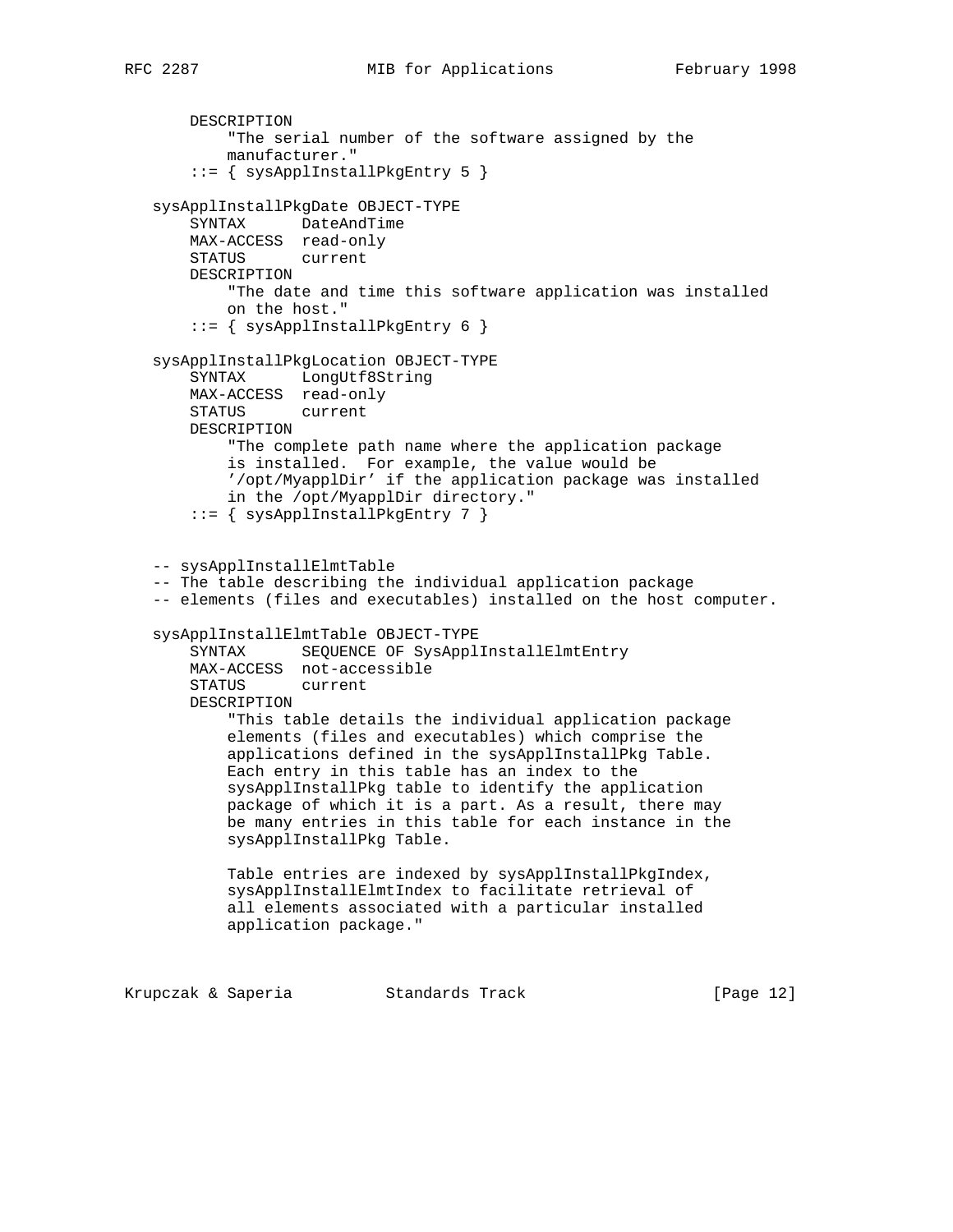```
 ::= { sysApplInstalled 2 }
   sysApplInstallElmtEntry OBJECT-TYPE
       SYNTAX SysApplInstallElmtEntry
      MAX-ACCESS not-accessible
      STATUS current
      DESCRIPTION
          "The logical row describing an element of an installed
          application. The element may be an executable or
          non-executable file."
       INDEX {sysApplInstallPkgIndex, sysApplInstallElmtIndex}
       ::= { sysApplInstallElmtTable 1 }
   SysApplInstallElmtEntry ::= SEQUENCE {
     sysApplInstallElmtIndex Unsigned32,
sysApplInstallElmtName Utf8String,
sysApplInstallElmtType INTEGER,
sysApplInstallElmtDate and DateAndTime,
     sysApplInstallElmtPath LongUtf8String,
sysApplInstallElmtSizeHigh Unsigned32,
sysApplInstallElmtSizeLow Unsigned32,
sysApplInstallElmtRole extending the BITS,
sysApplInstallElmtModifyDate DateAndTime,
sysApplInstallElmtCurSizeHigh Unsigned32,
sysApplInstallElmtCurSizeLow   Unsigned32
   }
   sysApplInstallElmtIndex OBJECT-TYPE
      SYNTAX Unsigned32 (1..'ffffffff'h)
      MAX-ACCESS not-accessible
      STATUS current
      DESCRIPTION
          "An arbitrary integer used for indexing. The value
          of this index is unique among all rows in this table
          that exist or have existed since the last agent restart."
       ::= { sysApplInstallElmtEntry 1 }
   sysApplInstallElmtName OBJECT-TYPE
       SYNTAX Utf8String
     MAX-ACCESS read-only<br>STATUS current
     STATUS
      DESCRIPTION
          "The name of this element which is contained in the
          application."
       ::= { sysApplInstallElmtEntry 2 }
```
Krupczak & Saperia Standards Track [Page 13]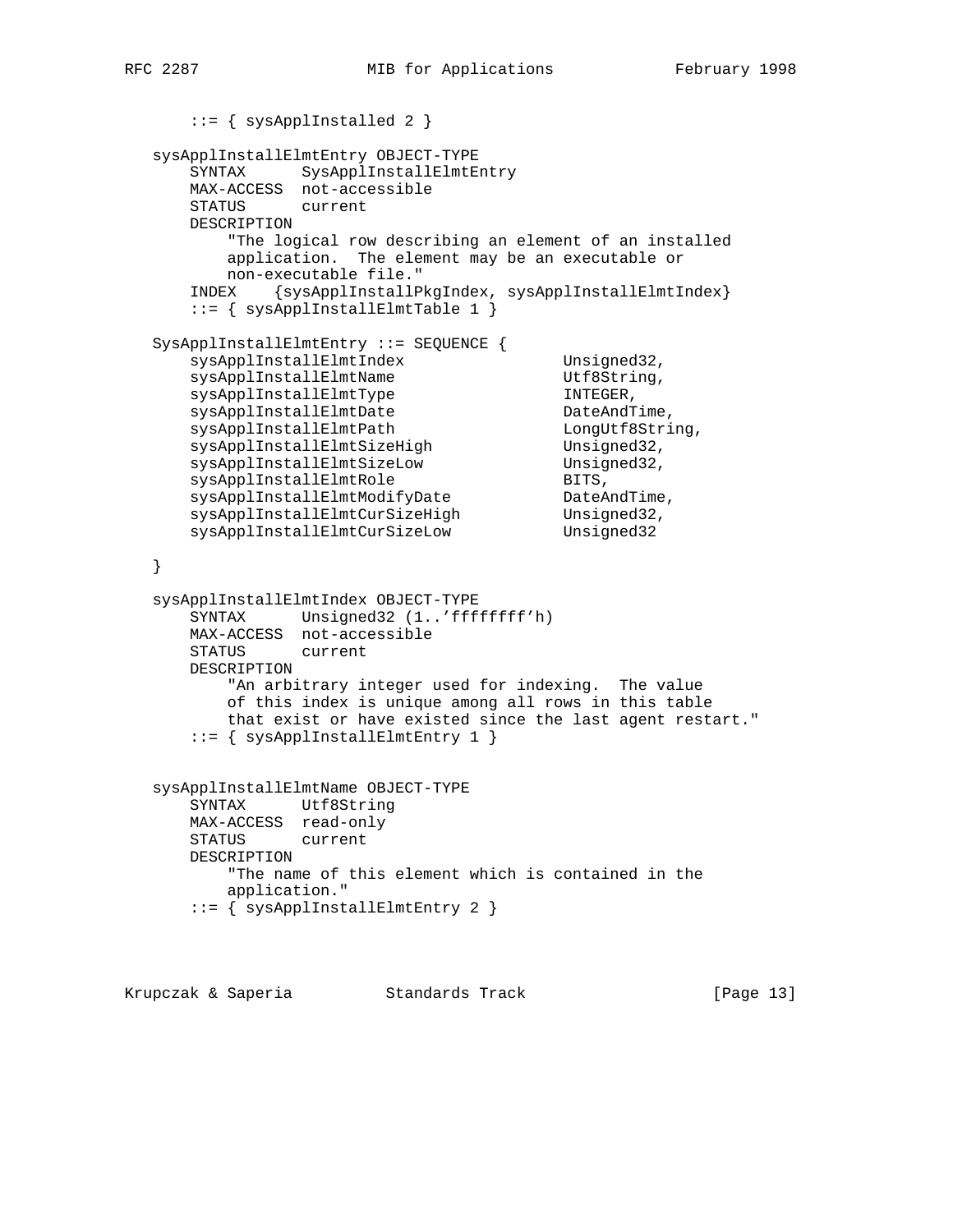```
 sysApplInstallElmtType OBJECT-TYPE
       SYNTAX INTEGER {
                  unknown(1),
                  nonexecutable(2),
                   operatingSystem(3), -- executable
 deviceDriver(4), -- executable
 application(5) -- executable
 }
       MAX-ACCESS read-only
       STATUS current
       DESCRIPTION
           "The type of element that is part of the installed
           application."
      ::= { sysApplInstallElmtEntry 3 }
   sysApplInstallElmtDate OBJECT-TYPE
       SYNTAX DateAndTime
       MAX-ACCESS read-only
       STATUS current
       DESCRIPTION
           "The date and time that this component was installed on
           the system."
      ::= { sysApplInstallElmtEntry 4 }
   sysApplInstallElmtPath OBJECT-TYPE
       SYNTAX LongUtf8String
       MAX-ACCESS read-only
       STATUS current
       DESCRIPTION
           "The full directory path where this element is installed.
           For example, the value would be '/opt/EMPuma/bin' for an
           element installed in the directory '/opt/EMPuma/bin'.
           Most application packages include information about the
           elements contained in the package. In addition, elements
           are typically installed in sub-directories under the
           package installation directory. In cases where the
           element path names are not included in the package
           information itself, the path can usually be determined
           by a simple search of the sub-directories. If the
           element is not installed in that location and there is
           no other information available to the agent implementation,
           then the path is unknown and null is returned."
       ::= { sysApplInstallElmtEntry 5}
   sysApplInstallElmtSizeHigh OBJECT-TYPE
       SYNTAX Unsigned32
       MAX-ACCESS read-only
       STATUS current
```
Krupczak & Saperia Standards Track [Page 14]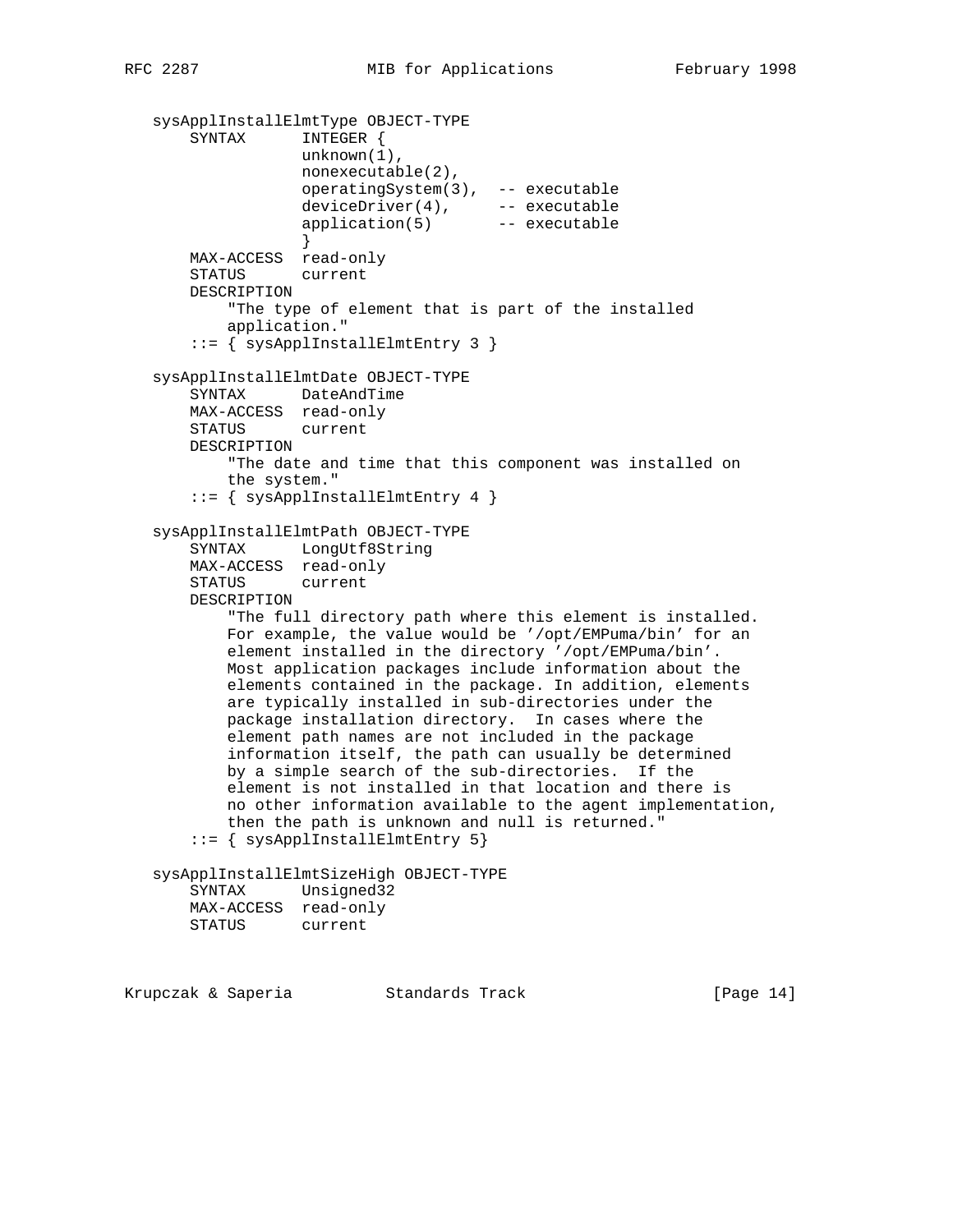DESCRIPTION "The installed file size in 2^32 byte blocks. This is the size of the file on disk immediately after installation. For example, for a file with a total size of 4,294,967,296 bytes, this variable would have a value of 1; for a file with a total size of 4,294,967,295 bytes this variable would be 0." ::= { sysApplInstallElmtEntry 6 } sysApplInstallElmtSizeLow OBJECT-TYPE SYNTAX Unsigned32 MAX-ACCESS read-only STATUS current DESCRIPTION "The installed file size modulo 2^32 bytes. This is the size of the file on disk immediately after installation. For example, for a file with a total size of 4,294,967,296 bytes this variable would have a value of 0; for a file with a total size of 4,294,967,295 bytes this variable would be 4,294,967,295."  $::=$  { sysApplInstallElmtEntry 7 } sysApplInstallElmtRole OBJECT-TYPE SYNTAX BITS { executable(0), -- An application may have one or -- more executable elements. The rest of the -- bits have no meaning if the element is not -- executable. exclusive(1), -- Only one copy of an exclusive element may be -- running per invocation of the running -- application. primary(2), -- The primary executable. An application can -- have one, and only one element that is designated -- as the primary executable. The execution of -- this element constitutes an invocation of -- the application. This is used by the agent -- implementation to determine the initiation of -- an application. The primary executable must -- remain running long enough for the agent -- implementation to detect its presence. required(3), -- An application may have zero or more required -- elements. All required elements must be running

Krupczak & Saperia Standards Track [Page 15]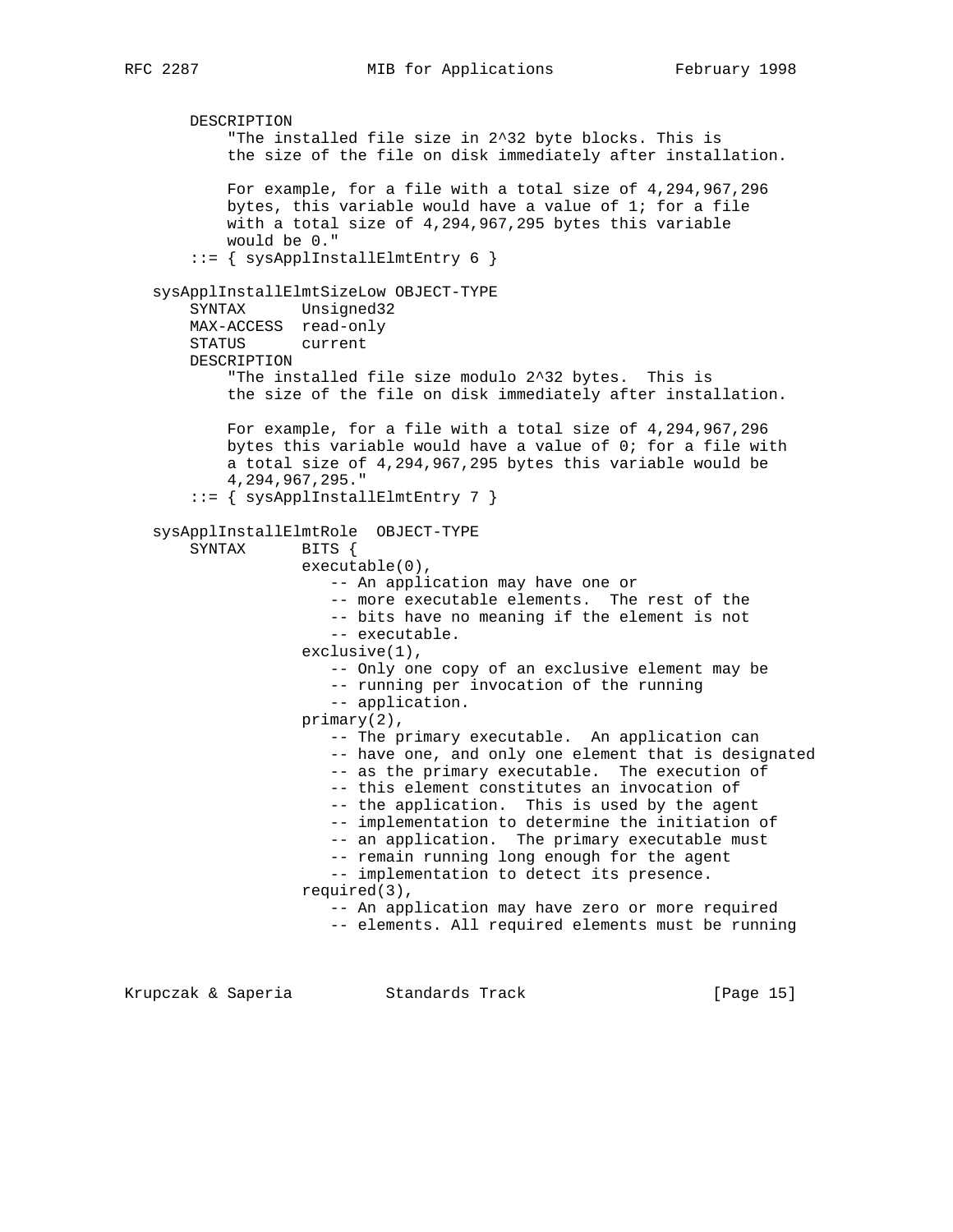-- in order for the application to be judged to be -- running and healthy. dependent(4), -- An application may have zero or more -- dependent elements. Dependent elements may -- not be running unless required elements are. unknown(5) -- Default value for the case when an operator -- has not yet assigned one of the other values. -- When set, bits 1, 2, 3, and 4 have no meaning. } MAX-ACCESS read-write STATUS current DESCRIPTION "An operator assigned value used in the determination of application status. This value is used by the agent to determine both the mapping of started processes to the initiation of an application, as well as to allow for a determination of application health. The default value, unknown(5), is used when an operator has not yet assigned one of the other values. If unknown(5) is set, bits 1 - 4 have no meaning. The possible values are: executable(0), An application may have one or more executable elements. The rest of the bits have no meaning if the element is not executable. exclusive(1), Only one copy of an exclusive element may be running per invocation of the running application. primary(2), The primary executable. An application can have one, and only one element that is designated as the primary executable. The execution of this element constitutes an invocation of the application. This is used by the agent implementation to determine the initiation of an application. The primary executable must remain running long enough for the agent implementation to detect its presence. required(3), An application may have zero or more required elements. All required elements must be running in order for the application to be judged to be running and healthy. dependent(4),

Krupczak & Saperia Standards Track [Page 16]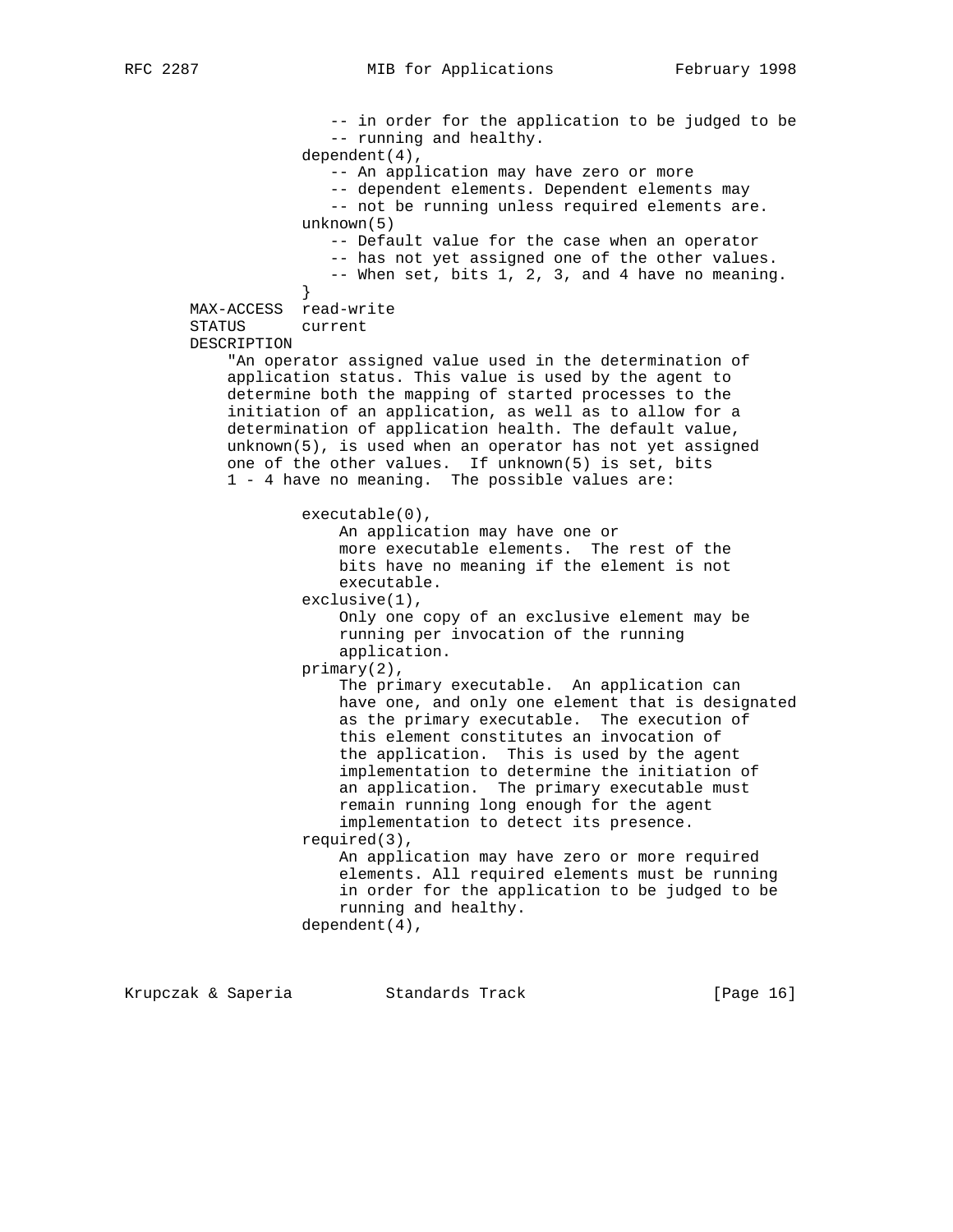An application may have zero or more dependent elements. Dependent elements may not be running unless required elements are. unknown(5) Default value for the case when an operator has not yet assigned one of the other values. When set, bits 1, 2, 3, and 4 have no meaning. sysApplInstallElmtRole is used by the agent implementation in determining the initiation of an application, the current state of a running application (see sysApplRunCurrentState), when an application invocation is no longer running, and the exit status of a terminated application invocation (see sysApplPastRunExitState)." DEFVAL { { unknown } } ::= { sysApplInstallElmtEntry 8 } sysApplInstallElmtModifyDate OBJECT-TYPE SYNTAX DateAndTime MAX-ACCESS read-only STATUS current DESCRIPTION "The date and time that this element was last modified. Modification of the sysApplInstallElmtRole columnar object does NOT constitute a modification of the element itself and should not affect the value of this object." ::= { sysApplInstallElmtEntry 9 } sysApplInstallElmtCurSizeHigh OBJECT-TYPE SYNTAX Unsigned32 MAX-ACCESS read-only STATUS current DESCRIPTION "The current file size in 2^32 byte blocks. For example, for a file with a total size of 4,294,967,296 bytes, this variable would have a value of 1; for a file with a total size of 4,294,967,295 bytes this variable would be 0." ::= { sysApplInstallElmtEntry 10 } sysApplInstallElmtCurSizeLow OBJECT-TYPE SYNTAX Unsigned32 MAX-ACCESS read-only STATUS current DESCRIPTION "The current file size modulo 2^32 bytes. For example, for a file with a total size of 4,294,967,296 Krupczak & Saperia Standards Track [Page 17]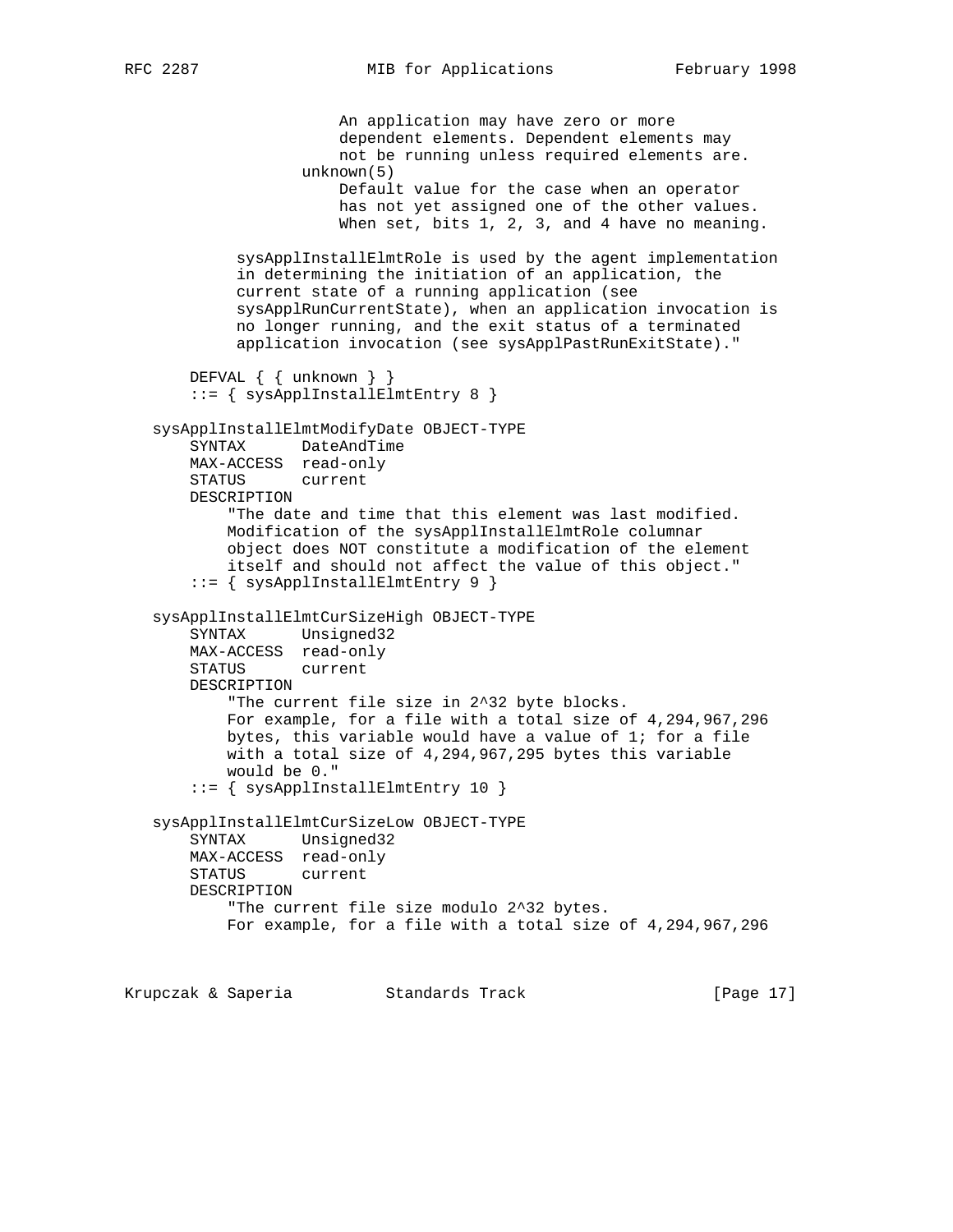bytes this variable would have a value of 0; for a file with a total size of 4,294,967,295 bytes this variable would be 4,294,967,295."

::= { sysApplInstallElmtEntry 11 }

 -- sysApplRun Group -- This group models activity information for applications -- that have been invoked and are either currently running, -- or have previously run on the host system. Likewise, -- the individual elements of an invoked application are -- also modeled to show currently running processes, and -- processes that have run in the past. -- sysApplRunTable -- The sysApplRunTable contains the application instances -- which are currently running on the host. Since a single -- application might be invoked multiple times, an entry is -- added to this table for each INVOCATION of an application. -- The table is indexed by sysApplInstallPkgIndex, sysApplRunIndex -- to enable managers to easily locate all invocations of -- a particular application package. sysApplRunTable OBJECT-TYPE SYNTAX SEQUENCE OF SysApplRunEntry MAX-ACCESS not-accessible STATUS current DESCRIPTION "The table describes the applications which are executing on the host. Each time an application is invoked, an entry is created in this table. When an application ends, the entry is removed from this table and a corresponding entry is created in the SysApplPastRunTable.

 A new entry is created in this table whenever the agent implementation detects a new running process that is an installed application element whose sysApplInstallElmtRole designates it as being the application's primary executable (sysApplInstallElmtRole = primary(2) ).

 The table is indexed by sysApplInstallPkgIndex, sysApplRunIndex to enable managers to easily locate all invocations of a particular application package."  $::=$  { sysApplRun 1 }

 sysApplRunEntry OBJECT-TYPE SYNTAX SysApplRunEntry

Krupczak & Saperia Standards Track [Page 18]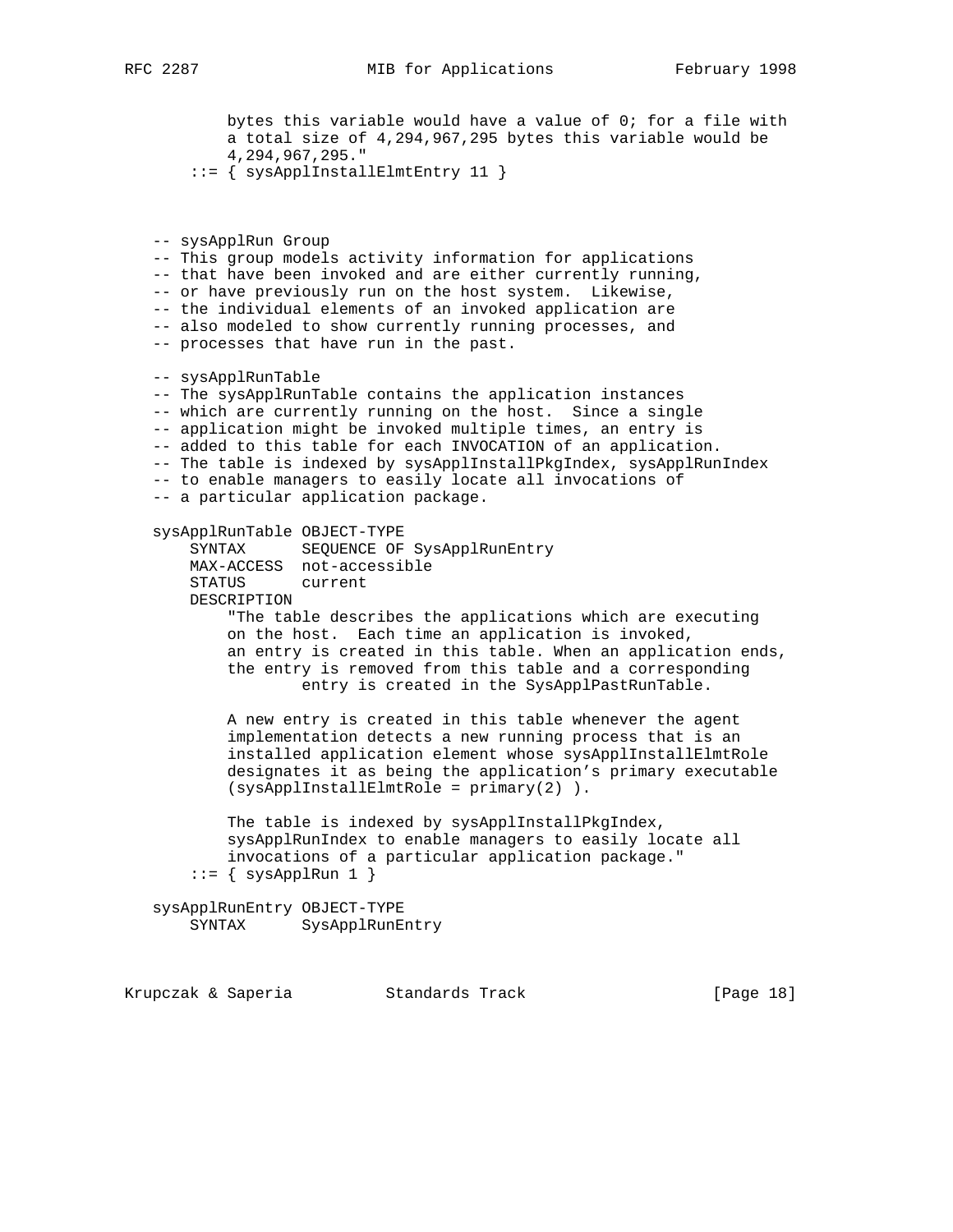```
 MAX-ACCESS not-accessible
       STATUS current
       DESCRIPTION
           "The logical row describing an application which is
           currently running on this host."
       INDEX { sysApplInstallPkgIndex, sysApplRunIndex }
      ::= \{ sysApplRunTable 1 \} SysApplRunEntry ::= SEQUENCE {
      sysApplRunIndex Unsigned32,
sysApplRunStarted DateAndTime,
sysApplRunCurrentState RunState
   }
   sysApplRunIndex OBJECT-TYPE
       SYNTAX Unsigned32 (1..'ffffffff'h)
       MAX-ACCESS not-accessible
       STATUS current
       DESCRIPTION
           "Part of the index for this table. An arbitrary
           integer used only for indexing purposes. Generally
           monotonically increasing from 1 as new applications are
           started on the host, it uniquely identifies application
           invocations.
           The numbering for this index increases by 1 for each
           INVOCATION of an application, regardless of which
           installed application package this entry represents a
           running instance of.
           An example of the indexing for a couple of entries is
           shown below.
the contract of the contract of the contract of
                    sysApplRunStarted.17.14
                    sysApplRunStarted.17.63
                    sysApplRunStarted.18.13
the contract of the contract of the contract of
           In this example, the agent has observed 12 application
           invocations when the application represented by entry 18
           in the sysApplInstallPkgTable is invoked. The next
           invocation detected by the agent is an invocation of
           installed application package 17. Some time later,
           installed application 17 is invoked a second time.
           NOTE: this index is not intended to reflect a real-time
           (wall clock time) ordering of application invocations;
```
Krupczak & Saperia Standards Track [Page 19]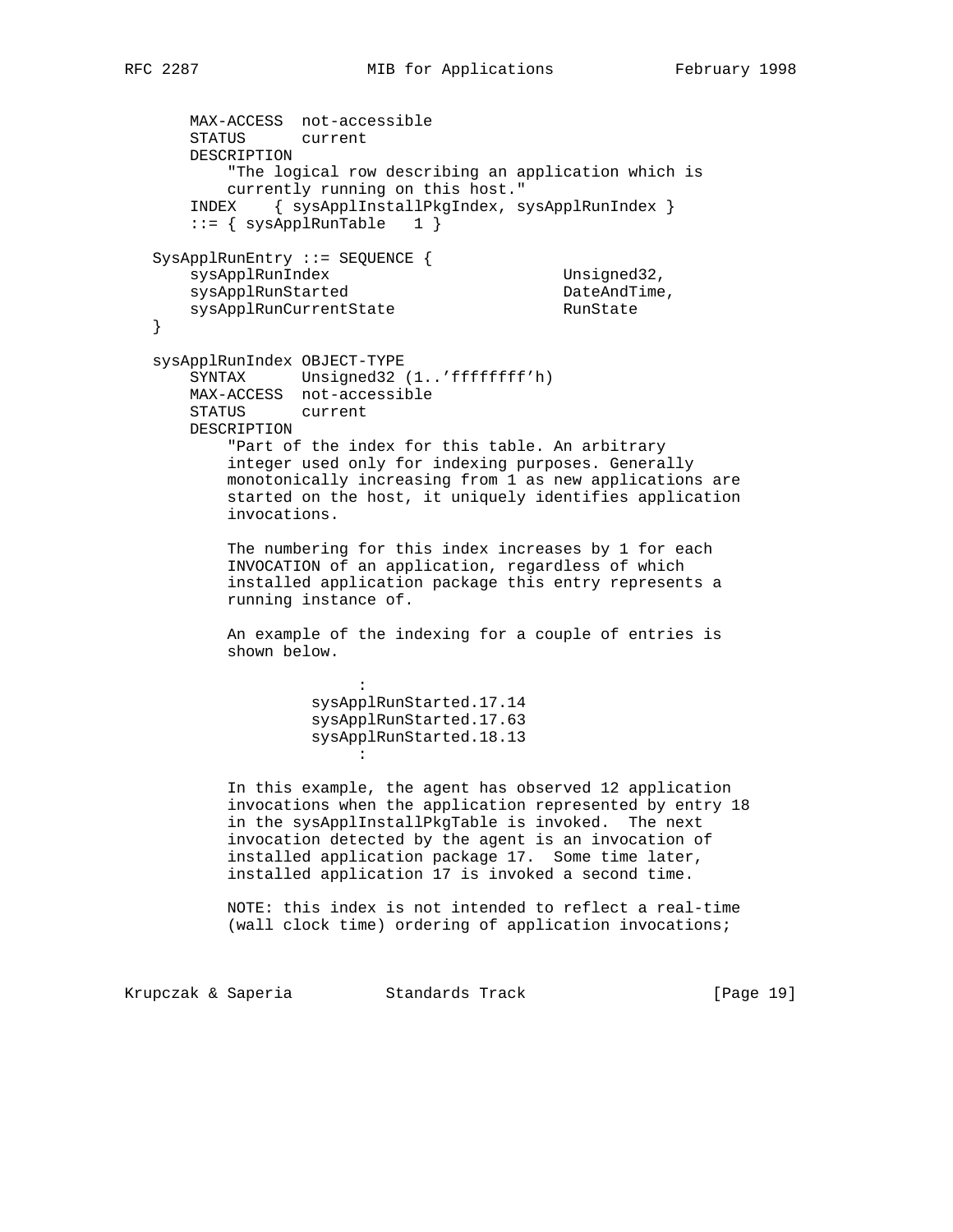```
 it is merely intended to uniquely identify running
           instances of applications. Although the
           sysApplInstallPkgIndex is included in the INDEX clause
           for this table, it serves only to ease searching of
           this table by installed application and does not
           contribute to uniquely identifying table entries."
        ::= { sysApplRunEntry 1 }
   sysApplRunStarted OBJECT-TYPE
       SYNTAX DateAndTime
       MAX-ACCESS read-only
       STATUS current
       DESCRIPTION
           "The date and time that the application was started."
       ::= { sysApplRunEntry 2 }
   sysApplRunCurrentState OBJECT-TYPE
       SYNTAX RunState
       MAX-ACCESS read-only
       STATUS current
       DESCRIPTION
           "The current state of the running application instance.
          The possible values are running(1), runnable(2) but waiting
           for a resource such as CPU, waiting(3) for an event,
           exiting(4), or other(5). This value is based on an evaluation
           of the running elements of this application instance (see
           sysApplElmRunState) and their Roles as defined by
           sysApplInstallElmtRole. An agent implementation may
           detect that an application instance is in the process of
           exiting if one or more of its REQUIRED elements are no
           longer running. Most agent implementations will wait until
           a second internal poll has been completed to give the
           system time to start REQUIRED elements before marking the
           application instance as exiting."
        ::= { sysApplRunEntry 3 }
   -- sysApplPastRunTable
   -- The sysApplPastRunTable provides a history of applications
   -- previously run on the host computer. Entries are removed from
   -- the sysApplRunTable and corresponding entries are added to this
   -- table when an application becomes inactive. Entries remain in
   -- this table until they are aged out when either the table size
   -- reaches a maximum as determined by the sysApplPastRunMaxRows,
   -- or when an entry has aged to exceed a time limit as set be
   -- sysApplPastRunTblTimeLimit.
 --
   -- When aging out entries, the oldest entry, as determined by
```
Krupczak & Saperia Standards Track [Page 20]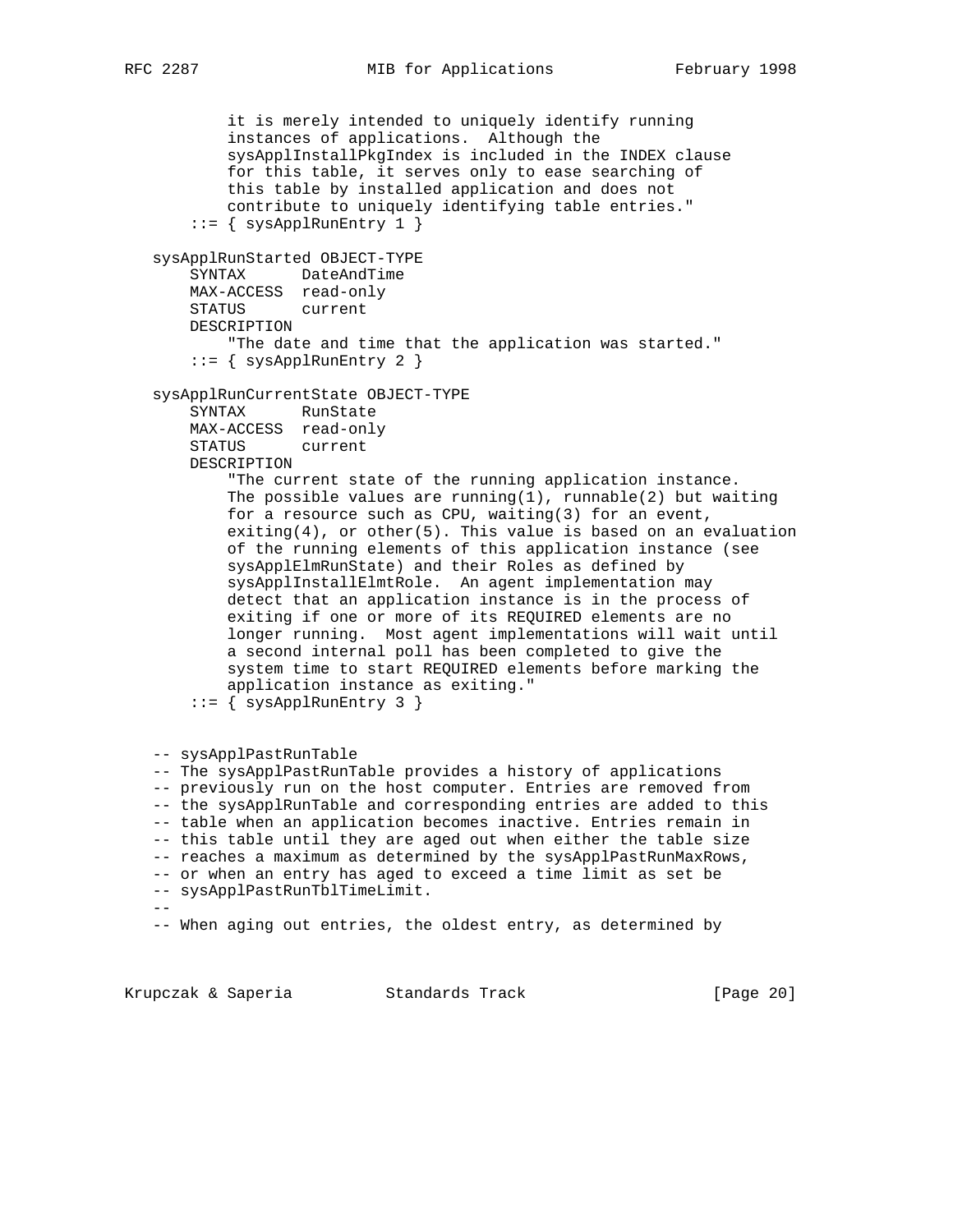-- the value of sysApplPastRunTimeEnded, will be removed first.

#### sysApplPastRunTable OBJECT-TYPE

```
 SYNTAX SEQUENCE OF SysApplPastRunEntry
 MAX-ACCESS not-accessible
 STATUS current
 DESCRIPTION
```
 "A history of the applications that have previously run on the host computer. An entry's information is moved to this table from the sysApplRunTable when the invoked application represented by the entry ceases to be running.

 An agent implementation can determine that an application invocation is no longer running by evaluating the running elements of the application instance and their Roles as defined by sysApplInstallElmtRole. Obviously, if there are no running elements for the application instance, then the application invocation is no longer running. If any one of the REQUIRED elements is not running, the application instance may be in the process of exiting. Most agent implementations will wait until a second internal poll has been completed to give the system time to either restart partial failures or to give all elements time to exit. If, after the second poll, there are REQUIRED elements that are not running, then the application instance may be considered by the agent implementation to no longer be running.

 Entries remain in the sysApplPastRunTable until they are aged out when either the table size reaches a maximum as determined by the sysApplPastRunMaxRows, or when an entry has aged to exceed a time limit as set by sysApplPastRunTblTimeLimit.

 Entries in this table are indexed by sysApplInstallPkgIndex, sysApplPastRunIndex to facilitate retrieval of all past run invocations of a particular installed application."  $::=$  { sysApplRun 2 }

sysApplPastRunEntry OBJECT-TYPE

 SYNTAX SysApplPastRunEntry MAX-ACCESS not-accessible STATUS current DESCRIPTION "The logical row describing an invocation of an application which was previously run and has terminated. The entry is basically copied from the sysApplRunTable when the application instance terminates. Hence, the entry's

Krupczak & Saperia Standards Track [Page 21]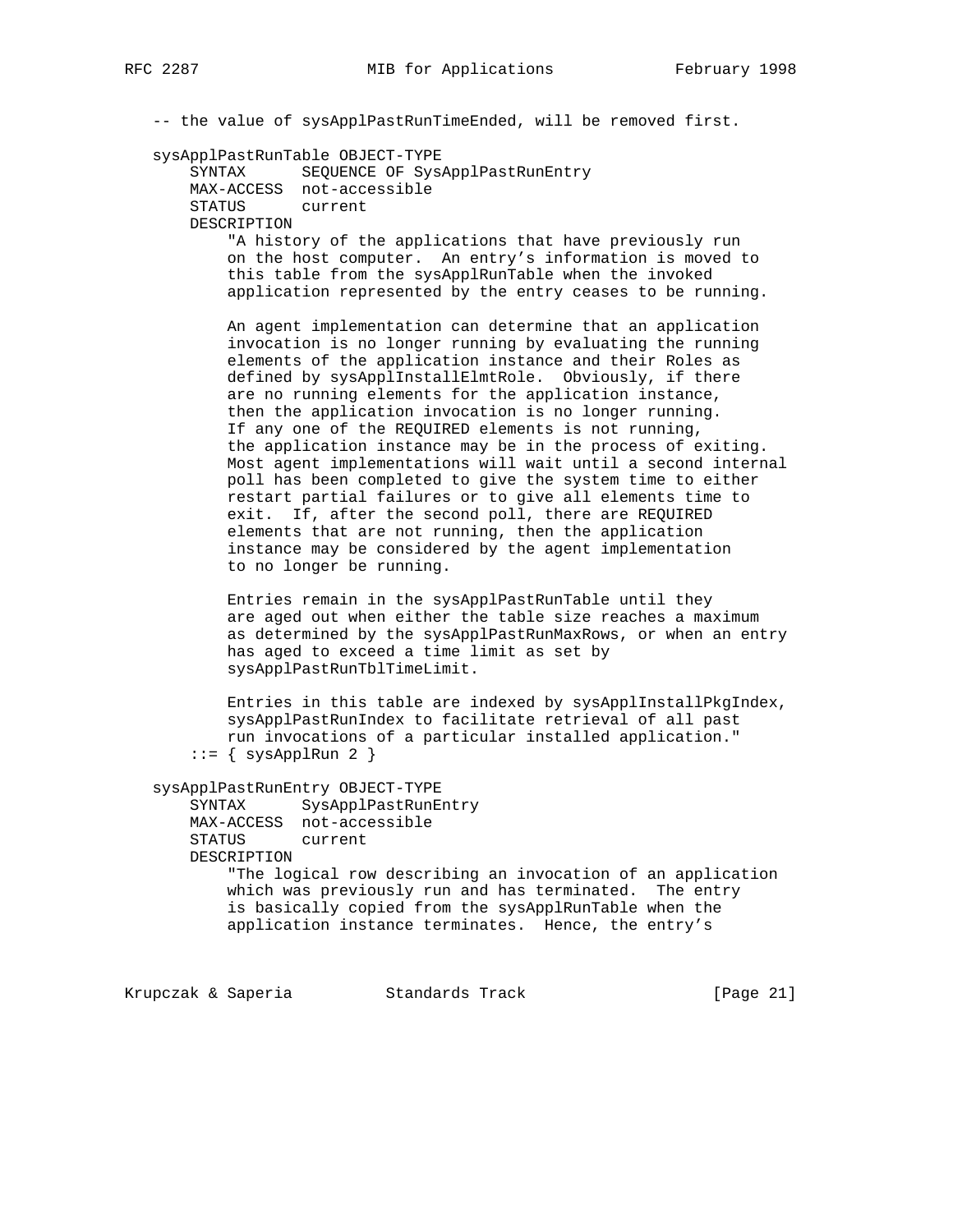```
 value for sysApplPastRunIndex is the same as its value was
           for sysApplRunIndex."
       INDEX { sysApplInstallPkgIndex, sysApplPastRunIndex }
       ::= { sysApplPastRunTable 1 }
   SysApplPastRunEntry ::= SEQUENCE {
sysApplPastRunIndex Unsigned32,
sysApplPastRunStarted DateAndTime,
sysApplPastRunExitState internal INTEGER,
sysApplPastRunTimeEnded DateAndTime
   }
   sysApplPastRunIndex OBJECT-TYPE
       SYNTAX Unsigned32 (1..'ffffffff'h)
       MAX-ACCESS not-accessible
       STATUS current
       DESCRIPTION
          "Part of the index for this table. An integer
          matching the value of the removed sysApplRunIndex
          corresponding to this row."
       ::= { sysApplPastRunEntry 1 }
   sysApplPastRunStarted OBJECT-TYPE
       SYNTAX DateAndTime
       MAX-ACCESS read-only
       STATUS current
       DESCRIPTION
           "The date and time that the application was started."
       ::= { sysApplPastRunEntry 2 }
   sysApplPastRunExitState OBJECT-TYPE
       SYNTAX INTEGER {
                  complete (1), -- normal exit at sysApplRunTimeEnded
                  failed (2), -- abnormal exit
                  other (3)
 }
       MAX-ACCESS read-only
       STATUS current
       DESCRIPTION
         "The state of the application instance when it terminated.
          This value is based on an evaluation of the running elements
          of an application and their Roles as defined by
          sysApplInstallElmtRole. An application instance is said to
          have exited in a COMPLETE state and its entry is removed
          from the sysApplRunTable and added to the sysApplPastRunTable
          when the agent detects that ALL elements of an application
          invocation are no longer running. Most agent implementations
          will wait until a second internal poll has been completed to
```
Krupczak & Saperia Standards Track (Page 22)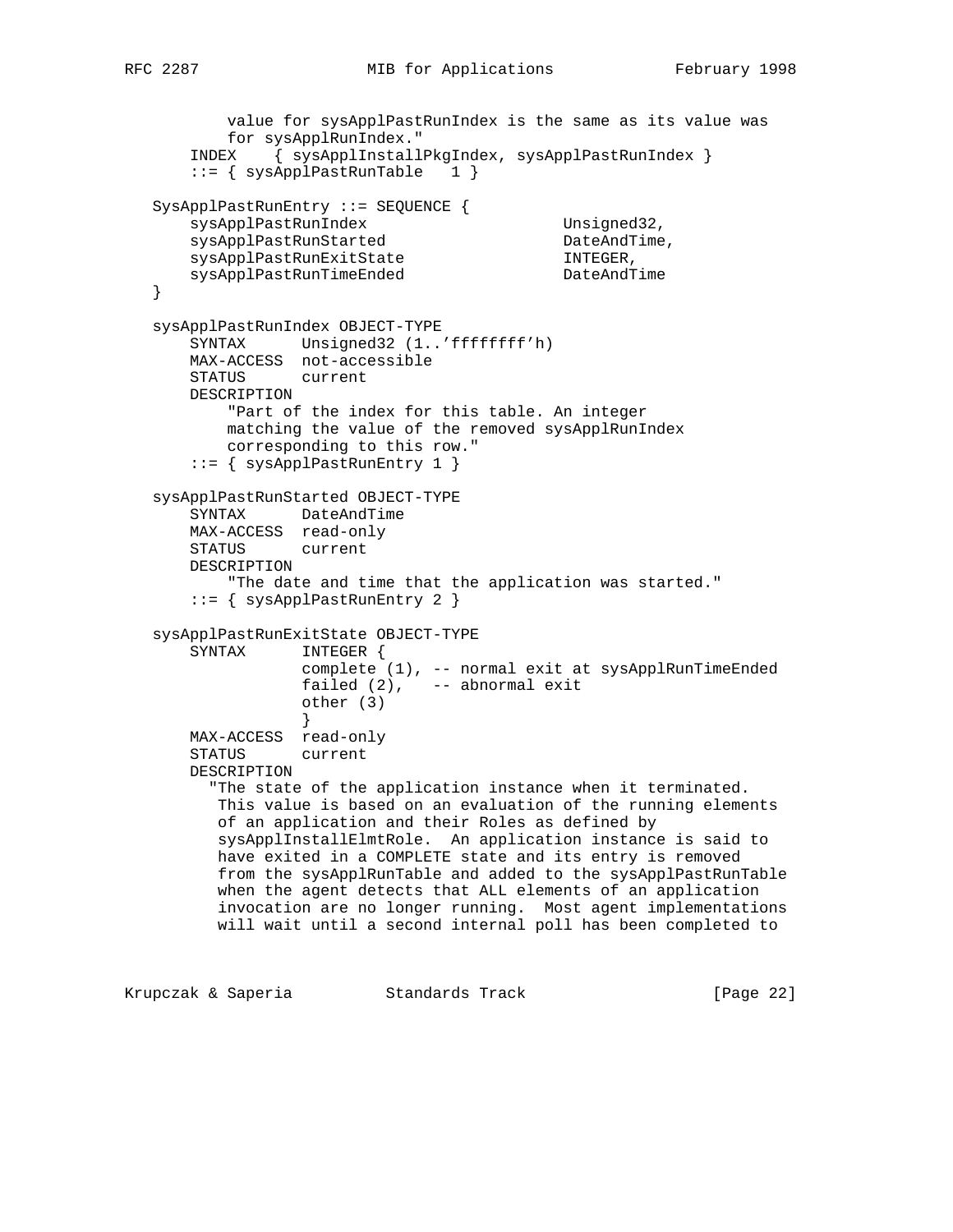give the system time to either restart partial failures or to give all elements time to exit. A failed state occurs if, after the second poll, any elements continue to run but one or more of the REQUIRED elements are no longer running. All other combinations MUST be defined as OTHER." ::= { sysApplPastRunEntry 3 } sysApplPastRunTimeEnded OBJECT-TYPE SYNTAX DateAndTime MAX-ACCESS read-only STATUS current DESCRIPTION "The DateAndTime the application instance was determined to be no longer running." ::= { sysApplPastRunEntry 4 } -- sysApplElmtRunTable -- The sysApplElmtRunTable contains an entry for each process that -- is currently running on the host. An entry is created in -- this table for each process at the time it is started, and will -- remain in the table until the process terminates.  $-$  -- The table is indexed by sysApplElmtRunInstallPkg, -- sysApplElmtRunInvocID, and sysApplElmtRunIndex to make it easy -- to locate all running elements of a particular invoked application -- which has been installed on the system. sysApplElmtRunTable OBJECT-TYPE SYNTAX SEQUENCE OF SysApplElmtRunEntry MAX-ACCESS not-accessible STATUS current DESCRIPTION "The table describes the processes which are currently executing on the host system. Each entry represents a running process and is associated with the invoked application of which that process is a part, if possible. This table contains an entry for every process currently running on the system, regardless of whether its 'parent' application can be determined. So, for example, processes like 'ps' and 'grep' will have entries though they are not associated with an installed application package. Because a running application may involve more than one executable, it is possible to have multiple entries in this table for each application. Entries are removed from this table when the process terminates. Krupczak & Saperia Standards Track [Page 23]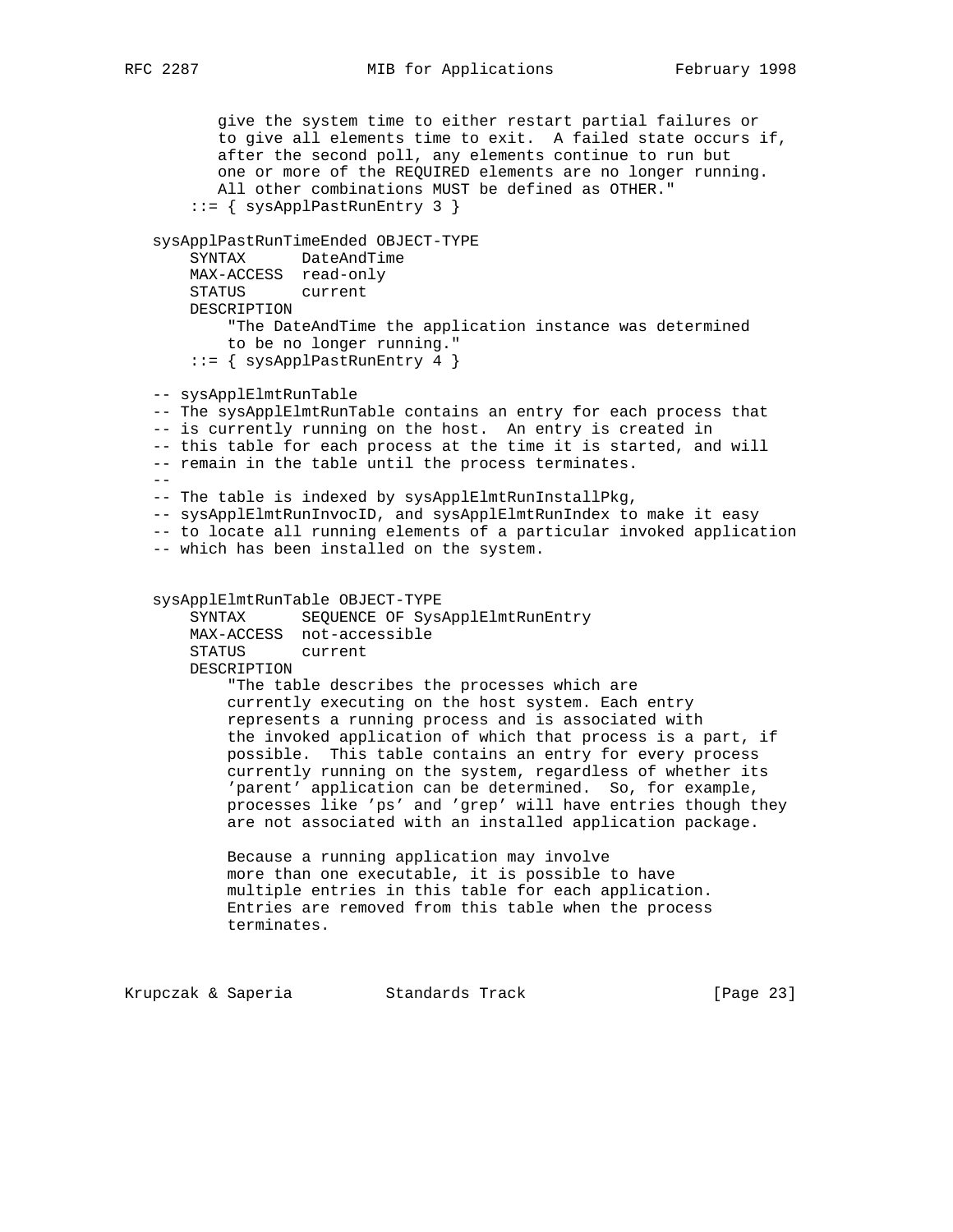The table is indexed by sysApplElmtRunInstallPkg, sysApplElmtRunInvocID, and sysApplElmtRunIndex to facilitate the retrieval of all running elements of a particular invoked application which has been installed on the system."  $::=$  { sysApplRun 3 } sysApplElmtRunEntry OBJECT-TYPE SYNTAX SysApplElmtRunEntry MAX-ACCESS not-accessible STATUS current DESCRIPTION "The logical row describing a process currently running on this host. When possible, the entry is associated with the invoked application of which it is a part." INDEX { sysApplElmtRunInstallPkg, sysApplElmtRunInvocID, sysApplElmtRunIndex } ::= { sysApplElmtRunTable 1 } SysApplElmtRunEntry ::= SEQUENCE { sysApplElmtRunInstallPkg Unsigned32,<br>sysApplElmtRunInvocID Unsigned32, sysApplElmtRunInvocID Unsigned32, sysApplElmtRunIndex Unsigned32, sysApplElmtRunInstallID Unsigned32, sysApplElmtRunTimeStarted DateAndTime, sysApplElmtRunState RunState, sysApplElmtRunName LongUtf8String, sysApplElmtRunParameters Utf8String, sysApplElmtRunCPU TimeTicks, sysApplElmtRunMemory Gauge32, sysApplElmtRunNumFiles Gauge32, sysApplElmtRunUser Utf8String } sysApplElmtRunInstallPkg OBJECT-TYPE SYNTAX Unsigned32 (0..'ffffffff'h) MAX-ACCESS not-accessible STATUS current DESCRIPTION "Part of the index for this table, this value identifies the installed software package for the application of which this process is a part. Provided that the process's 'parent' application can be determined, the value of this object is the same value as the sysApplInstallPkgIndex for the entry in the sysApplInstallPkgTable that corresponds to the installed application of which this process

Krupczak & Saperia Standards Track [Page 24]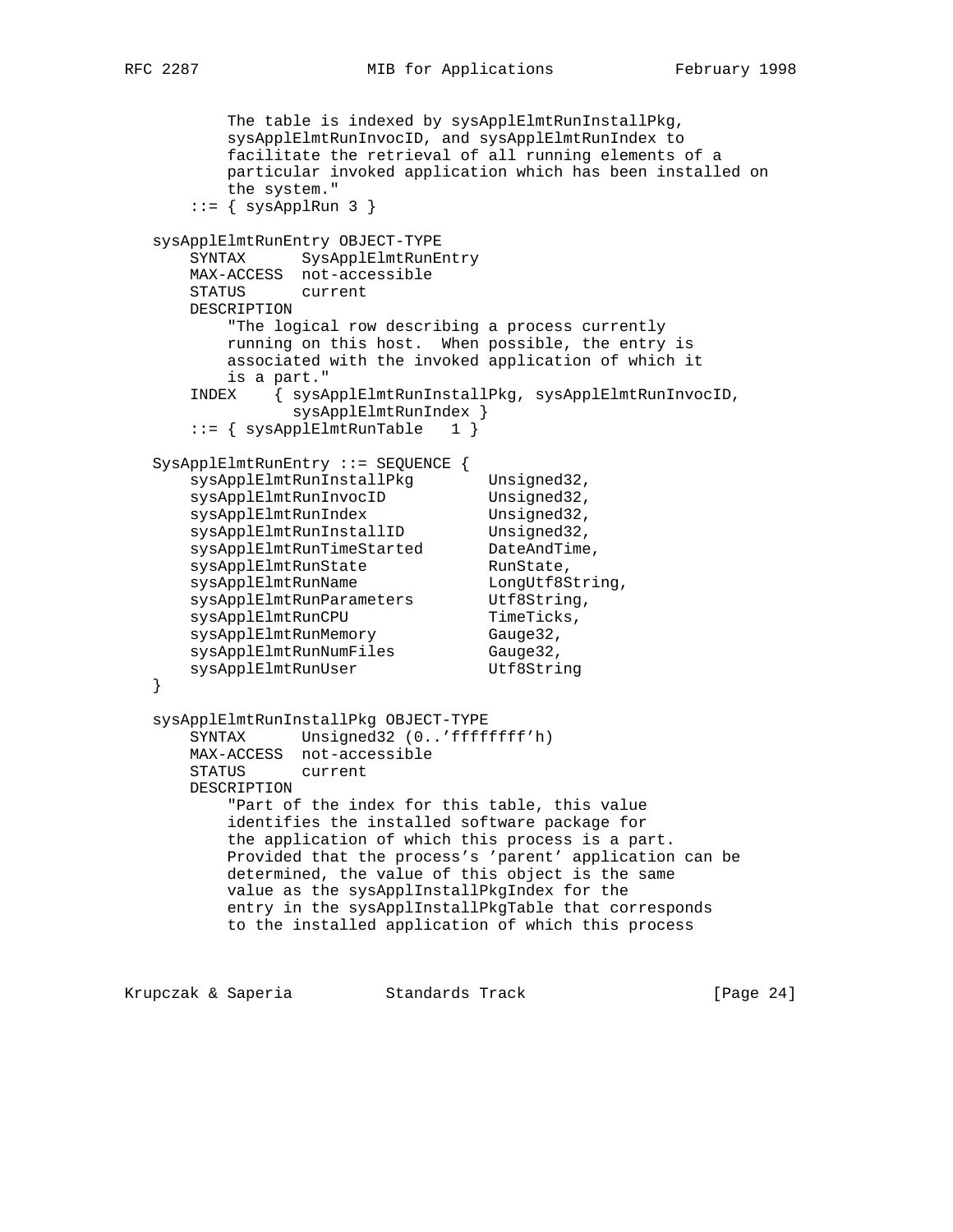```
 is a part.
            If, however, the 'parent' application cannot be
            determined, (for example the process is not part
            of a particular installed application), the value
            for this object is then '0', signifying that this
            process cannot be related back to an application,
            and in turn, an installed software package."
        ::= { sysApplElmtRunEntry 1 }
    sysApplElmtRunInvocID OBJECT-TYPE
        SYNTAX Unsigned32 (0..'ffffffff'h)
        MAX-ACCESS not-accessible
        STATUS current
        DESCRIPTION
            "Part of the index for this table, this value
            identifies the invocation of an application of which
            this process is a part. Provided that the 'parent'
            application can be determined, the value of this object
            is the same value as the sysApplRunIndex for the
            corresponding application invocation in the
            sysApplRunTable.
            If, however, the 'parent' application cannot be
            determined, the value for this object is then '0',
            signifying that this process cannot be related back
            to an invocation of an application in the
            sysApplRunTable."
        ::= { sysApplElmtRunEntry 2 }
    sysApplElmtRunIndex OBJECT-TYPE
        SYNTAX Unsigned32 (0..'ffffffff'h)
        MAX-ACCESS not-accessible
        STATUS current
        DESCRIPTION
            "Part of the index for this table. A unique value
            for each process running on the host. Wherever
            possible, this should be the system's native, unique
            identification number."
        ::= { sysApplElmtRunEntry 3 }
    sysApplElmtRunInstallID OBJECT-TYPE
        SYNTAX Unsigned32 (0..'ffffffff'h)
        MAX-ACCESS read-only
        STATUS current
        DESCRIPTION
            "The index into the sysApplInstallElmtTable. The
Krupczak & Saperia             Standards Track                   [Page 25]
```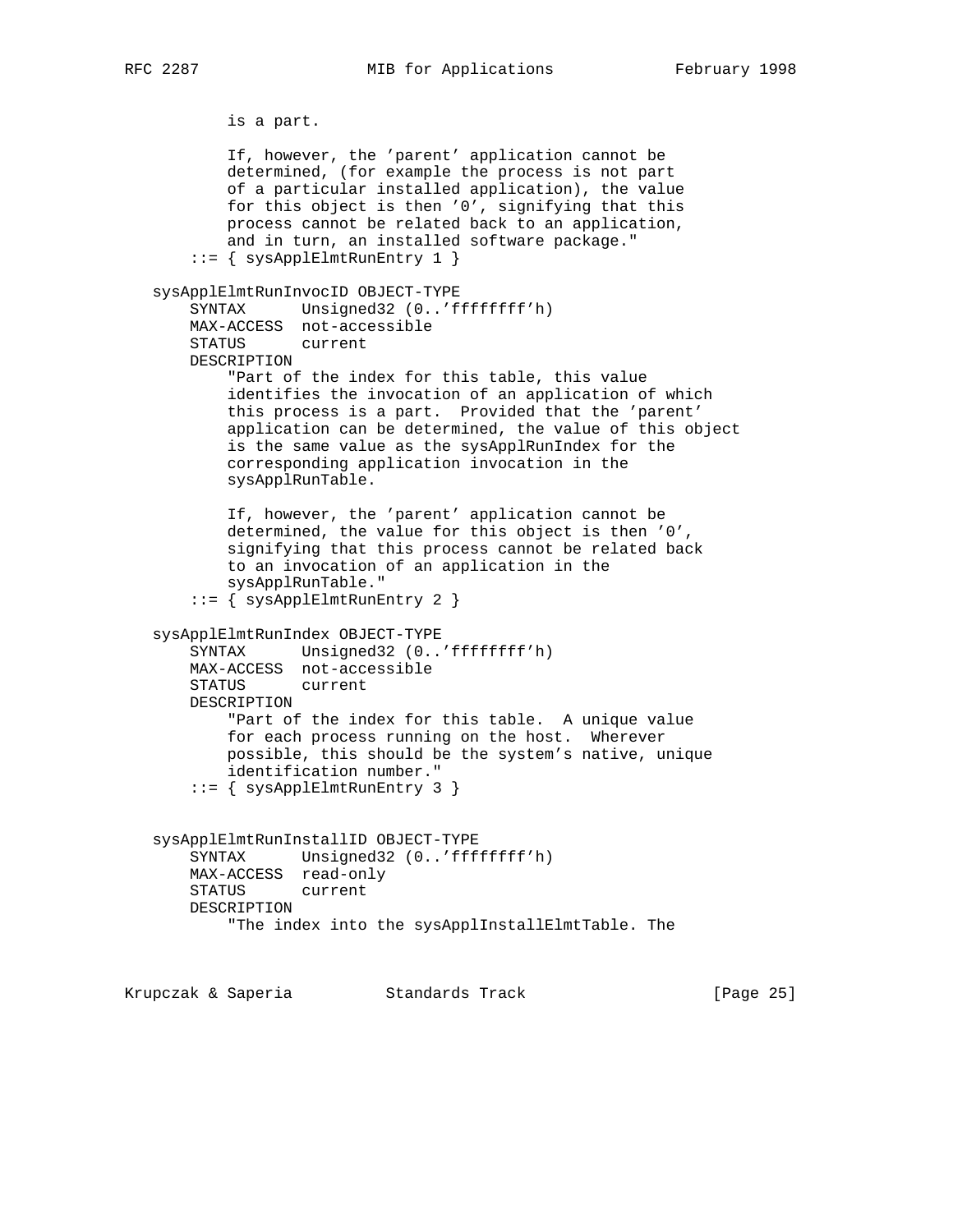```
 value of this object is the same value as the
         sysApplInstallElmtIndex for the application element
        of which this entry represents a running instance.
        If this process cannot be associated with an installed
        executable, the value should be '0'."
     ::= { sysApplElmtRunEntry 4 }
 sysApplElmtRunTimeStarted OBJECT-TYPE
     SYNTAX DateAndTime
    MAX-ACCESS read-only
    STATUS current
    DESCRIPTION
        "The time the process was started."
    ::= { sysApplElmtRunEntry 5 }
 sysApplElmtRunState OBJECT-TYPE
    SYNTAX RunState
    MAX-ACCESS read-only
    STATUS current
    DESCRIPTION
        "The current state of the running process. The
        possible values are running(1), runnable(2) but waiting
        for a resource such as CPU, waiting(3) for an event,
       exting(4), or other(5)."
     ::= { sysApplElmtRunEntry 6 }
 sysApplElmtRunName OBJECT-TYPE
     SYNTAX LongUtf8String
    MAX-ACCESS read-only
    STATUS current
    DESCRIPTION
         "The full path and filename of the process.
        For example, '/opt/MYYpkg/bin/myyproc' would
        be returned for process 'myyproc' whose execution
        path is '/opt/MYYpkg/bin/myyproc'."
     ::= { sysApplElmtRunEntry 7 }
 sysApplElmtRunParameters OBJECT-TYPE
     SYNTAX Utf8String
    MAX-ACCESS read-only
    STATUS current
    DESCRIPTION
        "The starting parameters for the process."
 ::= { sysApplElmtRunEntry 8 }
 sysApplElmtRunCPU OBJECT-TYPE
    SYNTAX TimeTicks
    MAX-ACCESS read-only
```
Krupczak & Saperia Standards Track [Page 26]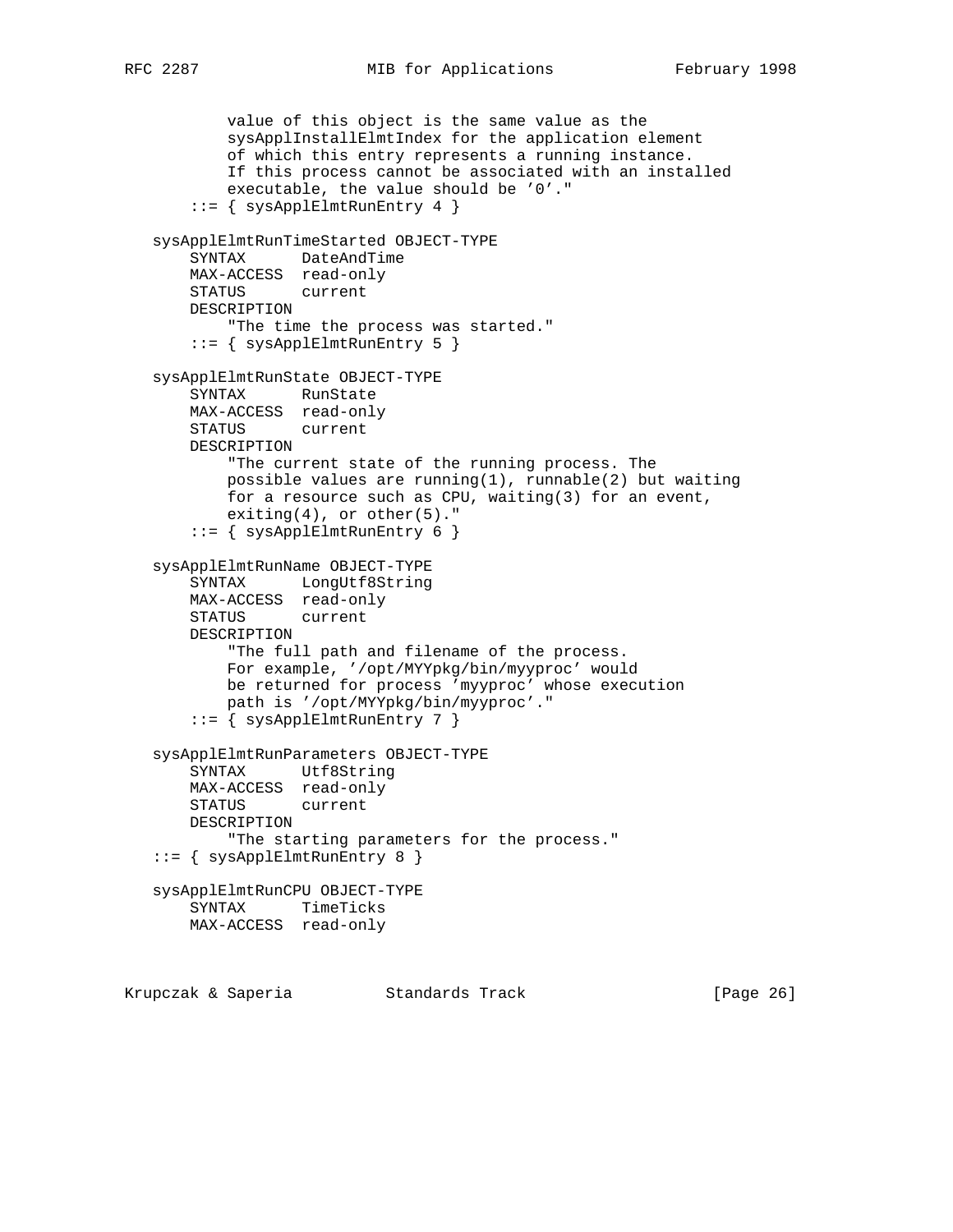```
 STATUS current
       DESCRIPTION
            "The number of centi-seconds of the total system's
            CPU resources consumed by this process. Note that
            on a multi-processor system, this value may
            have been incremented by more than one centi-second
            in one centi-second of real (wall clock) time."
       ::= { sysApplElmtRunEntry 9 }
   sysApplElmtRunMemory OBJECT-TYPE
 SYNTAX Gauge32
 UNITS "Kbytes"
       MAX-ACCESS read-only
       STATUS current
       DESCRIPTION
           "The total amount of real system memory measured in
           Kbytes currently allocated to this process."
       ::= { sysApplElmtRunEntry 10 }
   sysApplElmtRunNumFiles OBJECT-TYPE
       SYNTAX Gauge32
       MAX-ACCESS read-only
       STATUS current
       DESCRIPTION
           "The number of regular files currently open by the
           process. Transport connections (sockets)
           should NOT be included in the calculation of
           this value, nor should operating system specific
           special file types."
       ::= { sysApplElmtRunEntry 11 }
   sysApplElmtRunUser OBJECT-TYPE
       SYNTAX Utf8String
       MAX-ACCESS read-only
       STATUS current
       DESCRIPTION
           "The process owner's login name (e.g. root)."
       ::= { sysApplElmtRunEntry 12 }
   -- sysApplElmtPastRunTable
   -- The sysApplElmtPastRunTable maintains a history of
   -- processes which have previously executed on
   -- the host as part of an application. Upon termination
   -- of a process, the entry representing the process is removed from
   -- the sysApplElmtRunTable and a corresponding entry is created in
   -- this table provided that the process was part of an
   -- identifiable application. If the process could not be associated
```
Krupczak & Saperia Standards Track [Page 27]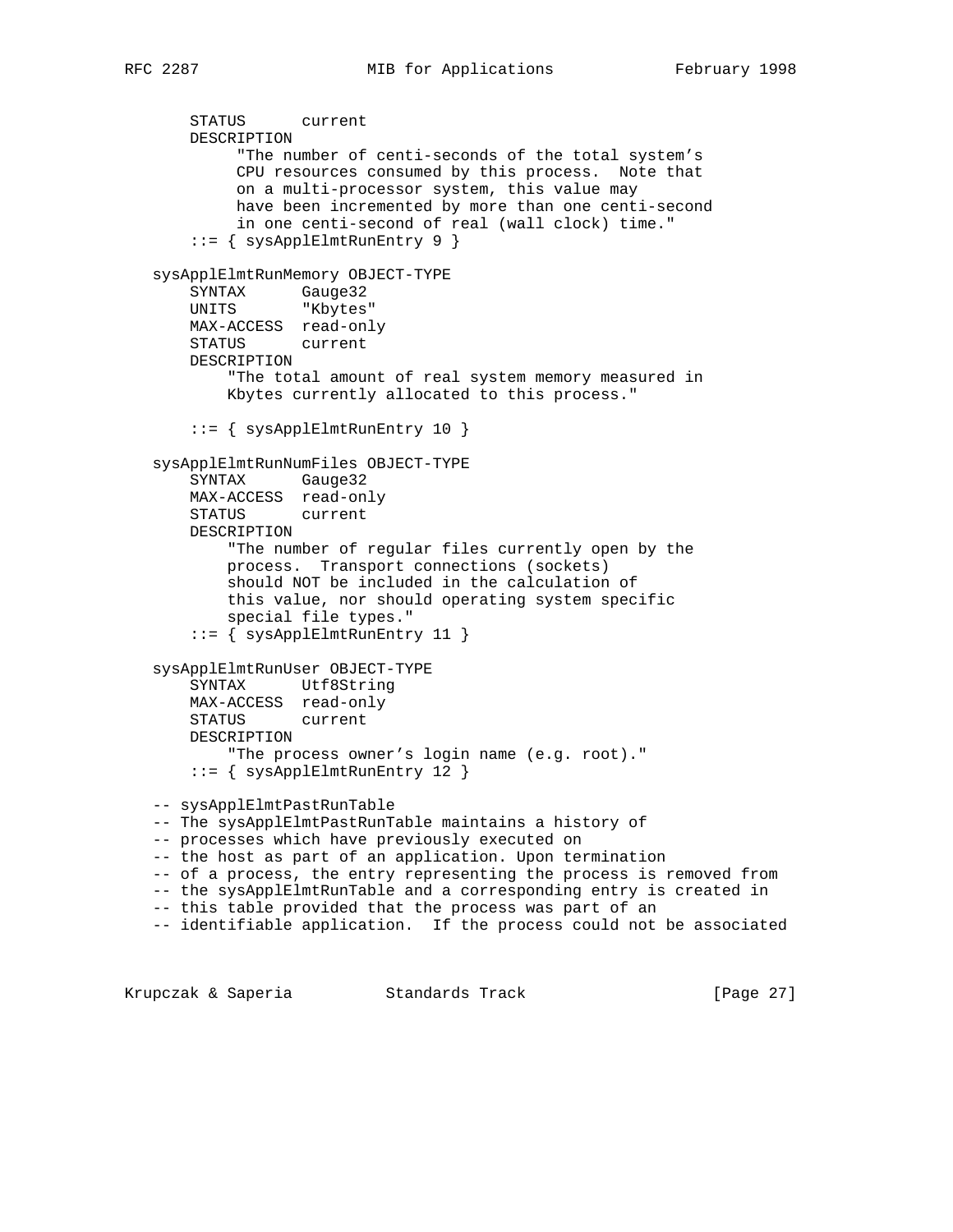-- with an invoked application, no corresponding entry is created. -- Hence, whereas the sysApplElmtRunTable contains an entry for -- every process currently executing on the system, the -- sysApplElmtPastRunTable only contains entries for processes -- that previously executed as part of an invoked application.  $-$  -- Entries remain in this table until they are aged out when -- either the number of entries in the table reaches a -- maximum as determined by sysApplElmtPastRunMaxRows, or -- when an entry has aged to exceed a time limit as set by -- sysApplElmtPastRunTblTimeLimit. When aging out entries, -- the oldest entry, as determined by the value of -- sysApplElmtPastRunTimeEnded, will be removed first. -- -- The table is indexed by sysApplInstallPkgIndex (from the -- sysApplInstallPkgTable), sysApplElmtPastRunInvocID, and -- sysApplElmtPastRunIndex to make it easy to locate all -- previously executed processes of a particular invoked application -- that has been installed on the system. sysApplElmtPastRunTable OBJECT-TYPE SYNTAX SEQUENCE OF SysApplElmtPastRunEntry MAX-ACCESS not-accessible STATUS current DESCRIPTION "The table describes the processes which have previously executed on the host system as part of an application. Each entry represents a process which has previously executed and is associated with the invoked application of which it was a part. Because an invoked application may involve more than one executable, it is possible to have multiple entries in this table for each application invocation. Entries are added to this table when the corresponding process in the sysApplElmtRun Table terminates. Entries remain in this table until they are aged out when either the number of entries in the table reaches a maximum as determined by sysApplElmtPastRunMaxRows, or when an entry has aged to exceed a time limit as set by sysApplElmtPastRunTblTimeLimit. When aging out entries, the oldest entry, as determined by the value of sysApplElmtPastRunTimeEnded, will be removed first.

> The table is indexed by sysApplInstallPkgIndex (from the sysApplInstallPkgTable), sysApplElmtPastRunInvocID, and sysApplElmtPastRunIndex to make it easy to locate all

Krupczak & Saperia Standards Track [Page 28]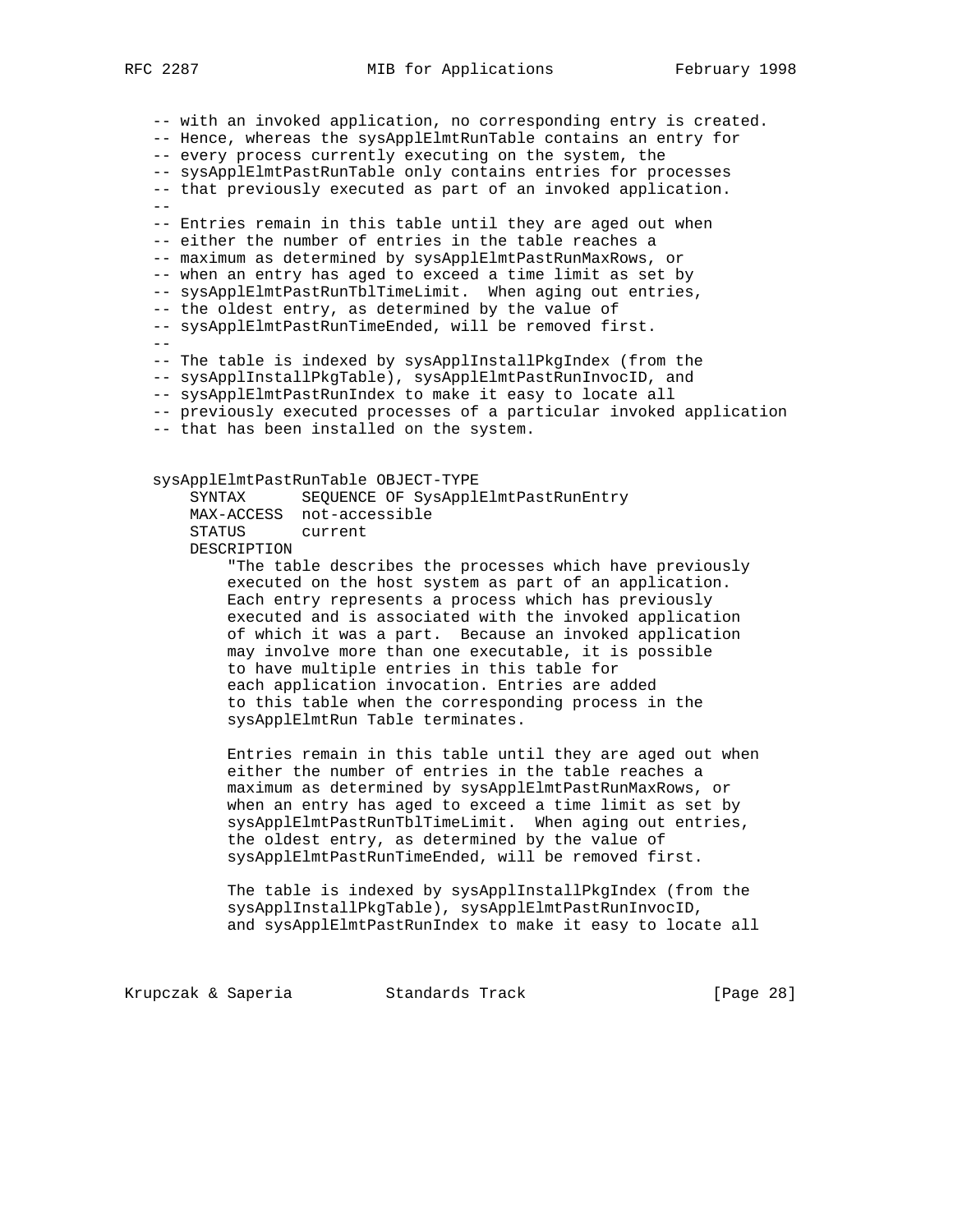```
 previously executed processes of a particular invoked
           application that has been installed on the system."
      ::= { sysApplRun 4 }
   sysApplElmtPastRunEntry OBJECT-TYPE
       SYNTAX SysApplElmtPastRunEntry
       MAX-ACCESS not-accessible
       STATUS current
       DESCRIPTION
           "The logical row describing a process which was
           previously executed on this host as part of an
           installed application. The entry is basically copied
           from the sysApplElmtRunTable when the process
           terminates. Hence, the entry's value for
           sysApplElmtPastRunIndex is the same as its value
           was for sysApplElmtRunIndex. Note carefully: only those
           processes which could be associated with an
           identified application are included in this table."
       INDEX { sysApplInstallPkgIndex, sysApplElmtPastRunInvocID,
                 sysApplElmtPastRunIndex }
       ::= { sysApplElmtPastRunTable 1 }
   SysApplElmtPastRunEntry ::= SEQUENCE {
      sysApplElmtPastRunInvocID Unsigned32,
      sysApplElmtPastRunIndex Unsigned32,
sysApplElmtPastRunInstallID Unsigned32,
 sysApplElmtPastRunTimeStarted DateAndTime,
sysApplElmtPastRunTimeEnded DateAndTime,
sysApplElmtPastRunName LongUtf8String,
sysApplElmtPastRunParameters Utf8String,
sysApplElmtPastRunCPU TimeTicks,
sysApplElmtPastRunMemory Unsigned32,
sysApplElmtPastRunNumFiles Unsigned32,
sysApplElmtPastRunUser Utf8String
   }
   sysApplElmtPastRunInvocID OBJECT-TYPE
       SYNTAX Unsigned32 (1..'ffffffff'h)
       MAX-ACCESS not-accessible
       STATUS current
       DESCRIPTION
           "Part of the index for this table, this value
           identifies the invocation of an application of which
           the process represented by this entry was a part.
           The value of this object is the same value as the
           sysApplRunIndex for the corresponding application
           invocation in the sysApplRunTable. If the invoked
           application as a whole has terminated, it will be the
Krupczak & Saperia               Standards Track                     [Page 29]
```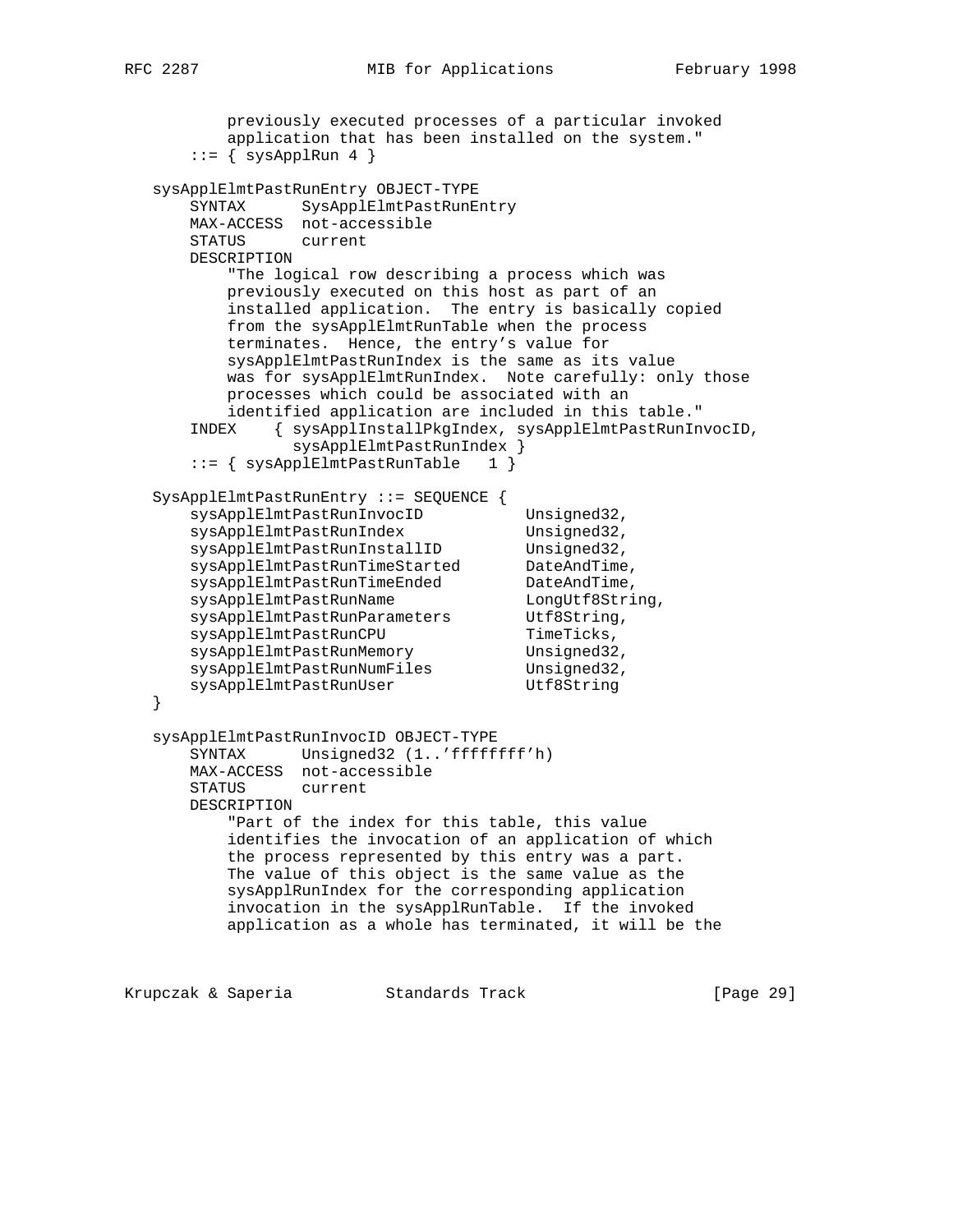same as the sysApplPastRunIndex."  $::=$  { sysApplElmtPastRunEntry 1 } sysApplElmtPastRunIndex OBJECT-TYPE SYNTAX Unsigned32 (0..'ffffffff'h) MAX-ACCESS not-accessible STATUS current DESCRIPTION "Part of the index for this table. An integer assigned by the agent equal to the corresponding sysApplElmtRunIndex which was removed from the sysApplElmtRunTable and moved to this table when the element terminated. Note: entries in this table are indexed by sysApplElmtPastRunInvocID, sysApplElmtPastRunIndex. The possibility exists, though unlikely, of a collision occurring by a new entry which was run by the same invoked application (InvocID), and was assigned the same process identification number (ElmtRunIndex) as an element which was previously run by the same invoked application. Should this situation occur, the new entry replaces the old entry. See Section: 'Implementation Issues sysApplElmtPastRunTable Entry Collisions' for the conditions that would have to occur in order for a collision to occur." ::= { sysApplElmtPastRunEntry 2 } sysApplElmtPastRunInstallID OBJECT-TYPE SYNTAX Unsigned32 (1..'ffffffff'h) MAX-ACCESS read-only STATUS current DESCRIPTION "The index into the installed element table. The value of this object is the same value as the sysApplInstallElmtIndex for the application element of which this entry represents a previously executed process." ::= { sysApplElmtPastRunEntry 3 } sysApplElmtPastRunTimeStarted OBJECT-TYPE SYNTAX DateAndTime MAX-ACCESS read-only

Krupczak & Saperia Standards Track [Page 30]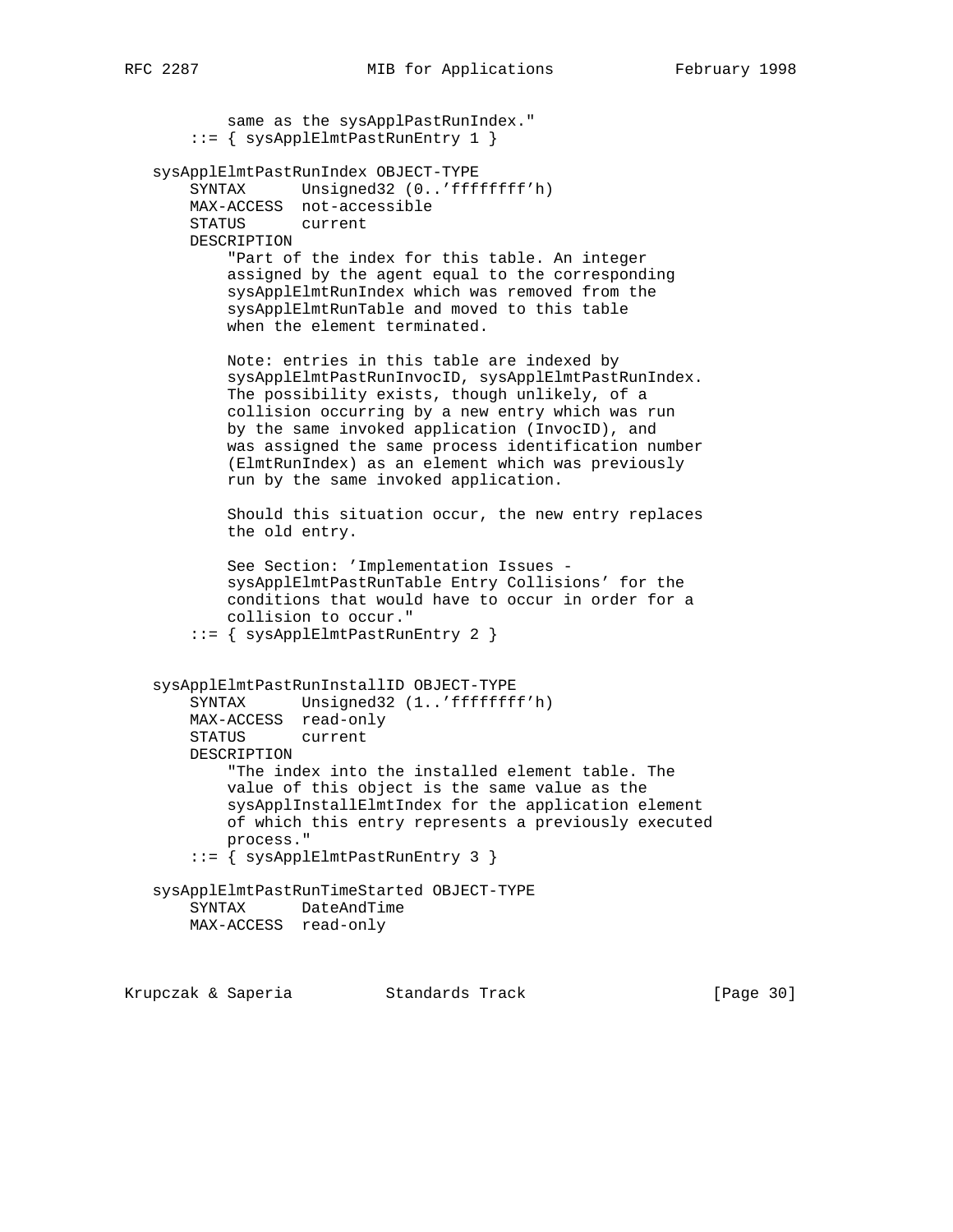```
 STATUS current
    DESCRIPTION
         "The time the process was started."
     ::= { sysApplElmtPastRunEntry 4 }
 sysApplElmtPastRunTimeEnded OBJECT-TYPE
     SYNTAX DateAndTime
    MAX-ACCESS read-only
    STATUS current
    DESCRIPTION
        "The time the process ended."
     ::= { sysApplElmtPastRunEntry 5 }
 sysApplElmtPastRunName OBJECT-TYPE
    SYNTAX LongUtf8String
    MAX-ACCESS read-only
    STATUS current
    DESCRIPTION
         "The full path and filename of the process.
        For example, '/opt/MYYpkg/bin/myyproc' would
        be returned for process 'myyproc' whose execution
        path was '/opt/MYYpkg/bin/myyproc'."
     ::= { sysApplElmtPastRunEntry 6 }
 sysApplElmtPastRunParameters OBJECT-TYPE
     SYNTAX Utf8String
   MAX-ACCESS read-only
    STATUS current
    DESCRIPTION
         "The starting parameters for the process."
     ::= { sysApplElmtPastRunEntry 7 }
 sysApplElmtPastRunCPU OBJECT-TYPE
    SYNTAX TimeTicks
    MAX-ACCESS read-only
    STATUS current
    DESCRIPTION
         "The last known number of centi-seconds of the total
         system's CPU resources consumed by this process.
         Note that on a multi-processor system, this value may
         increment by more than one centi-second in one
         centi-second of real (wall clock) time."
     ::= { sysApplElmtPastRunEntry 8 }
 sysApplElmtPastRunMemory OBJECT-TYPE
    SYNTAX Unsigned32 (0..'ffffffff'h)
    UNITS "Kbytes"
    MAX-ACCESS read-only
```
Krupczak & Saperia Standards Track [Page 31]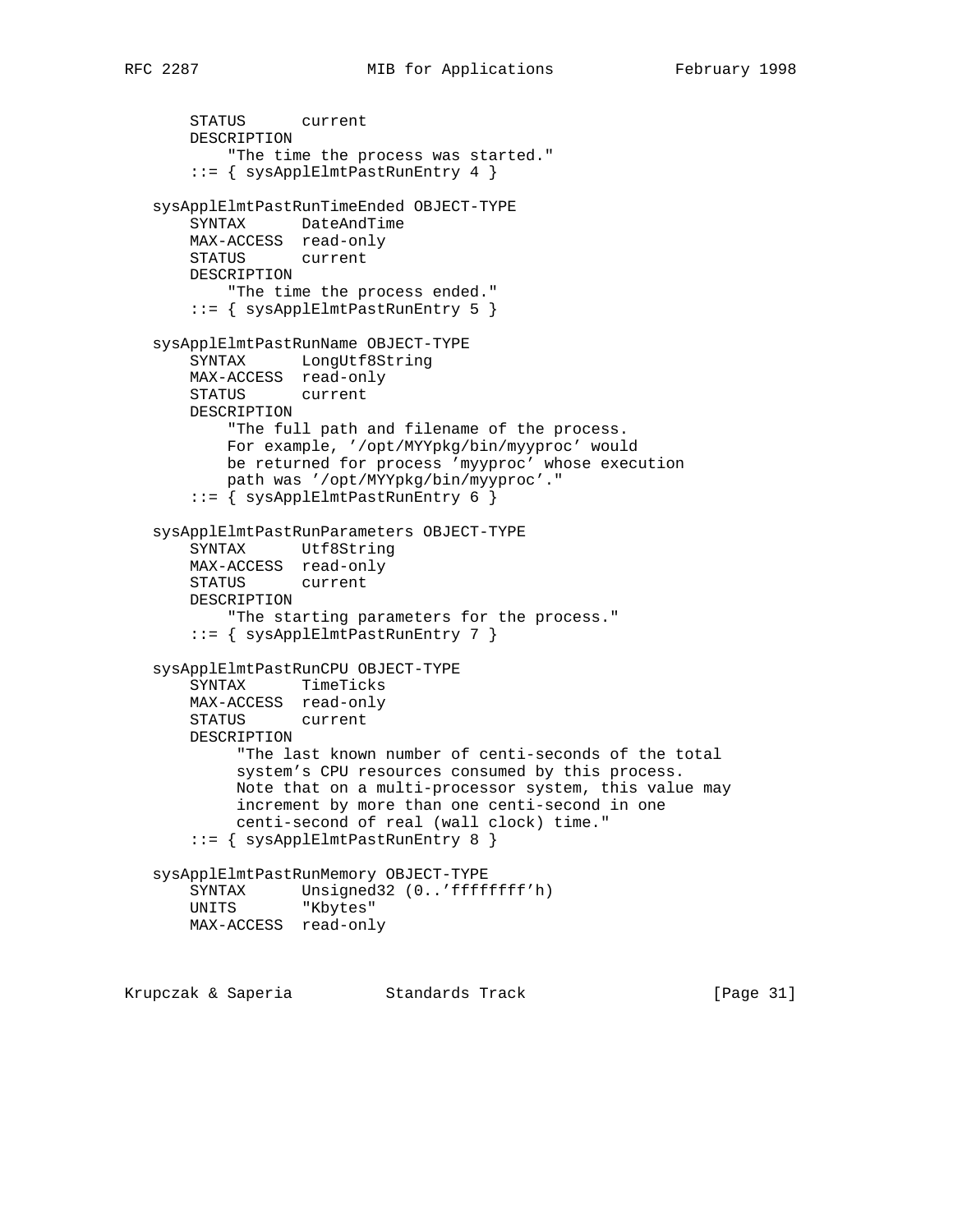```
 STATUS current
    DESCRIPTION
         "The last known total amount of real system memory
        measured in Kbytes allocated to this process before it
        terminated."
     ::= { sysApplElmtPastRunEntry 9 }
 sysApplElmtPastRunNumFiles OBJECT-TYPE
     SYNTAX Unsigned32 (0..'ffffffff'h)
    MAX-ACCESS read-only
    STATUS current
    DESCRIPTION
        "The last known number of files open by the
        process before it terminated. Transport
         connections (sockets) should NOT be included in
        the calculation of this value."
     ::= { sysApplElmtPastRunEntry 10 }
 sysApplElmtPastRunUser OBJECT-TYPE
     SYNTAX Utf8String
    MAX-ACCESS read-only
    STATUS current
    DESCRIPTION
         "The process owner's login name (e.g. root)."
     ::= { sysApplElmtPastRunEntry 11 }
 -- Additional Scalar objects to control table sizes
 sysApplPastRunMaxRows OBJECT-TYPE
     SYNTAX Unsigned32 (0..'ffffffff'h)
    MAX-ACCESS read-write
    STATUS current
    DESCRIPTION
         "The maximum number of entries allowed in the
         sysApplPastRunTable. Once the number of rows in
        the sysApplPastRunTable reaches this value, the
        management subsystem will remove the oldest entry
         in the table to make room for the new entry to be added.
         Entries will be removed on the basis of oldest
        sysApplPastRunTimeEnded value first.
        This object may be used to control the amount of
        system resources that can used for sysApplPastRunTable
        entries. A conforming implementation should attempt
        to support the default value, however, a lesser value
        may be necessary due to implementation-dependent issues
        and resource availability."
```
Krupczak & Saperia Standards Track [Page 32]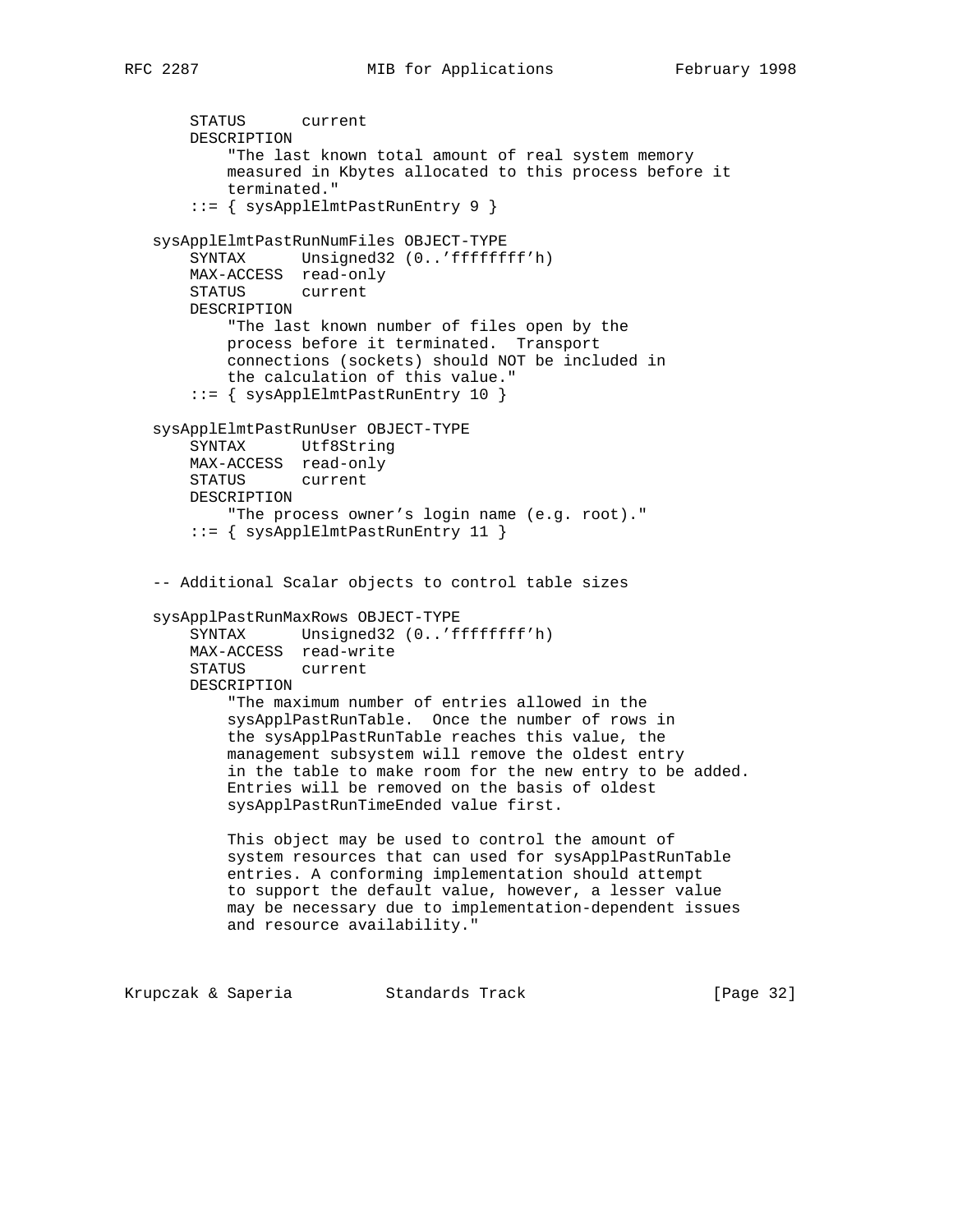```
 DEFVAL { 500 }
    ::= { sysApplRun 5 }
 sysApplPastRunTableRemItems OBJECT-TYPE
     SYNTAX Counter32
    MAX-ACCESS read-only
    STATUS current
    DESCRIPTION
         "A counter of the number of entries removed from
         the sysApplPastRunTable because of table size limitations
        as set in sysApplPastRunMaxRows. This counter is the
        number of entries the management subsystem has had to
        remove in order to make room for new entries (so as not
         to exceed the limit set by sysApplPastRunMaxRows) since
         the last initialization of the management subsystem."
    ::= { sysApplRun 6 }
 sysApplPastRunTblTimeLimit OBJECT-TYPE
    SYNTAX Unsigned32 (0..'ffffffff'h)
    UNITS "seconds"
    MAX-ACCESS read-write
    STATUS current
    DESCRIPTION
         "The maximum time in seconds which an entry in the
         sysApplPastRunTable may exist before it is removed.
         Any entry that is older than this value will be
         removed (aged out) from the table.
         Note that an entry may be aged out prior to reaching
         this time limit if it is the oldest entry in the
         table and must be removed to make space for a new
         entry so as to not exceed sysApplPastRunMaxRows."
     DEFVAL { 7200 }
    ::= { sysApplRun 7 }
 sysApplElemPastRunMaxRows OBJECT-TYPE
    SYNTAX Unsigned32 (0..'ffffffff'h)
    MAX-ACCESS read-write
    STATUS current
    DESCRIPTION
         "The maximum number of entries allowed in the
         sysApplElmtPastRunTable. Once the number of rows in
        the sysApplElmtPastRunTable reaches this value,
        the management subsystem will remove the oldest entry
         to make room for the new entry to be added. Entries
        will be removed on the basis of oldest
        sysApplElmtPastRunTimeEnded value first.
```
Krupczak & Saperia Standards Track [Page 33]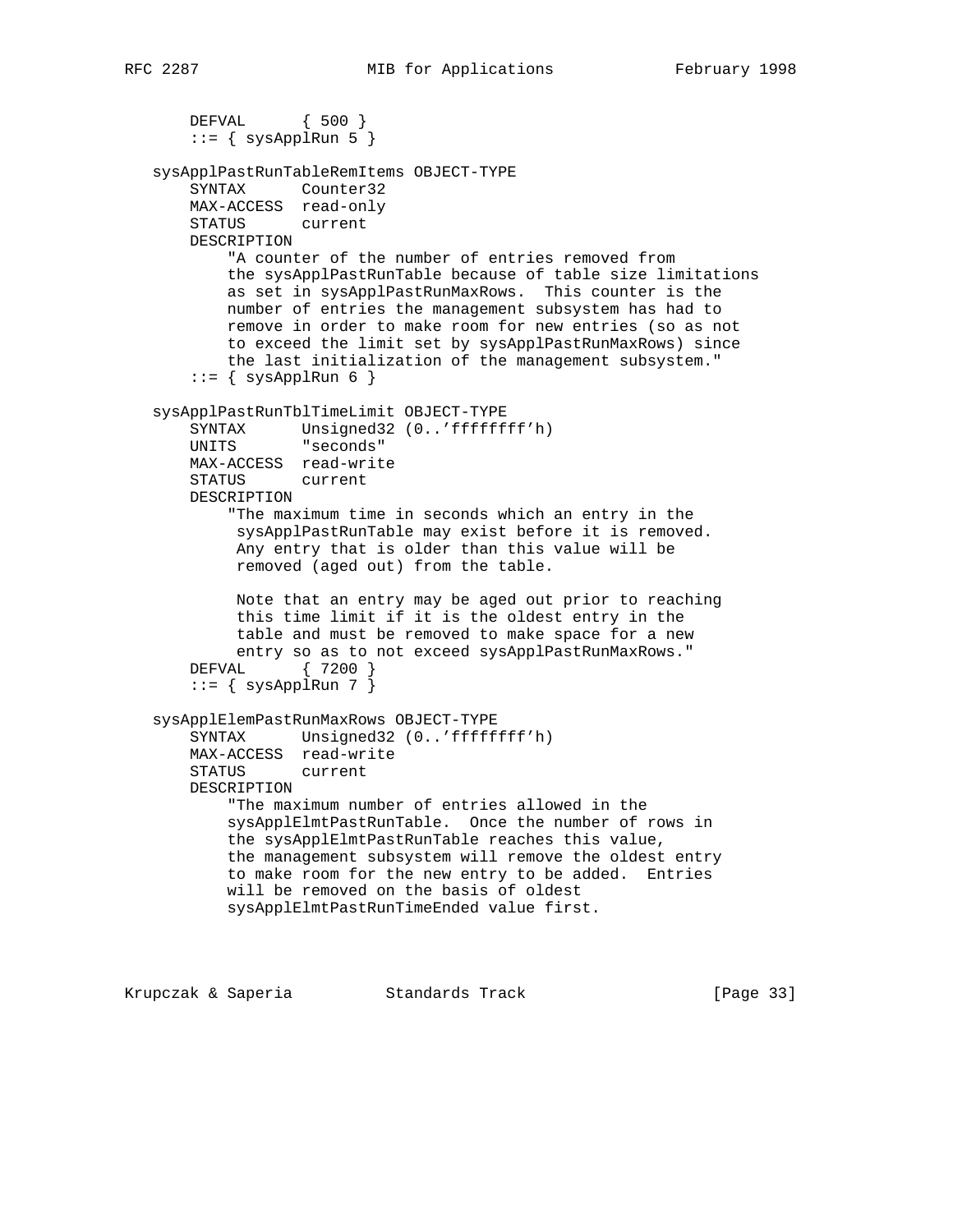```
 This object may be used to control the amount of
           system resources that can used for sysApplElemPastRunTable
           entries. A conforming implementation should attempt
           to support the default value, however, a lesser value
           may be necessary due to implementation-dependent issues
           and resource availability."
       DEFVAL { 500 }
       ::= { sysApplRun 8 }
   sysApplElemPastRunTableRemItems OBJECT-TYPE
       SYNTAX Counter32
       MAX-ACCESS read-only
       STATUS current
       DESCRIPTION
           "A counter of the number of entries removed from the
           sysApplElemPastRunTable because of table size limitations
           as set in sysApplElemPastRunMaxRows. This counter is the
           number of entries the management subsystem has had to
           remove in order to make room for new entries (so as not
           to exceed the limit set by sysApplElemPastRunMaxRows) since
           the last initialization of the management subsystem."
       ::= { sysApplRun 9 }
   sysApplElemPastRunTblTimeLimit OBJECT-TYPE
 SYNTAX Unsigned32 (0..'ffffffff'h)
 UNITS "seconds"
       MAX-ACCESS read-write
       STATUS current
       DESCRIPTION
           "The maximum time in seconds which an entry in the
            sysApplElemPastRunTable may exist before it is removed.
            Any entry that is older than this value will be
            removed (aged out) from the table.
            Note that an entry may be aged out prior to reaching
            this time limit if it is the oldest entry in the
            table and must be removed to make space for a new
           entry so as to not exceed sysApplElemPastRunMaxRows."
       DEFVAL { 7200 }
      ::= { sysApplRun 10 }
   sysApplAgentPollInterval OBJECT-TYPE
       SYNTAX Unsigned32 (0..'ffffffff'h)
       UNITS "seconds"
       MAX-ACCESS read-write
       STATUS current
       DESCRIPTION
           "The minimum interval in seconds that the management
```
Krupczak & Saperia Standards Track [Page 34]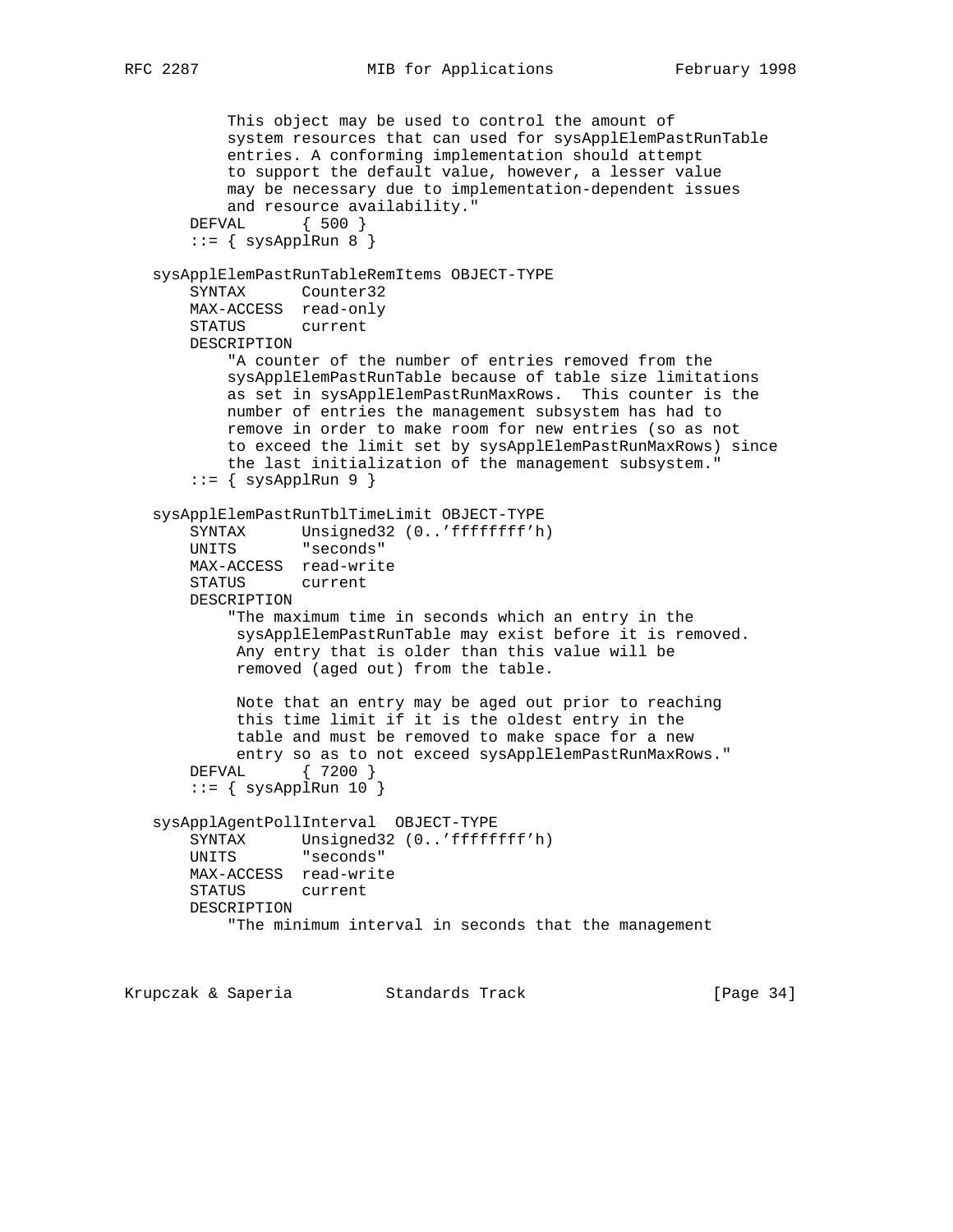subsystem implementing this MIB will poll the status of the managed resources. Because of the non-trivial effort involved in polling the managed resources, and because the method for obtaining the status of the managed resources is implementation-dependent, a conformant implementation may chose a lower bound greater than 0.

 A value of 0 indicates that there is no delay in the passing of information from the managed resources to the agent." DEFVAL { 60 }

```
::= { sysApplRun 11 }
```
 -- sysApplMap Group -- This group contains a table, the sysApplMapTable, -- whose sole purpose is to provide a 'backwards' -- mapping so that, given a known sysApplElmtRunIndex -- (process identification number), the corresponding invoked -- application (sysApplRunIndex), installed element -- (sysApplInstallElmtIndex), and installed application

 -- package (sysApplInstallPkgIndex) can be quickly determined. -- -- The table will contain one entry for each process -- currently running on the system. -- -- A backwards mapping is extremely useful since the tables -- in this MIB module are typically indexed with the -- installed application package (sysApplInstallPkgIndex) -- as the primary key, and on down as required by the -- specific table, with the process ID number (sysApplElmtRunIndex) -- being the least significant key. -- -- It is expected that management applications will use -- this mapping table by doing a 'GetNext' operation with -- the known process ID number (sysApplElmtRunIndex) as the partial -- instance identifier. Assuming that there is an entry for -- the process, the result should return a single columnar value, -- the sysApplMapInstallPkgIndex, with the sysApplElmtRunIndex, -- sysApplRunIndex, and sysApplInstallElmtIndex contained in the -- instance identifier for the returned MIB object value.  $-$  -- NOTE: if the process can not be associated back to an -- invoked application installed on the system, then the -- value returned for the columnar value sysApplMapInstallPkgIndex -- will be '0' and the instance portion of the object-identifier

-- will be the process ID number (sysApplElmtRunIndex) followed

Krupczak & Saperia Standards Track [Page 35]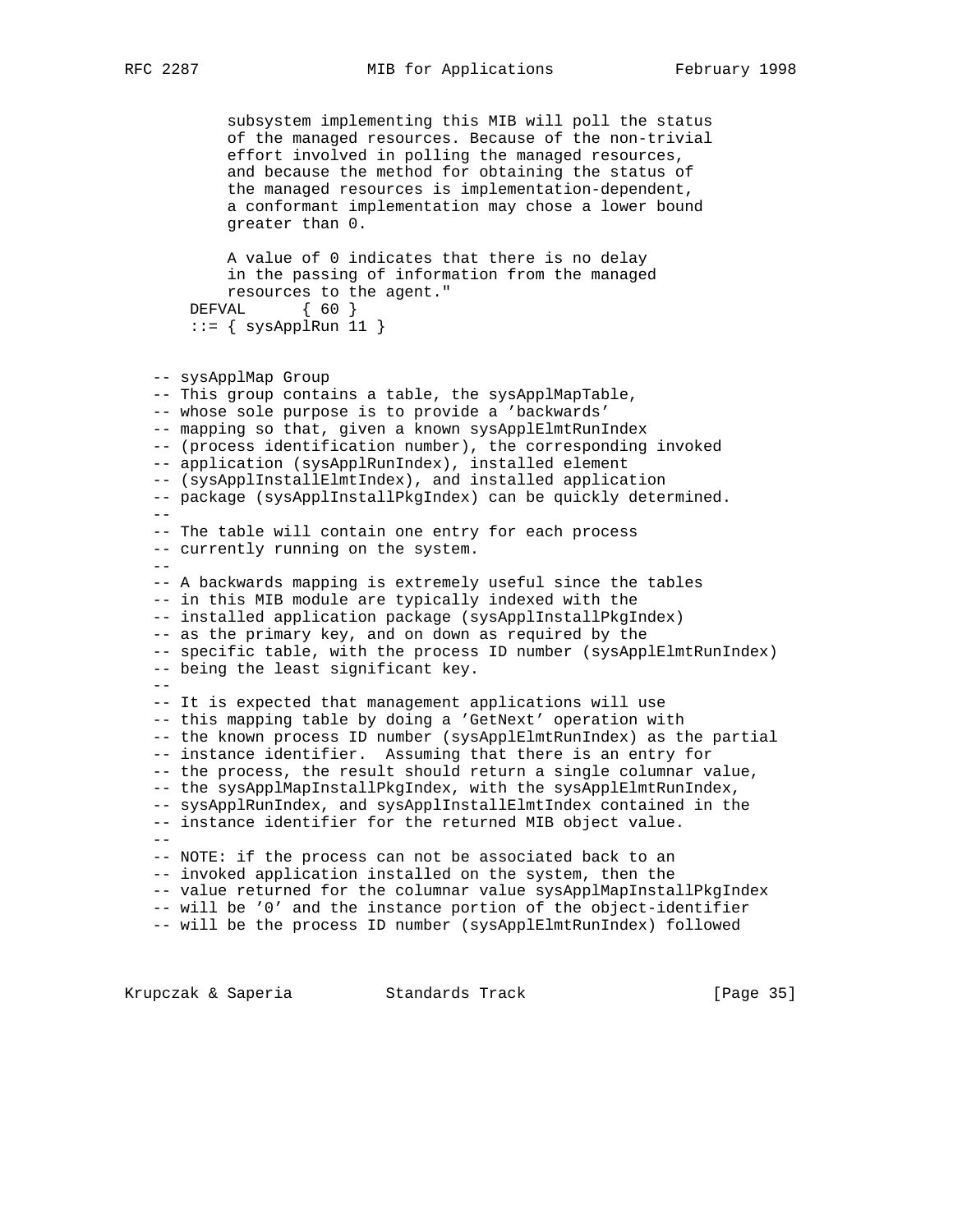$--$  by  $0.0$ .

 sysApplMapTable OBJECT-TYPE SYNTAX SEQUENCE OF SysApplMapEntry MAX-ACCESS not-accessible STATUS current DESCRIPTION

> "The sole purpose of this table is to provide a 'backwards' mapping so that, given a known sysApplElmtRunIndex (process identification number), the corresponding invoked application (sysApplRunIndex), installed element (sysApplInstallElmtIndex), and installed application package (sysApplInstallPkgIndex) can be quickly determined.

 This table will contain one entry for each process that is currently executing on the system.

 It is expected that management applications will use this mapping table by doing a 'GetNext' operation with the known process ID number (sysApplElmtRunIndex) as the partial instance identifier. Assuming that there is an entry for the process, the result should return a single columnar value, the sysApplMapInstallPkgIndex, with the sysApplElmtRunIndex, sysApplRunIndex, and sysApplInstallElmtIndex contained in the instance identifier for the returned MIB object value.

 NOTE: if the process can not be associated back to an invoked application installed on the system, then the value returned for the columnar value sysApplMapInstallPkgIndex will be '0' and the instance portion of the object-identifier will be the process ID number (sysApplElmtRunIndex) followed by 0.0."  $::= \{ sysApplMap 1 \}$ 

```
 sysApplMapEntry OBJECT-TYPE
```
 SYNTAX SysApplMapEntry MAX-ACCESS not-accessible STATUS current DESCRIPTION

> "A logical row representing a process currently running on the system. This entry provides the index mapping from process identifier, back to the invoked application, installed element, and finally, the installed application package. The entry includes only one accessible columnar object, the sysApplMapInstallPkgIndex, but the invoked application and installed element can be

Krupczak & Saperia Standards Track [Page 36]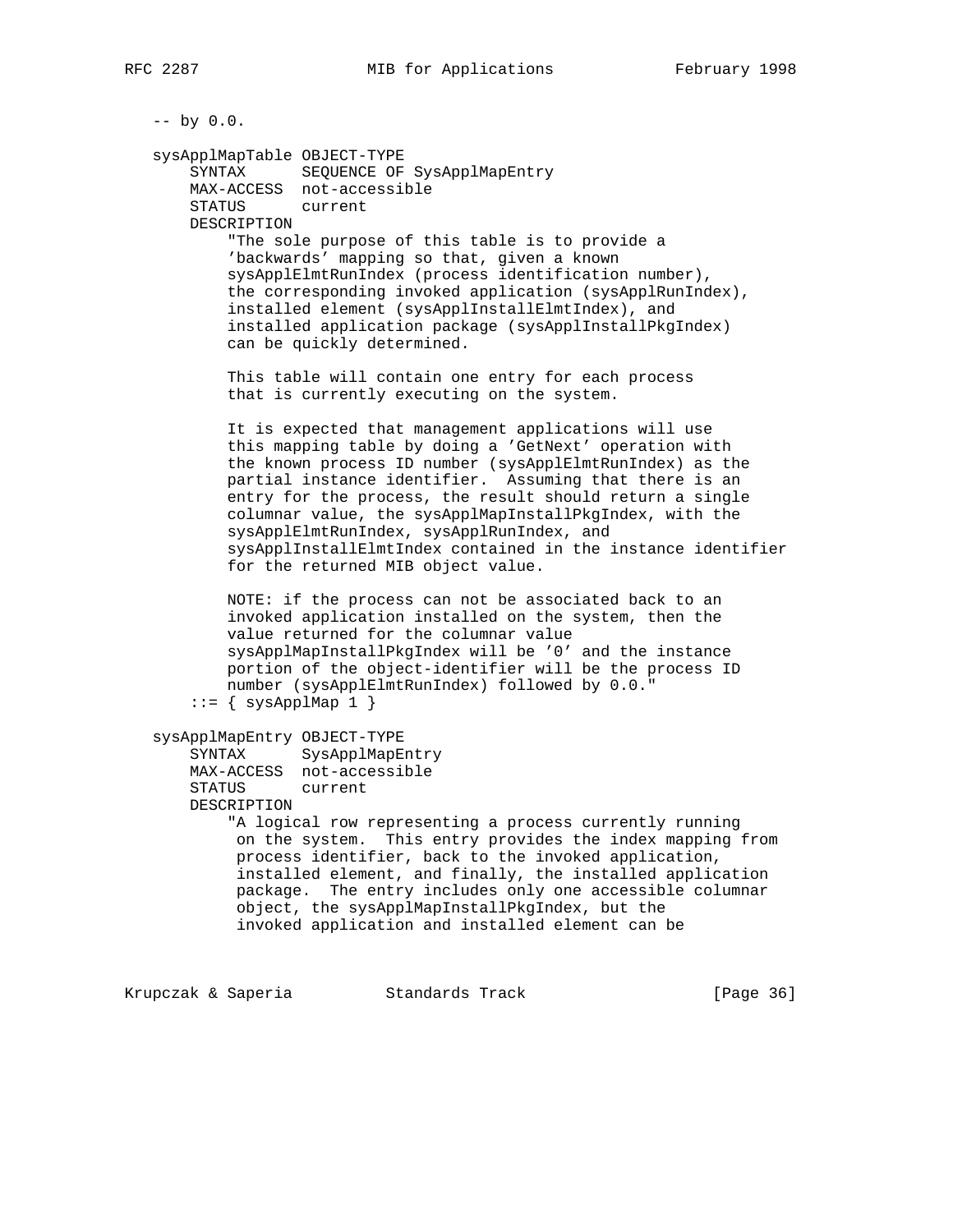```
 determined from the instance identifier since they form
            part of the index clause."
       INDEX { sysApplElmtRunIndex, sysApplElmtRunInvocID,
                sysApplMapInstallElmtIndex }
      ::= { sysApplMapTable 1 }
   SysApplMapEntry ::= SEQUENCE {
 sysApplMapInstallElmtIndex Unsigned32,
 sysApplMapInstallPkgIndex Unsigned32
   }
   sysApplMapInstallElmtIndex OBJECT-TYPE
       SYNTAX Unsigned32 (0..'ffffffff'h)
       MAX-ACCESS not-accessible
       STATUS current
       DESCRIPTION
           "The index into the sysApplInstallElmtTable. The
           value of this object is the same value as the
           sysApplInstallElmtIndex for the application element
           of which this entry represents a running instance.
           If this process cannot be associated to an installed
           executable, the value should be '0'."
      ::= { sysApplMapEntry 1 }
   sysApplMapInstallPkgIndex OBJECT-TYPE
       SYNTAX Unsigned32 (0..'ffffffff'h)
       MAX-ACCESS read-only
       STATUS current
       DESCRIPTION
            "The value of this object identifies the installed
           software package for the application of which this
           process is a part. Provided that the process's 'parent'
           application can be determined, the value of this object
           is the same value as the sysApplInstallPkgIndex for the
           entry in the sysApplInstallPkgTable that corresponds
           to the installed application of which this process
           is a part.
           If, however, the 'parent' application cannot be
           determined, (for example the process is not part
           of a particular installed application), the value
           for this object is then '0', signifying that this
           process cannot be related back to an application,
           and in turn, an installed software package."
      ::= { sysApplMapEntry 2 }
   -- Conformance Macros
```
Krupczak & Saperia Standards Track [Page 37]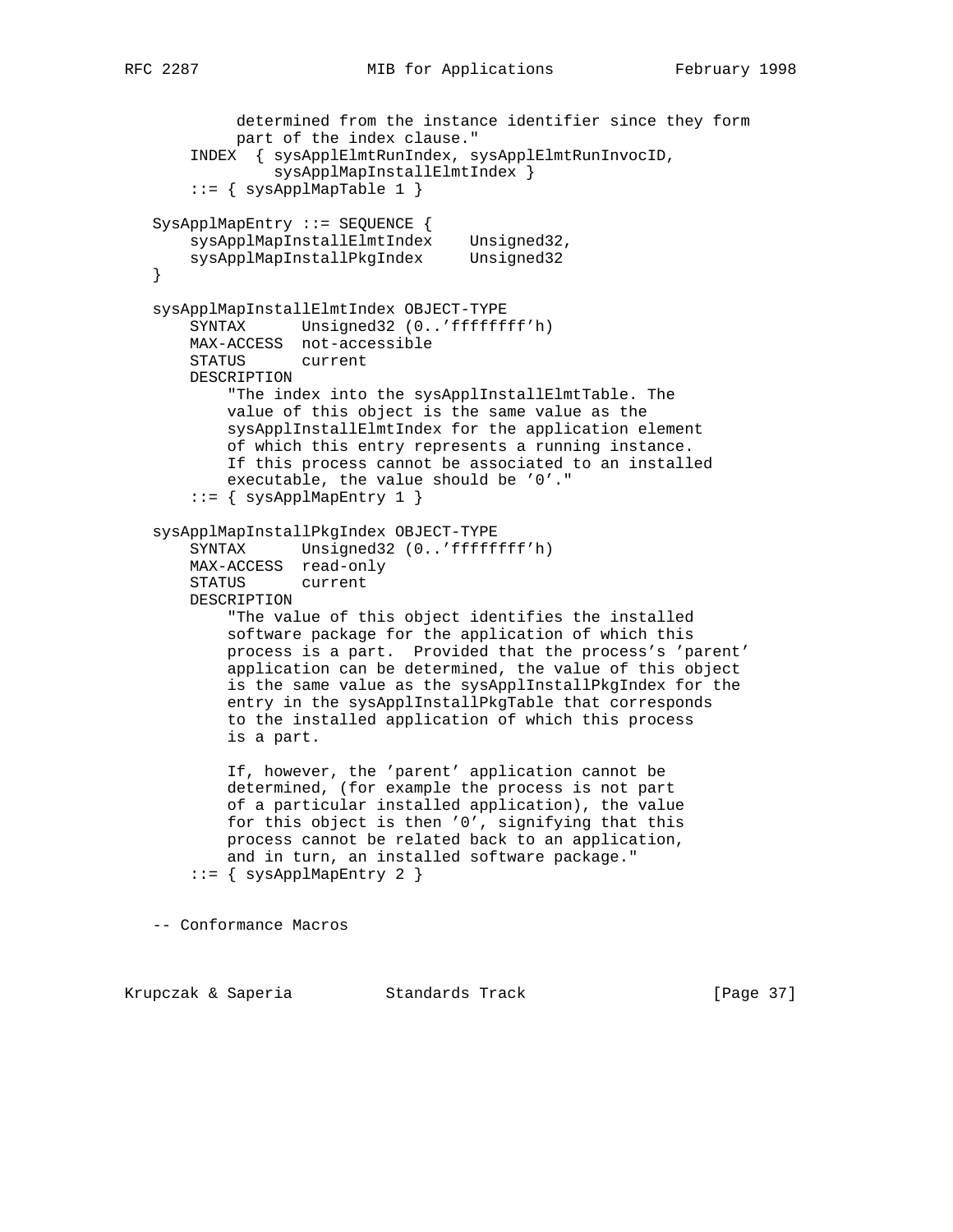```
 sysApplMIBCompliances OBJECT IDENTIFIER ::= { sysApplConformance 1 }
sysApplMIBGroughS OBJECT IDENTIFIER ::= { sysApplConformance 2 }
 sysApplMIBCompliance MODULE-COMPLIANCE
     STATUS current
     DESCRIPTION
         "Describes the requirements for conformance to
         the System Application MIB"
     MODULE -- this module
         MANDATORY-GROUPS { sysApplInstalledGroup,
                             sysApplRunGroup, sysApplMapGroup }
     ::= { sysApplMIBCompliances 1 }
 sysApplInstalledGroup OBJECT-GROUP
     OBJECTS { sysApplInstallPkgManufacturer,
               sysApplInstallPkgProductName,
               sysApplInstallPkgVersion,
               sysApplInstallPkgSerialNumber,
               sysApplInstallPkgDate,
               sysApplInstallPkgLocation,
               sysApplInstallElmtName,
               sysApplInstallElmtType,
               sysApplInstallElmtDate,
               sysApplInstallElmtPath,
               sysApplInstallElmtSizeHigh,
               sysApplInstallElmtSizeLow,
               sysApplInstallElmtRole,
               sysApplInstallElmtModifyDate,
               sysApplInstallElmtCurSizeHigh,
               sysApplInstallElmtCurSizeLow }
     STATUS current
     DESCRIPTION
         "The system application installed group contains
         information about applications and their constituent
         components which have been installed on the host system."
    ::= { sysApplMIBGroups 1 }
 sysApplRunGroup OBJECT-GROUP
     OBJECTS { sysApplRunStarted,
               sysApplRunCurrentState,
               sysApplPastRunStarted,
               sysApplPastRunExitState,
               sysApplPastRunTimeEnded,
               sysApplElmtRunInstallID,
               sysApplElmtRunTimeStarted,
               sysApplElmtRunState,
               sysApplElmtRunName,
               sysApplElmtRunParameters,
```
Krupczak & Saperia Standards Track [Page 38]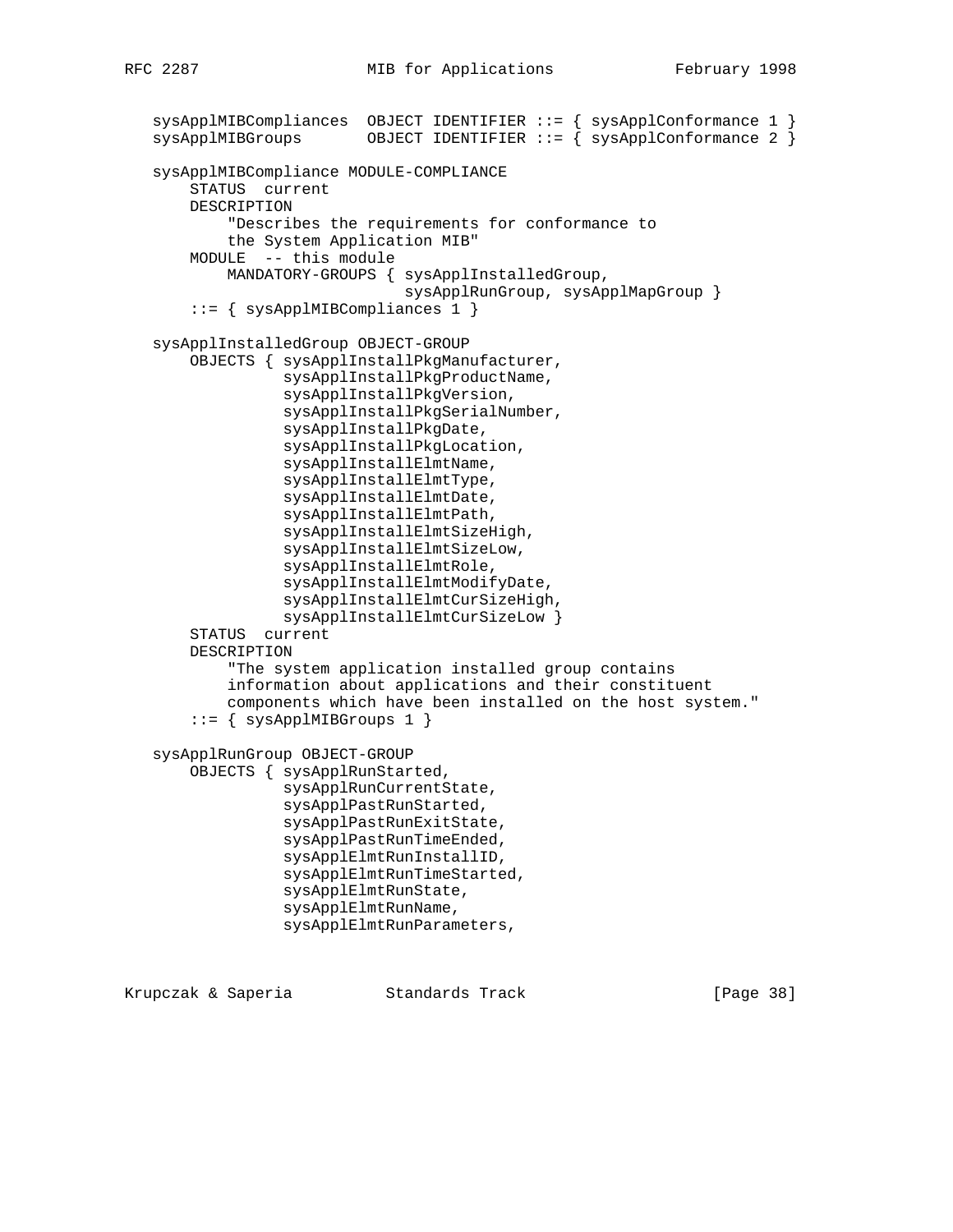```
 sysApplElmtRunCPU,
               sysApplElmtRunMemory,
               sysApplElmtRunNumFiles,
               sysApplElmtRunUser,
               sysApplElmtPastRunInstallID,
               sysApplElmtPastRunTimeStarted,
               sysApplElmtPastRunTimeEnded,
               sysApplElmtPastRunName,
               sysApplElmtPastRunParameters,
               sysApplElmtPastRunCPU,
               sysApplElmtPastRunMemory,
               sysApplElmtPastRunNumFiles,
               sysApplElmtPastRunUser,
               sysApplPastRunMaxRows,
               sysApplPastRunTableRemItems,
               sysApplPastRunTblTimeLimit,
               sysApplElemPastRunMaxRows,
               sysApplElemPastRunTableRemItems,
               sysApplElemPastRunTblTimeLimit,
               sysApplAgentPollInterval }
     STATUS current
     DESCRIPTION
         "The system application run group contains information
         about applications and associated elements which have
         run or are currently running on the host system."
    ::= { sysApplMIBGroups 2 }
 sysApplMapGroup OBJECT-GROUP
     OBJECTS { sysApplMapInstallPkgIndex }
     STATUS current
     DESCRIPTION
         "The Map Group contains a single table, sysApplMapTable,
         that provides a backwards mapping for determining the
         invoked application, installed element, and installed
         application package given a known process identification
         number."
 ::= { sysApplMIBGroups 3 }
```

```
 END
```
Krupczak & Saperia Standards Track [Page 39]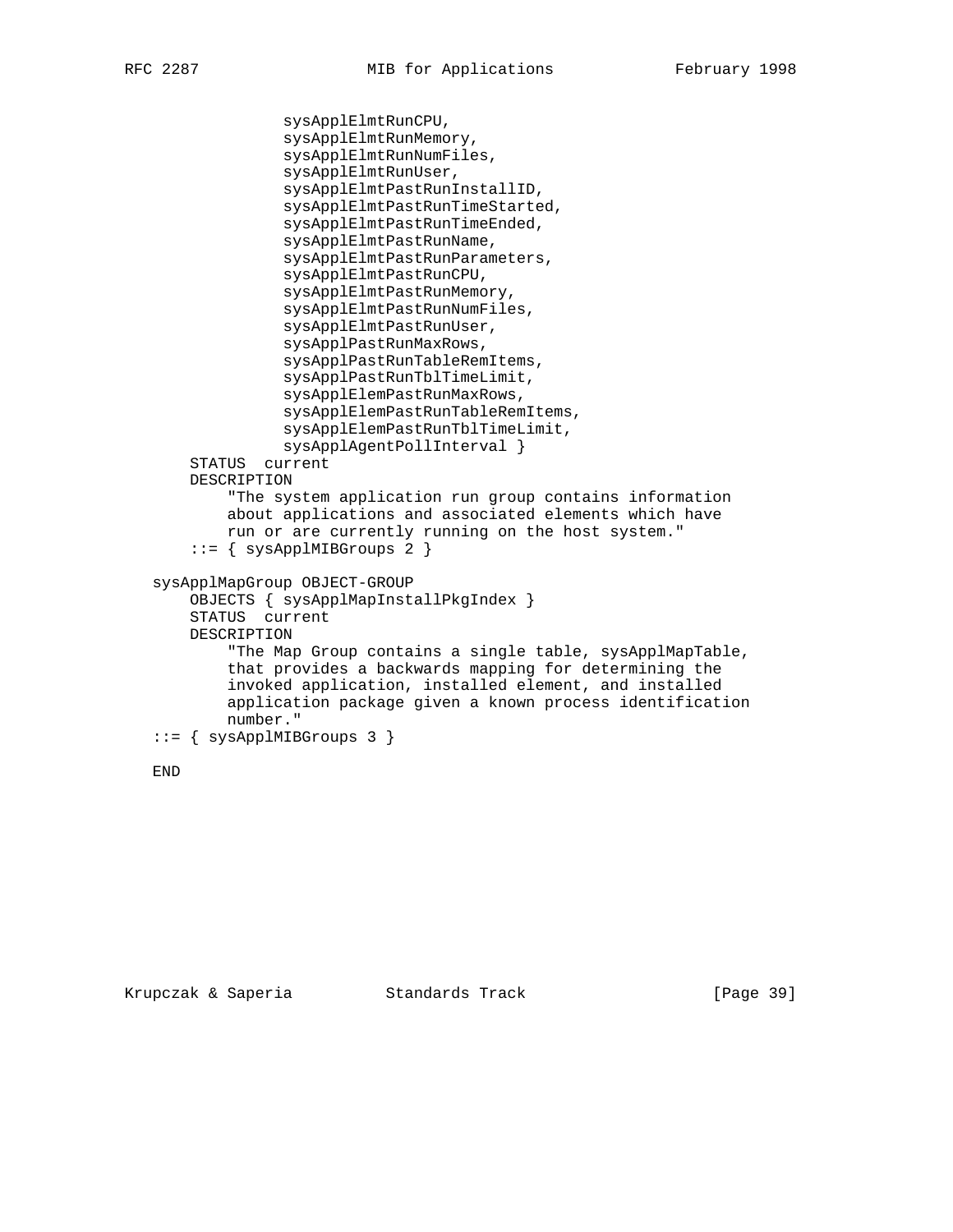#### 7. Implementation Issues

 This section discusses implementation issues that are important for both an agent developer, and a management application developer or user to understand with regards to this MIB module. Although this section does not attempt to prescribe a particular implementation strategy, it does attempt to recognize some of the real world limitations that could effect an implementation of this MIB module.

## 7.1. Implementation with Polling Agents

 Implementations of the System Application MIB on popular operating systems might require some considerable processing power to obtain status information from the managed resources. It might also be difficult to determine when an application or a process starts or finishes. Implementors of this MIB might therefore choose an implementation approach where the agent polls the managed resources at regular intervals. The information retrieved by every poll is used to update a cached version of this MIB maintained inside of the agent. SNMP request are processed based on the information found in this MIB cache.

 A scalar sysApplAgentPollInterval is defined to give the manager control over the polling frequency. There is a trade- off between the amount of resources consumed during every poll to update the MIB cache, and the accuracy of the information provided by the System Application MIB agent. A default value of 60 seconds is defined to keep the processing overhead low, while providing usable information for long-lived processes. A manager is expected to adjust this value if more accurate information about short-lived applications or processes is needed, or if the amount of resources consumed by the agent is too high.

# 7.2. sysApplElmtPastRunTable Entry Collisions

 The sysApplElmtPastRunTable maintains a history of processes which have previously executed on the host as part of an application. Information is moved from the sysApplElmtRunTable to this PastRun table when the process represented by the entry terminates.

 The sysApplElmtPastRunTable is indexed by the tuple, (sysApplElmtPastRunInvocID, sysApplElmtPastRunIndex), where the first part identifies the application invocation of which the process was a part, and the second part identifies the process itself.

 Recall that the sysApplElmtRunIndex represents the system's unique identification number assigned to a running process and that this value is mapped to sysApplElmtPastRunIndex when the process

Krupczak & Saperia Standards Track (Page 40)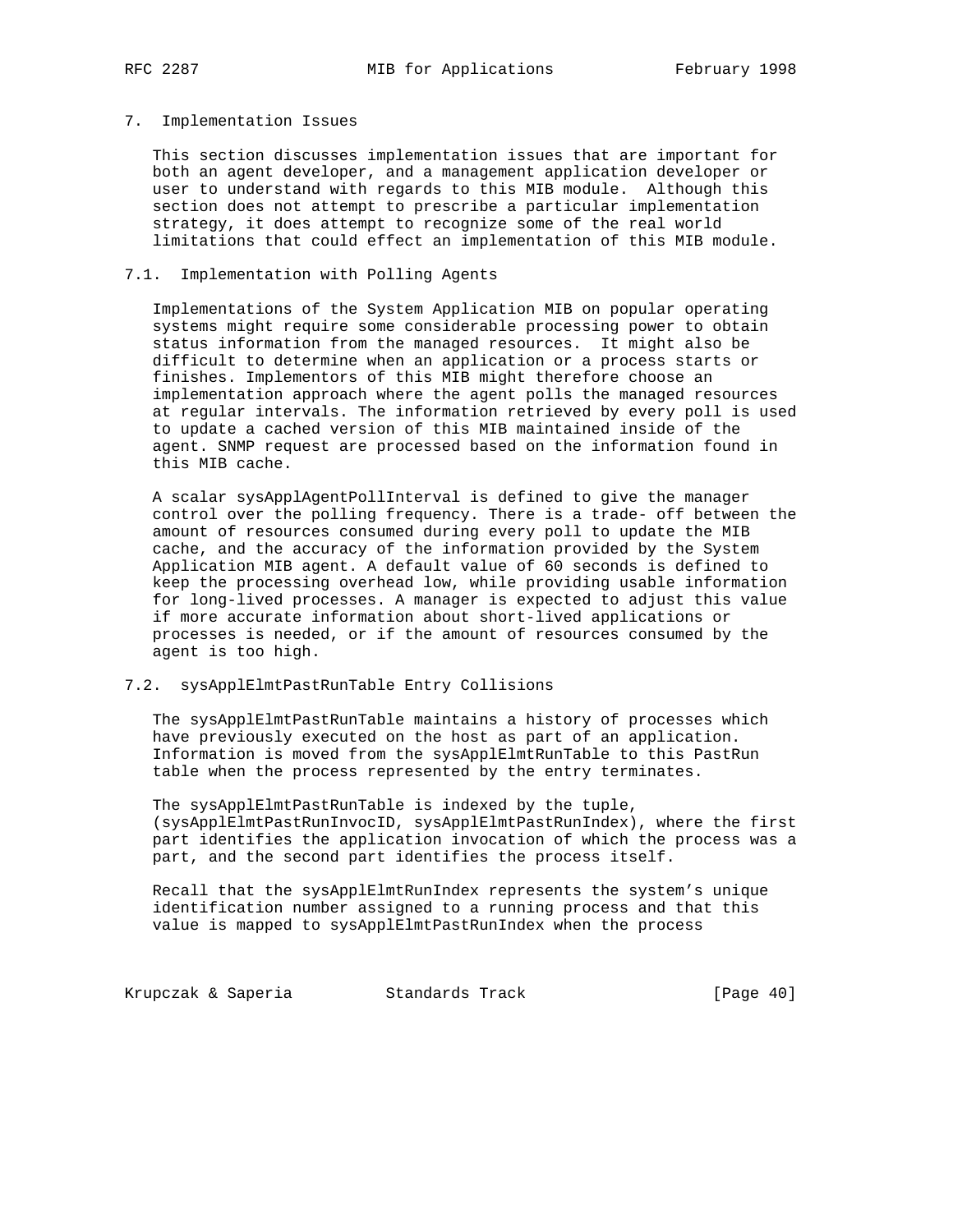terminates and the entry's information is moved from the sysApplElmtRunTable to the sysApplElmtPastRunTable. Many systems re-use process ID numbers which are no longer assigned to running processes; typically, the process numbers wrap and the next available process number is used.

 It is therefore possible for two entries in the sysApplElmtPastRun Table to have the same value for sysApplElmtPastRunIndex. For this reason, entries in the ElmtPastRun table are indexed by the tuple sysApplElmtPastRunInvocID, sysApplElmtPastRunIndex to reduce the chance of a collision by two past run elements with the same sysApplElmtPastRunIndex.

 However, it is still possible, though unlikely, for a collision to occur if the following happens:

- 1) the invoked application (identified by InvocID), has an element which runs, terminates, and is moved into the sysApplElmtPastRun table (index: InvocID, RunIndex)
- 2) the numbers used for the system's process identification numbering wrap
- 3) that same invoked application (same InvocID), has another element process run, AND that process is assigned the same identification number as one of the processes previously run by that invoked application (same RunIndex), and finally,
- 4) that element process terminates and is moved to the sysApplElmtPastRun table prior to the old, duplicate (InvocID, RunIndex) entry being aged out of the table by settings defined for sysApplElmtPastRunMaxRows and sysApplElmtPastRunTblTimeLimit.

 In the event that a collision occurs, the new entry will replace the old entry.

8. Security Considerations

 In order to implement this MIB, an agent must make certain management information available about various logical and physical entities within a managed system which may be considered sensitive in some network environments.

 Therefore, a network administrator may wish to employ instance-level access control, and configure the access mechanism (i.e., community strings in SNMPv1 and SNMPv2C), such that certain instances within this MIB are excluded from particular MIB views.

Krupczak & Saperia Standards Track [Page 41]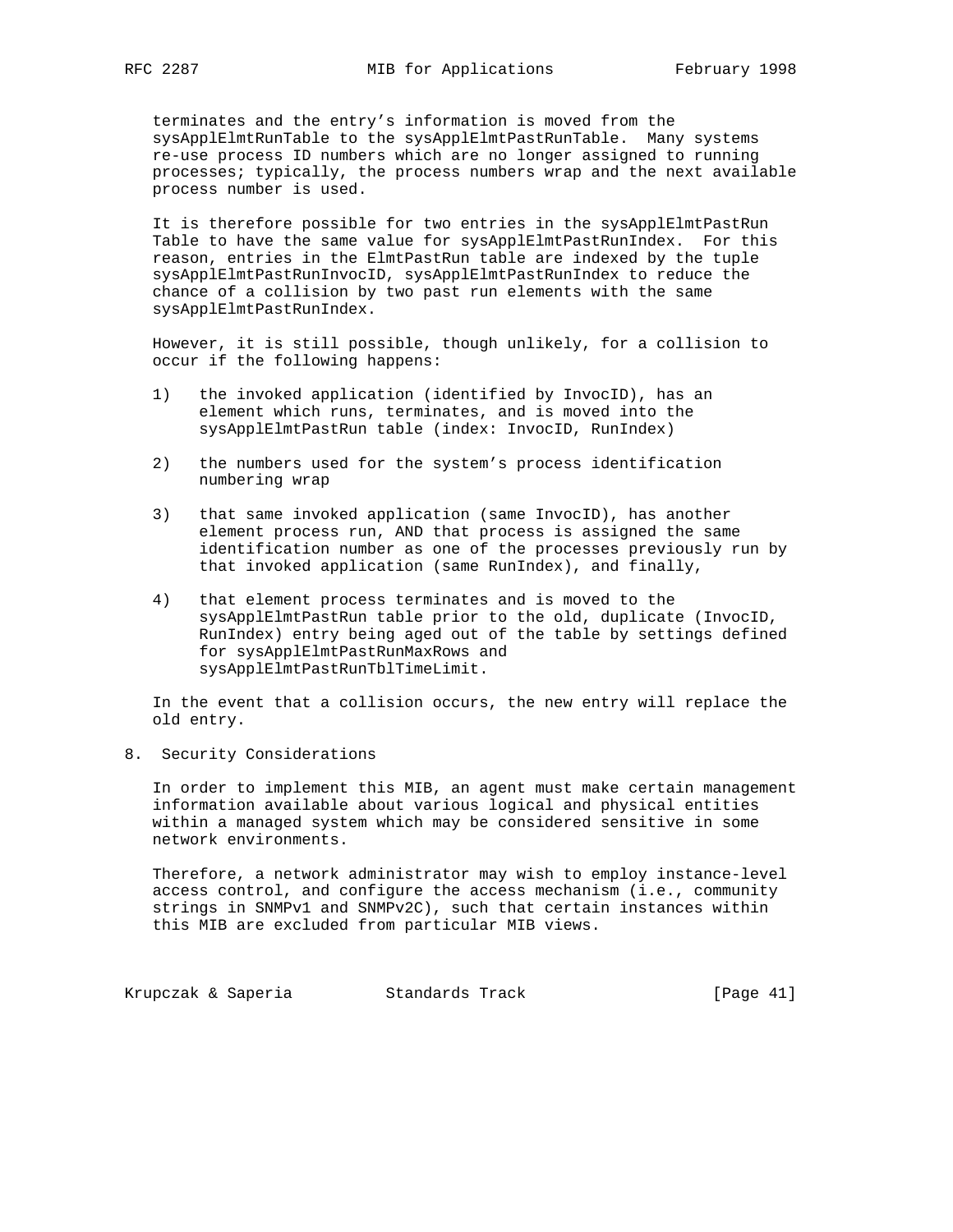9. Acknowledgements

 This document was produced by the Application MIB working group. Special acknowledgement is made to:

 Rick Sturm Enterprise Management Professional Services, Inc. sturm@emi-summit.com For hosting the working group mailing list, and for his participation in the development of the initial draft.

 Jon Weinstock General Instrument Corporation jweinstock@gic.gi.com For his participation in the development of the initial drafts and for serving as editor for drafts 1 and 2.

 The editor would like to extend special thanks to the following working group members for their contributions to this effort.

 Harald Alvestrand, George Best, Ian Hanson, Harrie Hazewinkel, Carl Kalbfleisch, Bobby Krupczak, Randy Presuhn, Jon Saperia, Juergen Schoenwaelder

11. Author's Address

 Cheryl Krupczak Empire Technologies, Inc. 541 Tenth Street, NW Suite 169 Atlanta, GA 30318

 Phone: 770.384.0184 EMail: cheryl@empiretech.com

 Jonathan Saperia BGS Systems Inc. saperia@networks.bgs.com

# 12. References

 [1] Information processing systems - Open Systems Interconnection - Specification of Abstract Syntax Notation One (ASN.1), International Organization for Standardization. International Standard 8824, (December, 1987).

Krupczak & Saperia Standards Track [Page 42]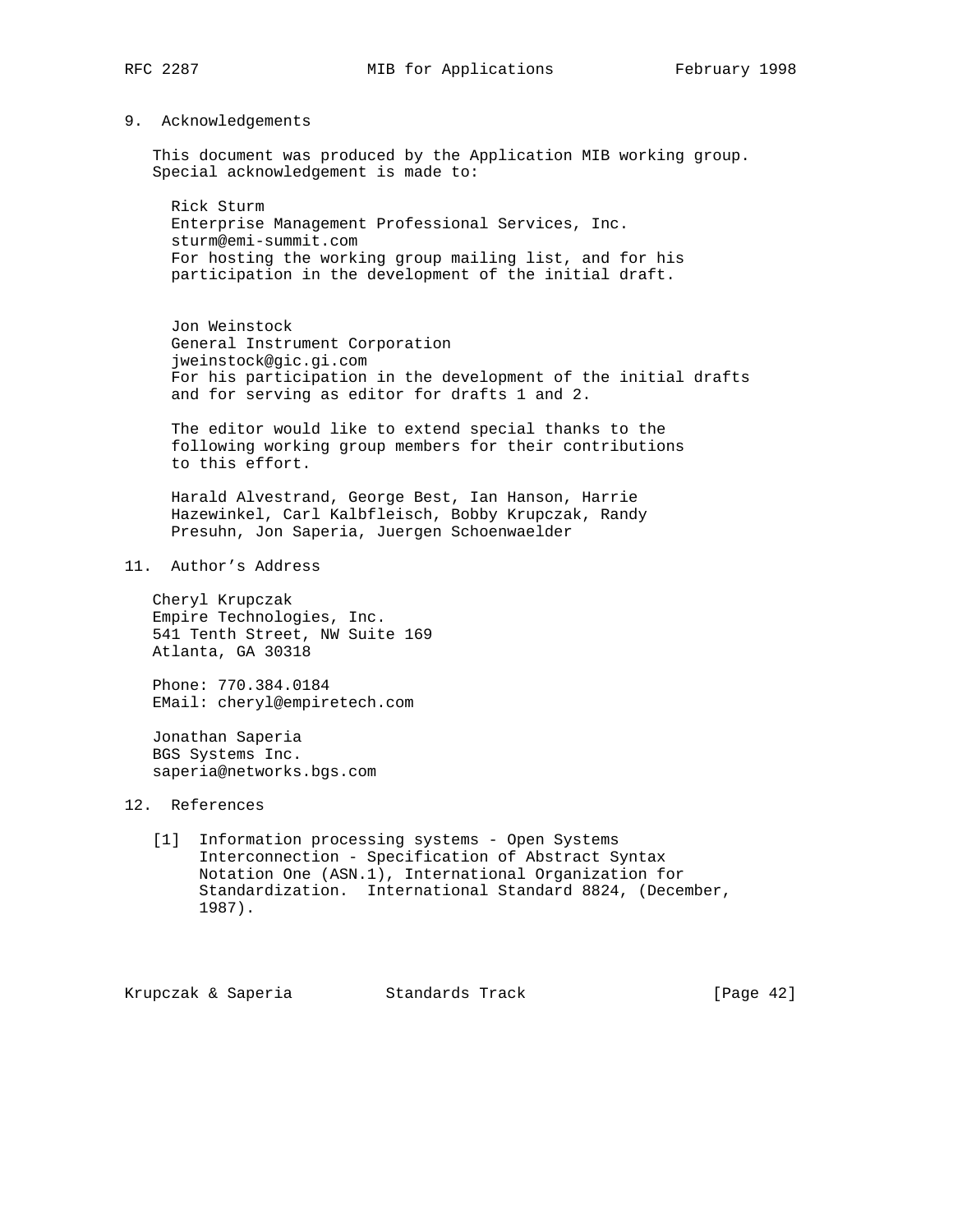- [2] SNMPv2 Working Group, Case, J., McCloghrie, K., Rose, M., and S. Waldbusser, "Structure of Management Information for Version 2 of the Simple Network Management Protocol (SNMPv2)", RFC 1902, January 1996.
- [3] SNMPv2 Working Group, Case, J., McCloghrie, K., Rose, M., and S. Waldbusser, "Textual Conventions for Version 2 of the Simple Network Management Protocol (SNMPv2)", RFC 1903, January 1996.
- [4] SNMPv2 Working Group, Case, J., McCloghrie, K., Rose, M., and S. Waldbusser, "Conformance Statements for Version 2 of the Simple Network Management Protocol (SNMPv2)", RFC 1904, January 1996.
- [5] SNMPv2 Working Group, Case, J., McCloghrie, K., Rose, M., and S. Waldbusser, "Protocol Operations for Version 2 of the Simple Network Management Protocol (SNMPv2)", RFC 1905, January 1996.
- [6] SNMPv2 Working Group, Case, J., McCloghrie, K., Rose, M., and S. Waldbusser, "Transport Mappings for SNMPv2", RFC 1906, January 1996.
- [7] SNMPv2 Working Group, Case, J., McCloghrie, K., Rose, M., and S. Waldbusser, "Management Information Base for Version 2 of the Simple Network Management Protocol (SNMPv2)", RFC 1907, January 1996.
- [8] SNMPv2 Working Group, Case, J., McCloghrie, K., Rose, M., and S. Waldbusser, "Coexistence between Version 1 and Version 2 of the Internet-standard Network Management Framework", RFC 1908, January 1996.
- [9] Grillo, P., and S. Waldbusser, "Host Resources MIB", RFC 1514, September 1993.
- [10] Yergeau, F., "UTF-8, a transformation format of Unicode and ISO 10646", RFC 2044, October 1996.
- [11] Krupczak, C., and S. Waldbusser, "Applicability of Host Resources MIB to Application Management", Application MIB working group report, October 1995.